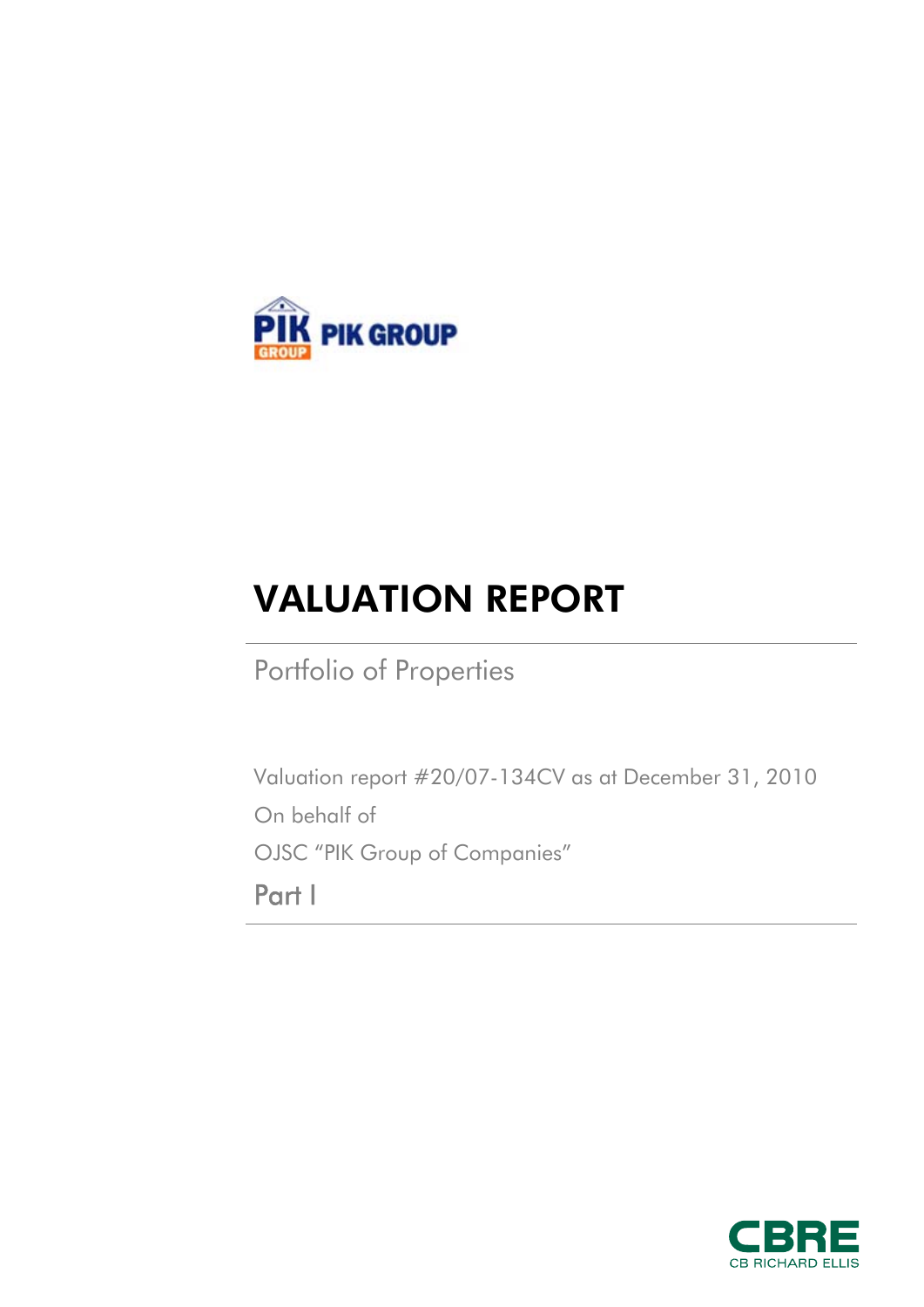



CB Richard Ellis, LLC 12, Trubnaya Street, Moscow 107045, Russia Telephone +7 (495) 258 3990 Fax No +7 (495) 258 3980 Jana.Kuzina@cbre.com www.cbre.ru

Addressees:

OJSC "PIK Group of Companies"

Moscow, Russia 123242 Barrikadnaya St., 19, bld. 1

February 17, 2011

Ladies and Gentlemen,

## VALUATION OF PROPERTIES LOCATED IN 29 CITIES AND SETTLEMENTS IN RUSSIA

## 1 Instructions

- 1.1 In accordance with valuation agreement #20/07-134CV dated July 27, 2010 between OJSC "PIK Group of Companies" (hereinafter referred to as "PIK" or "the Client") and CB Richard Ellis LLC, we have inspected the properties completed, offered for lease and partially sold described in Schedule 1 (the "Properties Held as Investment), the properties in the course of development described in Schedule 2 (the "Properties in the Course of Development"), and the properties held for future development described in Schedule 3 (the "Properties Held for Development"), and made relevant enquiries in order to provide our opinion of Market Value of the interests held therein as at December 31<sup>st</sup>, 2010 (the "Valuation Date"). Thus, this appraisal incorporates the value of freehold interests in land plots and buildings, long-term and short-term leasehold interests in land with rights to develop the identified projects, and the value of the rights for future freehold interests in apartments on completion. The detailed information on the rights valued are provided in the full valuation reports issued by region.
- 1.2 We also set out below the aggregate of our opinion of the Market Value of the individual properties by region. We have been also requested by PIK to include for completeness in Schedule 4 (the "Properties by Region") a list of all properties grouped by region.
- 1.3 The purpose of this Valuation Report is to assist the management of PIK in the consideration of its real estate portfolio.



VALUATION REPORT | PAGE 2 VALUATION REPORT

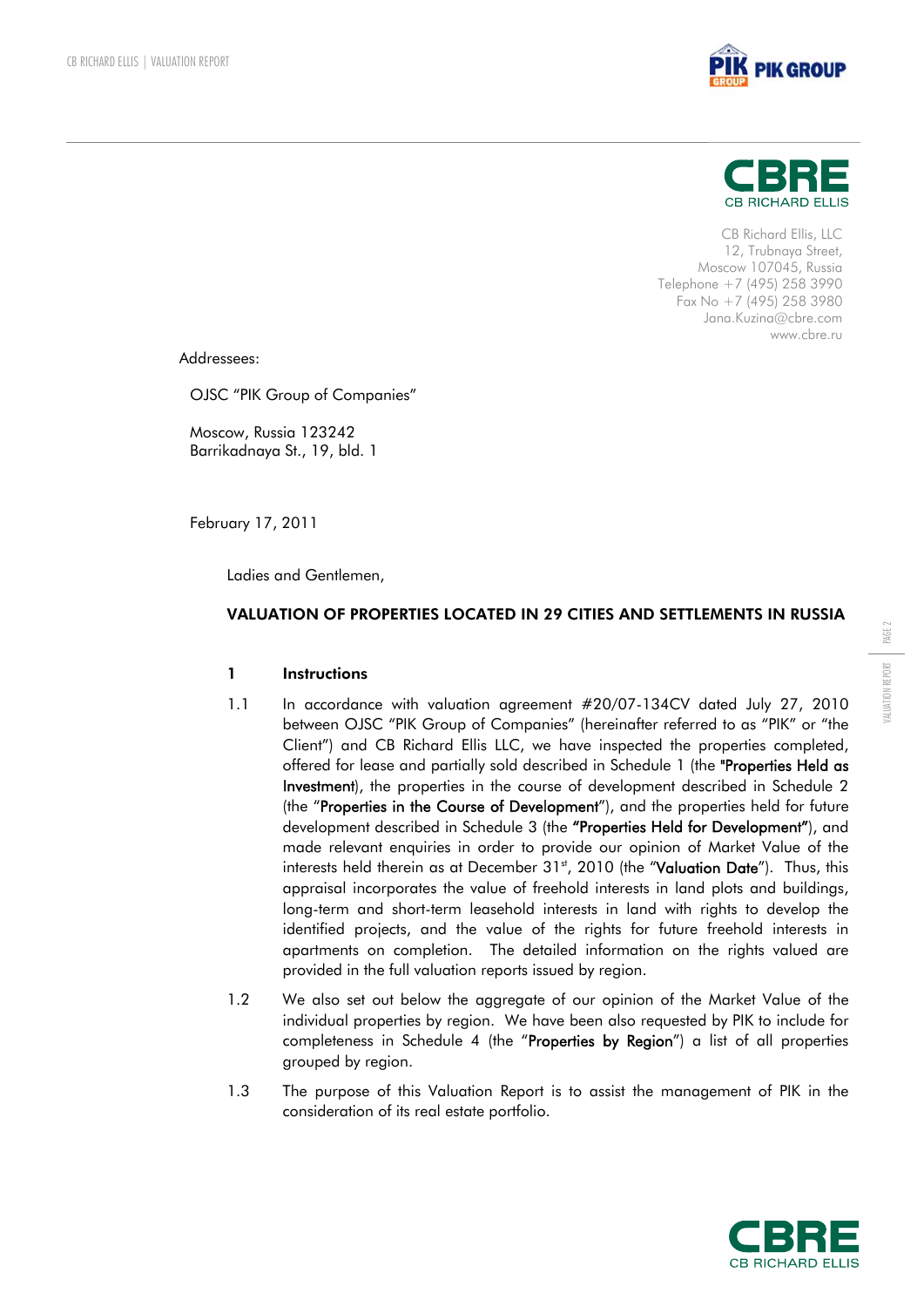

## 2 The Properties

- 2.1 The properties we have valued are briefly described in Schedule 1, Schedule 2, and Schedule 3 (together, the "Schedules") attached to this Valuation Report. Each property identified in the Schedules has been valued individually, and not as part of a portfolio. Therefore the conclusions for the individual properties are not interrelated.
- 2.2 We based our valuation on the assumption that the whole portfolio will continue to remain in its existing ownership. In reality if such a land bank, or a substantial amount of properties within it, were placed on the market at the same time, it could have the effect of flooding the market, leading to a reduction in values. However, given that PIK are one of Russian major developers especially in certain markets, the valuation assumes prudent lotting rather than to flood the market by dumping everything in at once.
- 2.3 The Property Portfolio consists of 1,569.1 ha of land allocated amongst 100 projects (including projects completed, in the course of development and held for development) comprising 13,316,140 sq m of Net Selling Area (PIK's share), of which PIK's unsold share is 10,596,049 sq m. 97% or 12,887,298 sq m of the Property Portfolio consists of residential areas with infrastructure. The remainder of the Property Portfolio comprises 428,842 sq m of retail, office, industrial and hotel accommodation. We additionally extracted the projects where PIK has a share in the future freehold interest in apartments to be obtained on completion of the projects by the Third parties (Joint Venture Partners). PIK's unsold share in those projects is estimated at 1,305,145 sq m.

## 3. Basis of Valuation

- 3.1 Our valuations have been carried out in accordance with The Royal Institution of Chartered Surveyors' (RICS) Valuation Standards (6<sup>th</sup> Edition) (the "Standards"). They have been undertaken by External Valuers as defined in the Standards. The local market and valuation practices within Russia have been considered in our valuation.
- 3.2 In accordance with the Standards, our valuations have been prepared on the basis of Market Value, which is defined in the Standards as follows:

"The estimated amount for which a property should exchange on the date of valuation between a willing buyer and a willing seller in an arm's-length transaction after proper marketing wherein the parties had each acted knowledgeably, prudently and without compulsion."

3.3 In our valuation we assume that the development programmes intended by PIK are based on the highest and best use value for the sites if all the appropriate legal documents, rights to develop, and planning permissions were obtained or were in the process of being obtained. For the sites where development plans had not yet been confirmed, we have estimated value both in an "as is" state and with consideration of their highest and best alternative uses. The market value was based on the highest value.

# 4. Valuation Methodology

4.1 We based our valuation on the Income Approach and adopted a discounted cash flow method to arrive at a Net Present Value. A Residual Approach was also used



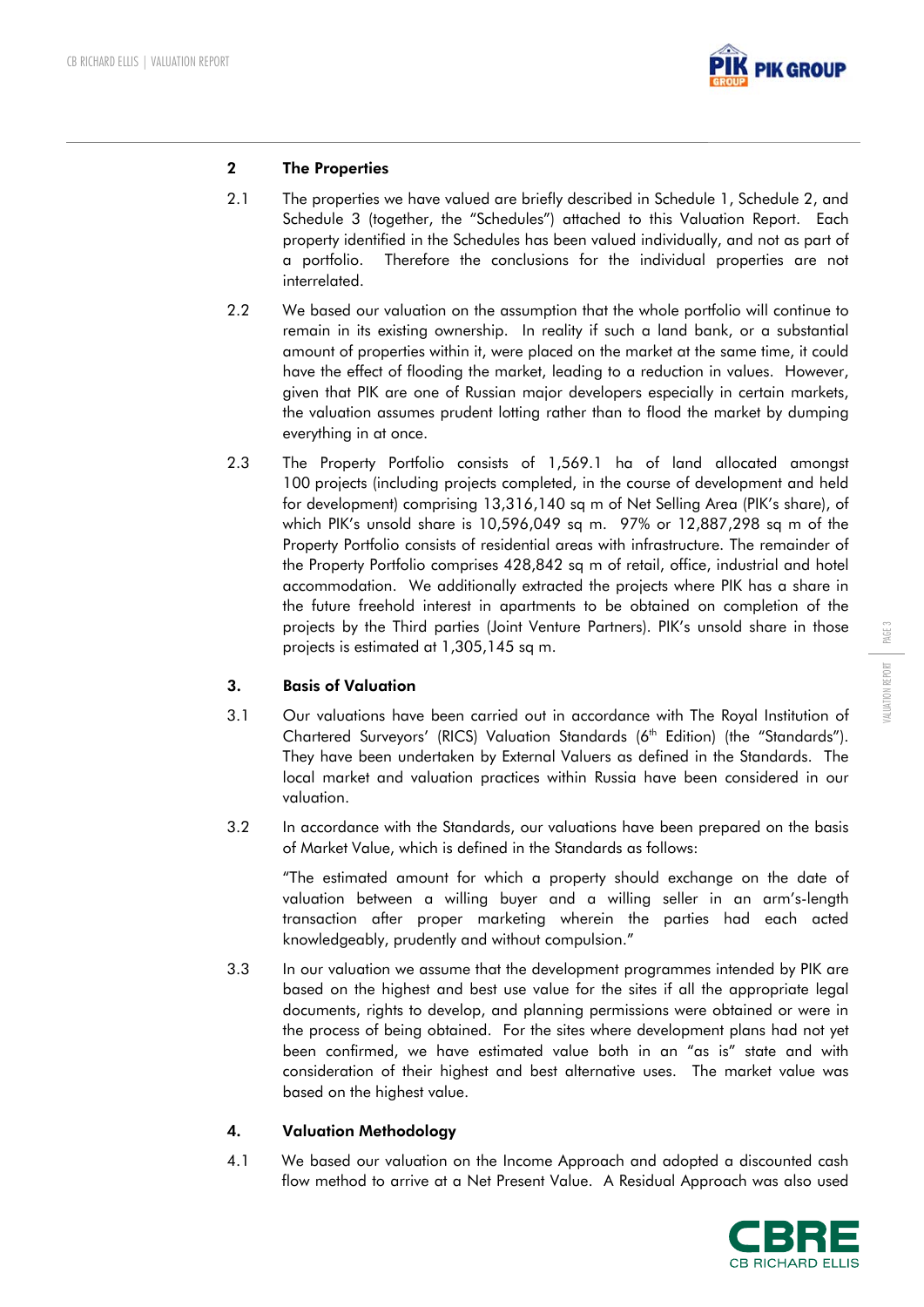

to verify the values arrived at through the discounted cash flows. The Sales Comparison Approach was used in addition to the Income Approach in the valuation of the Properties Held for Development, if comparable evidence on transactions or sites offered for sale was available. However, the availability of information on comparable transactions was limited in many cases.

Within the Income Approach, prospective cash flows from a property and the costs associated with being able to generate those cash flows were discounted back to the present using a market-derived discount rate. The resulting net present value is an indication of the market value. Specifically, with respect to properties in the course of development and properties held for future development, the market value is the net present value of all future income streams less the net present value of all future costs. The costs consist of all the development costs still outstanding for the property, including financing costs on construction. Future incomes were based on current market conditions and the anticipated future trends in rents and/or sales prices.

4.2 The discount rates adopted reflect the project's stage of completion and contain relevant risk elements, including the risk free rate plus market, finance, planning, construction and letting risks. In most cases the rate varied in accordance with the project's stage of completion and the status of its title and planning documents.

 The Schedules show our opinion of the appropriate discount rates on an unleveraged basis as applied to individual objects within the Property Portfolio.

- 4.3 We have used the Residual Method where applicable to verify market values resulting from the discounted cash flow analysis for properties expected to be sold in the near term. Within the residual method we applied the developer's profit appropriate for each individual property based on a potential third party developer's/purchaser's likely expectations for the properties (properties planned for future development over 25%, properties in the course of development in the range of 15% - 35%).
- 4.4 Under Schedule 1 ("Properties Held as Investment") we have detailed projects completed and offered for lease or sale.
- 4.5 Under Schedule 2 ("Properties in the Course of Development") we have detailed projects under construction as well as legal obligations in respect of properties sold prior to the date of valuation. However, PIK has an obligation to complete properties construction, which is reflected in the valuation through the inclusion of negative-valued properties.

It is common practice within the local residential market for developers to sell a significant portion of rights to the property prior to completion of construction. However, we have not made any investigations on the actual payments received from the rights transferred. For the purpose of this valuation we have assumed that all sale proceeds attributed to the sold units already received and would not be available to a potential purchaser of the project while there is the legal liability to complete the development. In some cases this results in a negative property value for assets in the course of development where the majority of rights have already been sold.

4.6 Under Schedule 3 ("Properties Held for Development") we have detailed projects planned for development where construction and sales have not started yet. We

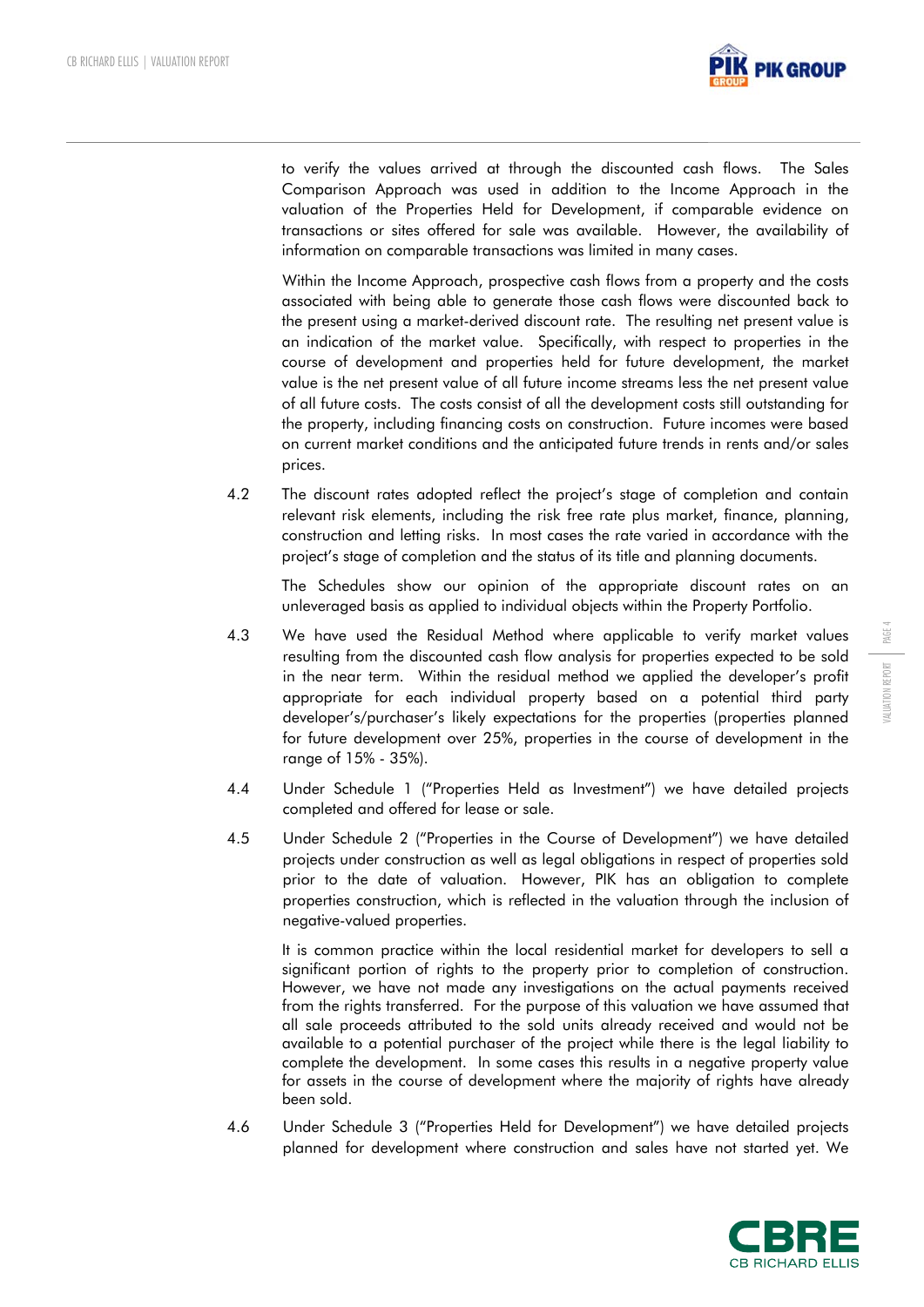

assumed the start of the construction to be associated with the start of the ground works.

## 5. Valuations

- 5.1. The valuations were prepared in Russian Roubles as this is the currency in which real estate in Russia commercially transacts, but given the purposes of the valuation the results are presented herein in US Dollars. The exchange rate was set on December 31, 2010 at 30.4769 RUR per 1 USD according to the Central Bank exchange rate.
- 5.2. On the bases outlined in this Valuation Report, we are of the opinion that each individual Market Value as at the Valuation Date of the respective leasehold and freehold interests, with vacant possession, as summarised in the Schedules, is as stated against that property in the Schedule.
- 5.3. Construction cost estimates used are inclusive of VAT. According to the Federal Statute of the Russian Federation #214-FZ dated 30.12.2004 "On shared residential construction" the part of the income received from the interest-holders which exceeds construction expenses is subject to VAT. We have made our calculations in accordance with the Statute. The income from sales of residential properties after state commissioning is not subject to VAT.

VAT on construction costs of commercial properties is reimbursed at the tax period of their occurrence (item 6 of article 171 of the Tax Code).

The Market Values of the properties as well as the rental rates and sale prices of the commercial properties are exclusive of VAT.

5.4. The aggregate of the said individual Market Values as at December 31, 2010 is \$2,404,744,565 (Two Billion Four Hundred and Four Million Seven Hundred and Forty Four Thousand Five Hundred and Sixty Five US Dollars) made up as follows:

| <b>TYPE OF SCHEDULE</b>                   | <b>NUMBER OF</b><br><b>PROPERTIES</b> | <b>MARKET VALUE</b> |
|-------------------------------------------|---------------------------------------|---------------------|
| Properties Valued:                        |                                       |                     |
| Schedule 1-                               | $\overline{4}$                        | \$14,958,202        |
| Properties Held as Investment             |                                       |                     |
| Schedule $2-$                             | 49                                    | \$1,248,119,023     |
| Properties in the Course of Development   |                                       |                     |
| Including:                                |                                       |                     |
| Properties Generating Negative Cash Flows | 6                                     | \$-109,380,549      |
| Schedule $3-$                             | 47                                    | \$1,141,667,340     |
| Properties Planned for Development        |                                       |                     |
| Total:                                    | 100                                   | \$2,404,744,565     |
| Including:                                |                                       |                     |
| <b>Joint Venture Partners</b>             | 26                                    | \$502,352,179       |

5.5 The aggregate value is distributed between offices, hotel, industrial, mixed-use projects and residential properties with infrastructure as follows:

PAGE 5

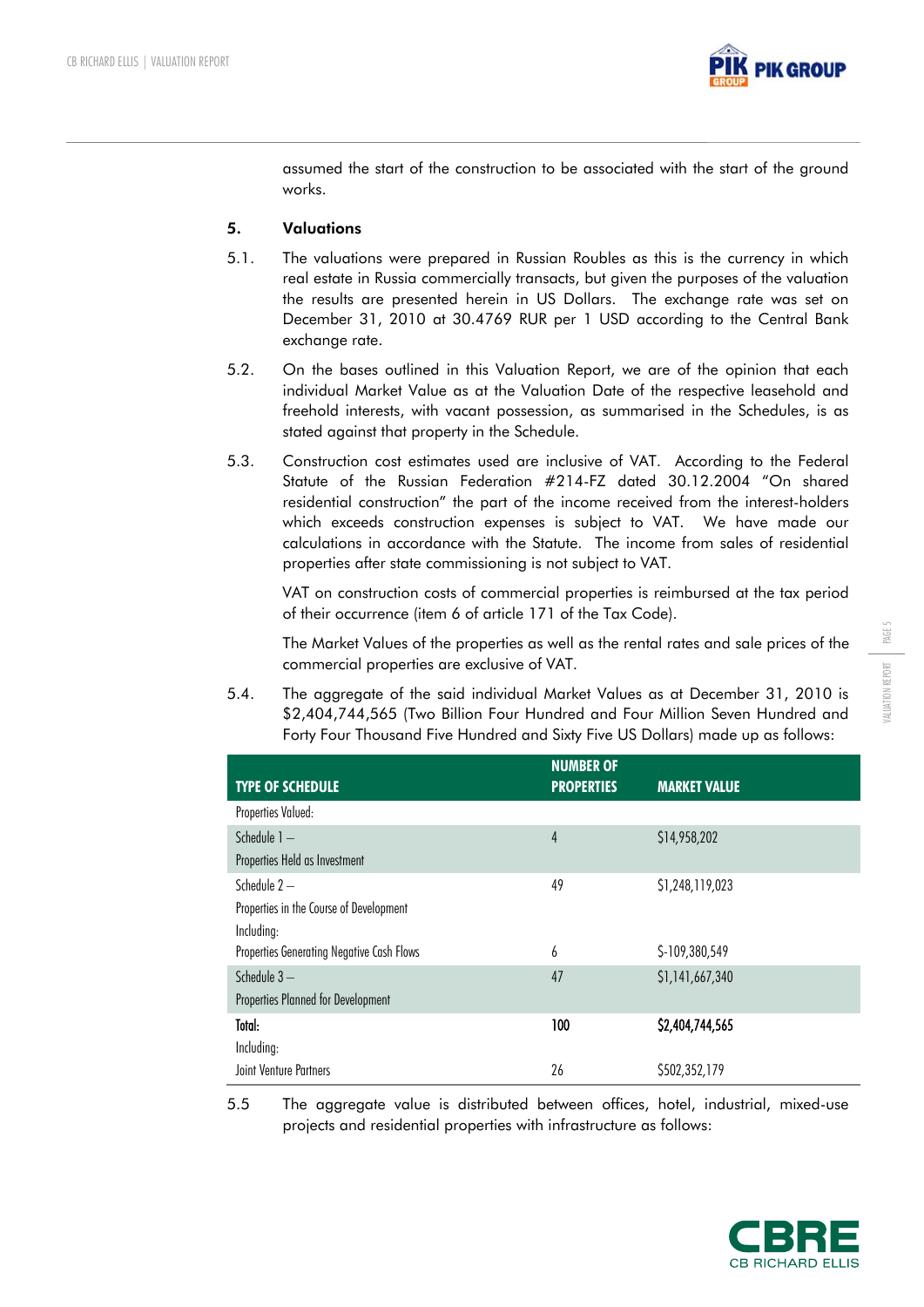

| <b>TYPE OF PROJECT</b>                                   | <b>NUMBER OF PROPERTIES</b> | <b>MARKET VALUE</b> |
|----------------------------------------------------------|-----------------------------|---------------------|
| Properties Valued:                                       |                             |                     |
| Residential projects including commercial infrastructure | 91                          | \$1,931,111,907     |
| Office projects                                          | 4                           | \$21,999,792        |
| Hotel projects                                           |                             | \$8,420,000         |
| Industrial projects                                      |                             | \$10,613,448        |
| Land vacant                                              |                             | \$16,100,000        |
| Mixed-use projects                                       | 2                           | \$416,499,418       |
| Total:                                                   | 100                         | \$2,404,744,565     |

5.6 The aggregate value is distributed between the regions as follows:

| <b>REGION</b>         | <b>NUMBER OF PROPERTIES</b> | <b>MARKET VALUE</b> |
|-----------------------|-----------------------------|---------------------|
| <b>Moscow Region:</b> |                             |                     |
| Moscow                | 28                          | \$1,300,266,137     |
| Moscow Region         | 24                          | \$762,168,735       |
| Regions:              | 48                          | \$342,309,693       |
| <b>Izhevsk</b>        | 1                           | \$10,334,738        |
| Kaliningrad Region    | $\overline{4}$              | \$52,821,981        |
| Kaluga Region         | $\overline{11}$             | \$93,685,415        |
| Nizhny Novgorod       | 3                           | \$18,208,401        |
| Novorossiysk          | 4                           | \$37,848,149        |
| <b>Omsk</b>           | $\overline{4}$              | \$16,912,688        |
| Perm                  | 3                           | \$30,211,935        |
| Rostov Region         | $\overline{11}$             | \$43,134,779        |
| Saint-Petersburg      | 1                           | \$6,489,564         |
| Yaroslavl             | $\boldsymbol{6}$            | \$32,662,043        |
| Total:                | 100                         | \$2,404,744,565     |

## 6. Transaction Costs

Seller's costs, such as advertising and agent's fees, have been allowed for in our valuation, as have purchaser costs. No allowances have been made for any other extraordinary expenses of realisation nor for taxation that might arise in the event of a disposal.

No account has been taken of any inter-company leases or arrangements, nor of any mortgages, debentures or other charges.

# 7. Assumptions and Sources of Information

## *Documents*

- 7.1. We have been supplied with the following documents from PIK for the majority of the properties:
	- **Information on construction costs and construction phases for the Property** Portfolio

PAGE 6

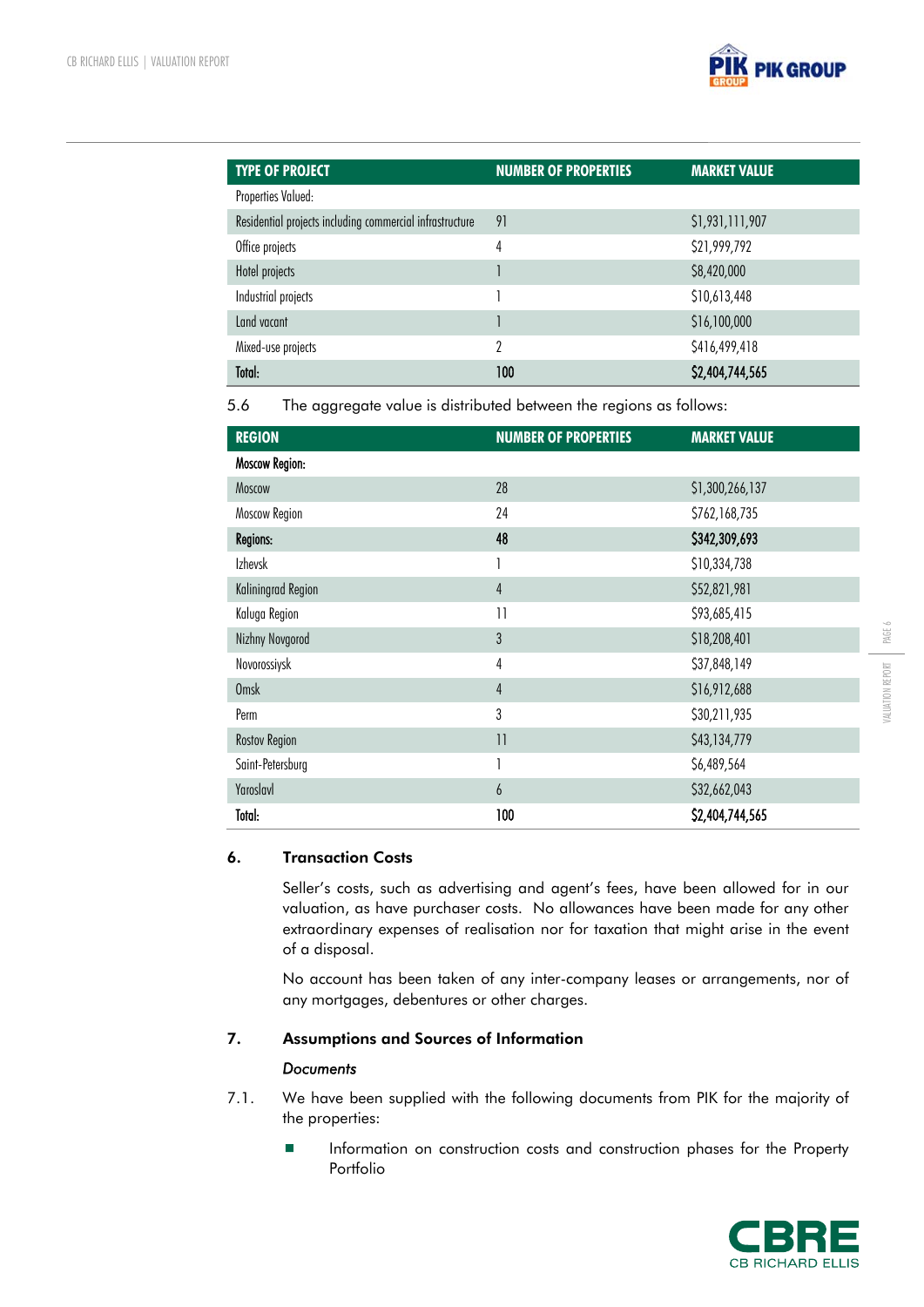

- Copies of Land Lease agreements and cadastral plans
- Copies of Land Ownership certificates
- Copies of Building Ownership certificates and BTI plans
- Copies of Investment Contracts defining PIK's rights for development
- Copies of Government Decrees confirming development areas, zoning and permitted uses
- Copies of Project Architectural Drawings
- Copies of Project Design Approvals
- Copies of Construction Permits

We have not provided independent verification of the information contained within the documents nor have we verified that it is complete and accurate. Where supplied with legal documents relating to the properties, we have had regard to them in undertaking our valuations, which reflect our understanding of such information. However, we will not take responsibility for the legal interpretation of these documents. We reserve the right to amend our opinions of value should any legal information be provided which contains a material variation from the assumptions we have adopted in our valuations.

Additionally we have had regard to information provided by PIK on construction phasing and development costs. We have verified construction costs and phasing with market evidence and adjusted PIK's development plans accordingly for the purposes of this valuation where we find it appropriate.

#### *Floor Areas*

7.2. Gross Building Area

Given that some of the properties are at the development stage where final Gross Building Area (GBA) has not yet been fixed, we have relied on PIK's information on GBA supported by evidence from investment contracts and other property documents listed in the sources of information. In cases where clear references to GBA have not been provided to us, the gross and net areas were calculated as follows:

- Residential projects: Gross Buildable Areas were calculated by adding 20% to the Net Selling Area of economy properties and 25% to business class properties.
- Retail and office projects: the project design documents state the gross building areas of the commercial properties, therefore in our calculations we applied the GBA as stated in the project documents.
- Parking garages: by allocating 35 sq m per parking space.

We based our cost estimates on the GBA. All income estimates are based on the Net Selling Area/Net Leasable Area only. All measurements and areas quoted in the Valuation Statement are approximate.

7.3. Net Selling Area

Net Selling Area for the properties is adopted in accordance with data provided by PIK. In some cases these net selling areas differed from the documentation that we

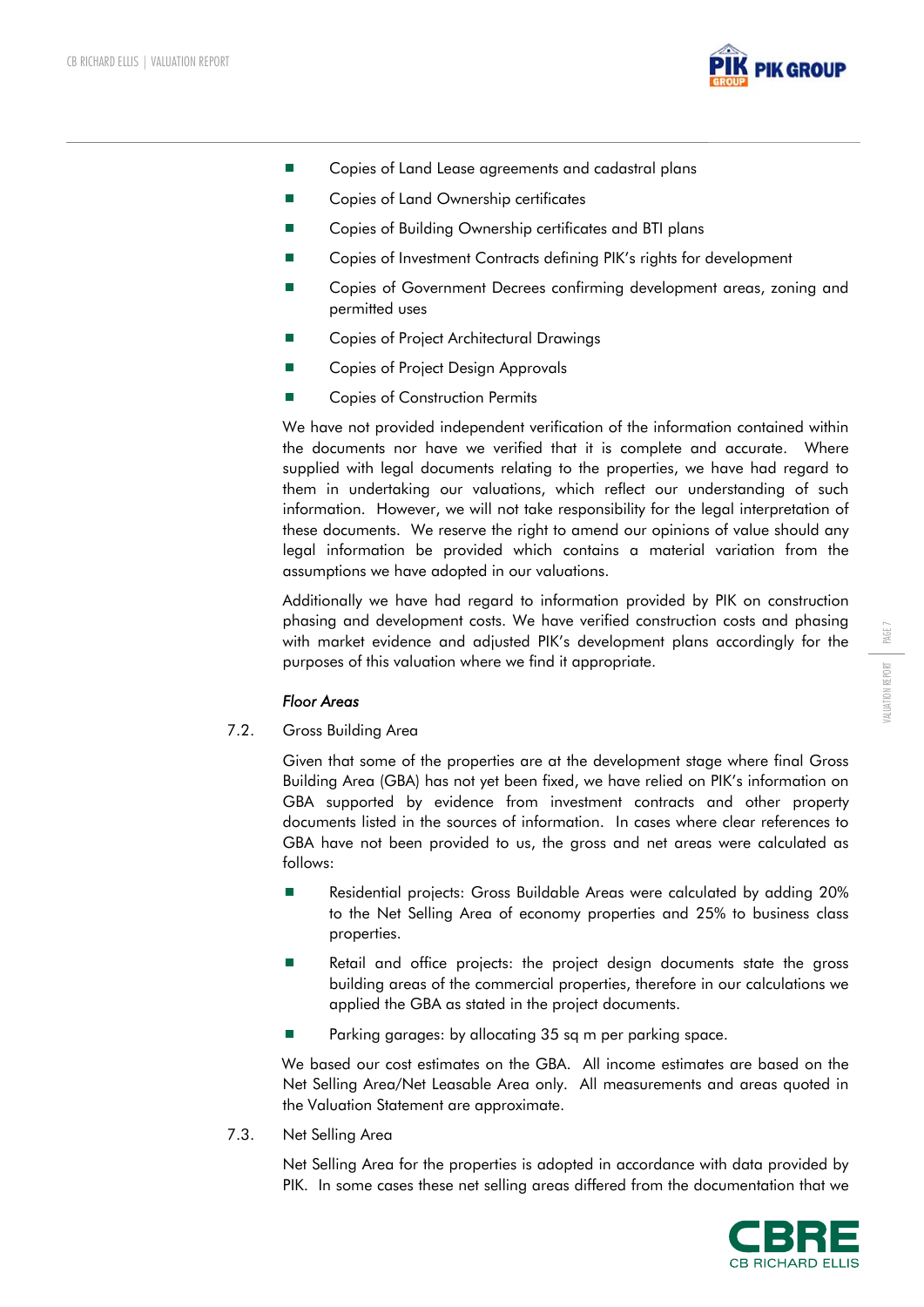

were provided with. In the majority of these cases the differences in the areas were under 10%, which is common in the local market and often occurs at early development stages since investment contracts are drawn up in approximate areas. For the purposes of our valuation we assumed that PIK will be able to get all the permissions required to complete construction in accordance with the business plans considered herein and that there would be no additional cost or delay associated with this.

It is important to note that upon construction of the residential properties the official apartment area is calculated by the Bureau of Technical Inventory (BTI). Often the BTI measurements vary from the planned area stated in purchase agreements. In this case an additional agreement is signed between the buyer and the seller to cover the extra area for any areas sold prior. The additional income from area increases might be an additional source of income for PIK. For the purposes of this valuation we assumed that the BTI areas are in accordance with the PIK stated areas used in this report.

7.4. Net Leasable Area

Net leasable area for the office centres was adopted as 85% of GBA, this assumes the allocation of the common areas between the tenants, but as usual not more than 10-15% of their usable area.

Net leasable area for the retail units was adopted in respect to the size of the property as follows:

- 0% loss factor for the properties under 5,000 sq m GBA;
- 25% loss factor for the properties within 5,000 12,000 sq m GBA;
- 35% loss factor for the properties above 12,000 sq m GBA.

We assumed the Net Leasable Area of the commercial built-in properties to be equal to their Gross Building Area due to their small size.

7.5. Parking

Certain developments include parking garages. For the purpose of this report, all values associated with standalone parking structures have been distributed among the appropriate residential buildings they are intended for on the basis of the weighted net selling area of these buildings.

## *Machinery*

7.6. Machinery such as lifts, central heating, and other normal service installations has been treated as an integral part of the building and is included within our valuations. Ownership of these items is to be transferred to the proper municipal maintenance authority upon building completion as defined in the investment contracts.



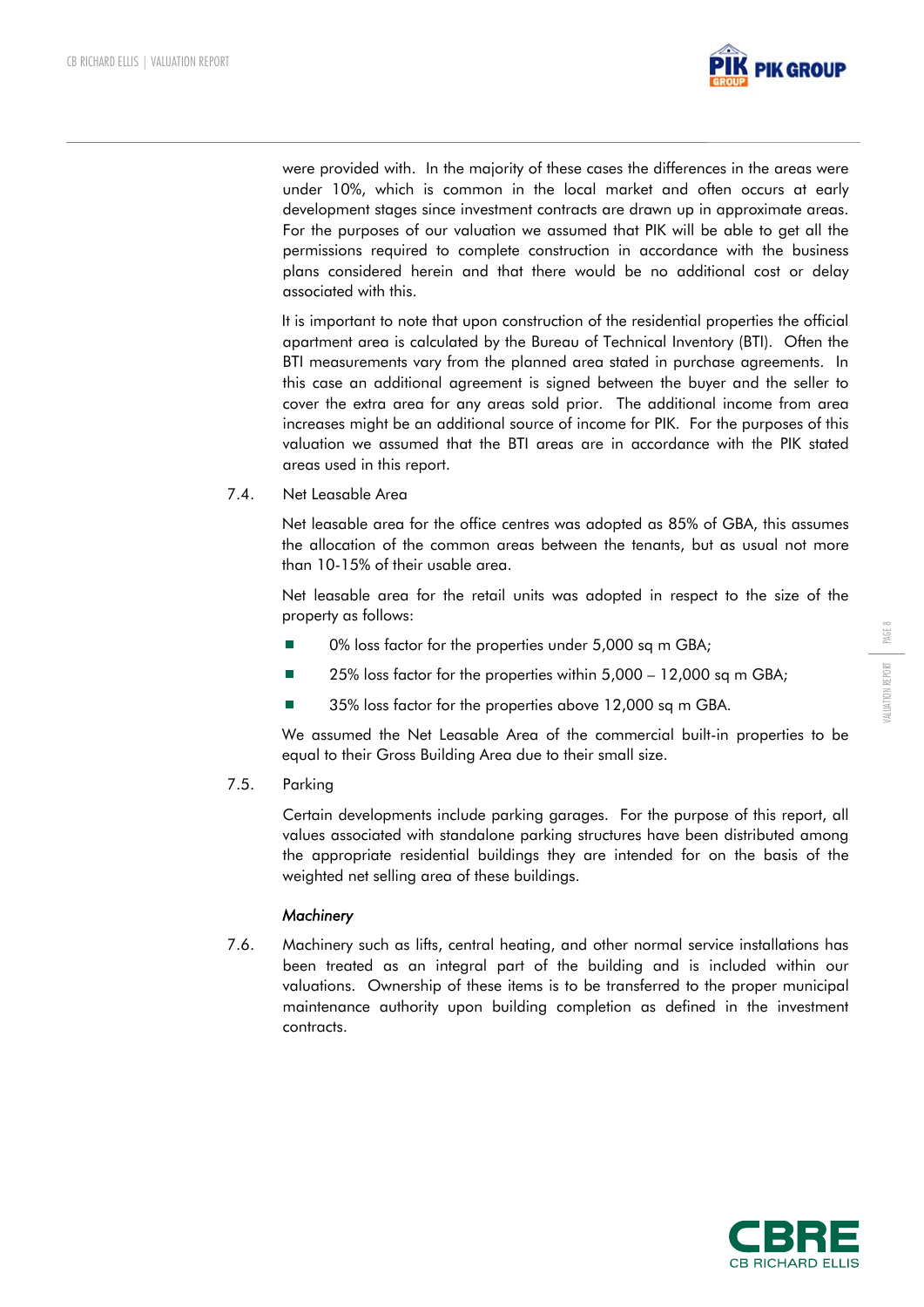

7.7. No specialist tests have been carried out on any of the service systems and, for the purpose of our valuations, we have assumed that all are either in good working order or in compliance with any relevant statute, by-law or regulation, or will be upon completion of development of the Property concerned.

## *Environmental Investigations and Ground Conditions*

- 7.8. We have not ourselves undertaken any environmental investigations for contamination or otherwise.
- 7.9. We have therefore assumed in our valuations that there are no abnormal ground conditions, nor archaeological remains present, which might adversely affect the present or future occupation, development or value of any of the properties.

#### *Inspections*

7.10. We inspected the majority of the properties in April 2010 during our regular revaluations. The balance of the properties and the properties in the process of active development were inspected within the dates of November 26, 2010 and December 7, 2010.

## *Building Structure*

- 7.11. We were not instructed to carry out structural surveys for the purpose of this Valuation and have assumed that there are not and will not be any structural or latent defects within the properties. We have assumed that no known deleterious or hazardous materials have been, or are being, used in the construction of any of the properties.
- 7.12. For the properties where the project design has not yet been completed, we have carried out an analysis to determine the most feasible structural materials to be used in construction based on our studies of local demand and the capacity of the construction industry within the area.
- 7.13. Our valuation of the projected income stream from the sale of each Property assumes that the building works will be completed to a high quality standard in accordance with the plans and specifications provided to us by PIK.
- 7.14. We assume that the properties will be completed on time and the buildings will be commissioned upon completion in accordance with local regulations.

## *Town Planning and Statutory Requirements*

- 7.15. We have not made any planning enquiries but have relied upon the information provided by PIK. For the purposes of our valuation we assume that there are no adverse town planning, highway, or other schemes or proposals that will have a detrimental effect on our valuations.
- 7.16. For all properties we have assumed that all relevant planning consents and building permits exist or will be granted without material cost or delay for the properties and their respective present or proposed uses (as appropriate).
- 7.17. We have assumed that all buildings currently comply, or upon completion will comply, with all statutory and local authority requirements, including building (SNiP), fire, and health and safety regulations (where appropriate).

PAGE 9

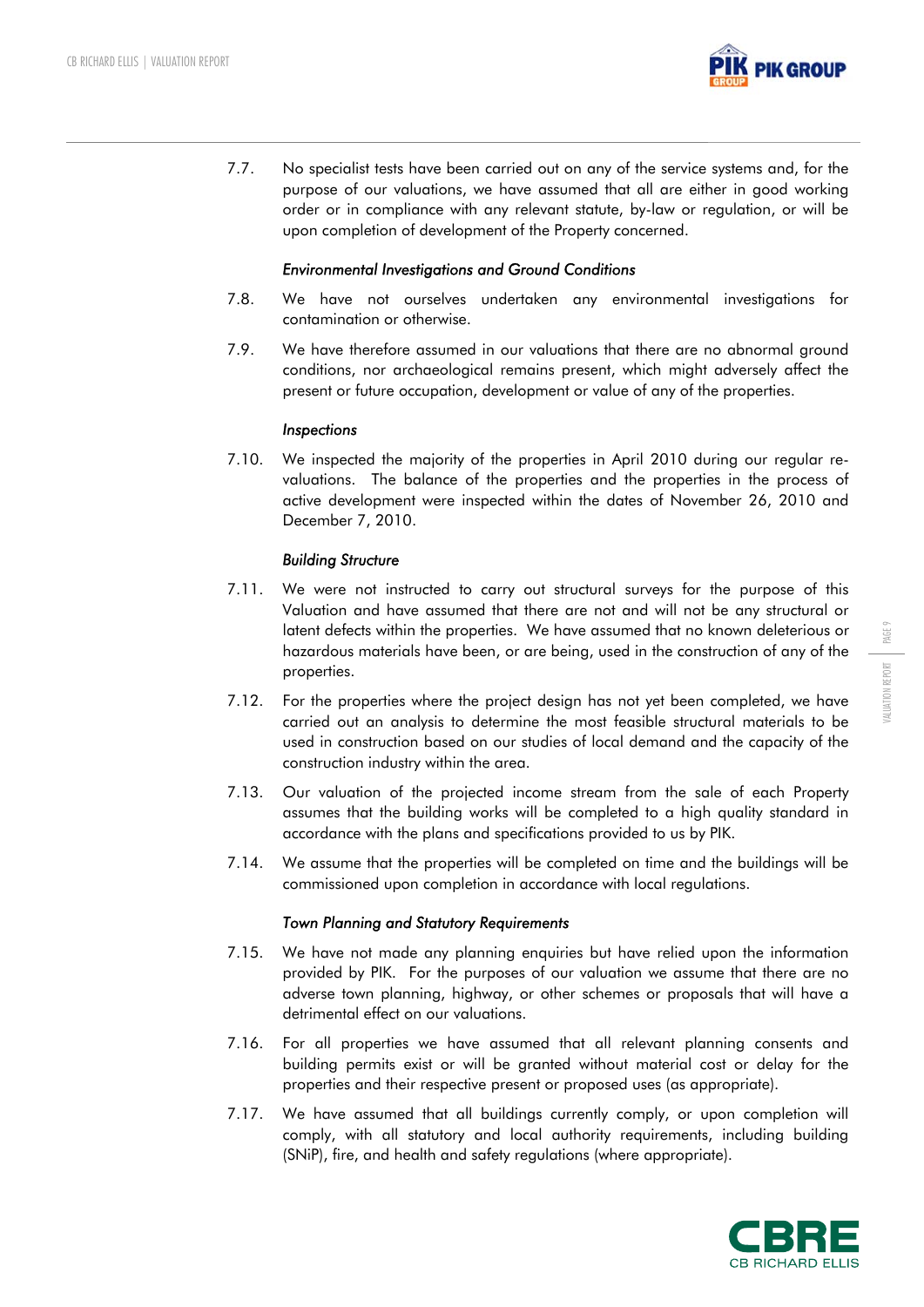

## *Development Costs*

- 7.18. We have broken development costs into the following major categories purchase of additional rights if required, hard and soft construction costs, and financing costs. Hard construction costs included mainly costs related to ground works, building construction, internal engineering works, landscaping and fit-out. Soft costs include project management, project design and approvals, project utility infrastructure, construction of roads, social infrastructure, and other encumbrances. Information on construction costs could be verified from market data, whereas encumbrances are specific to individual projects. We have principally relied on information provided by PIK related to encumbrances, as this information will be derived from experience of direct tenders for this type of product and could be confirmed by PIK if there is a special request regarding this issue. Financing costs on construction have been estimated for each project individually, however, we have not reflected therein any interest related to the purchase of land, the cost of which is implicit in the discount rate adopted in deriving the net present value of each project's cash flow.
- 7.19. The information on construction costs provided by the Client was verified with the KO-Invest bulletins "Residential buildings", issued in 2009, "Public buildings", issued in 2008, and data from the Federal Statistics Services. Our opinion on construction costs has also been based on data obtained from developers and supported by published sources. Construction costs are inclusive of VAT.
- 7.20. Engineering and design costs vary from project to project. We assumed that the information provided by PIK is correct and complete.
- 7.21. We have included liabilities to the city in our calculations. Liabilities to the city could be in the form of encumbrances included in the development budget or as a share of the project. They could also be incorporated into land rights costs. The total encumbrances could vary widely from project to project. We have adopted encumbrances in accordance with the information provided by PIK and assume that this information is complete and correct.

## *Development Schedules*

7.22. The objects that comprise the Property Portfolio are at various stages of development. We state the percentage of completed work in accordance with the information provided by PIK. We did not survey construction work to estimate the percentage completion of each object and we assume that the properties will be completed in accordance with the information provided by PIK. For the properties planned for development and at early development stages, we have verified the development schedules with regard to the design approval and construction permit documents provided by PIK. Furthermore we assume that this information is in accordance with city planning and is applicable in the event that a potential buyer should proceed with the project.

## *Financing*

- 7.23. For the purpose of this valuation we have assumed that construction of the properties will be financed on the following terms:
	- 60% debt;
	- 40% equity;

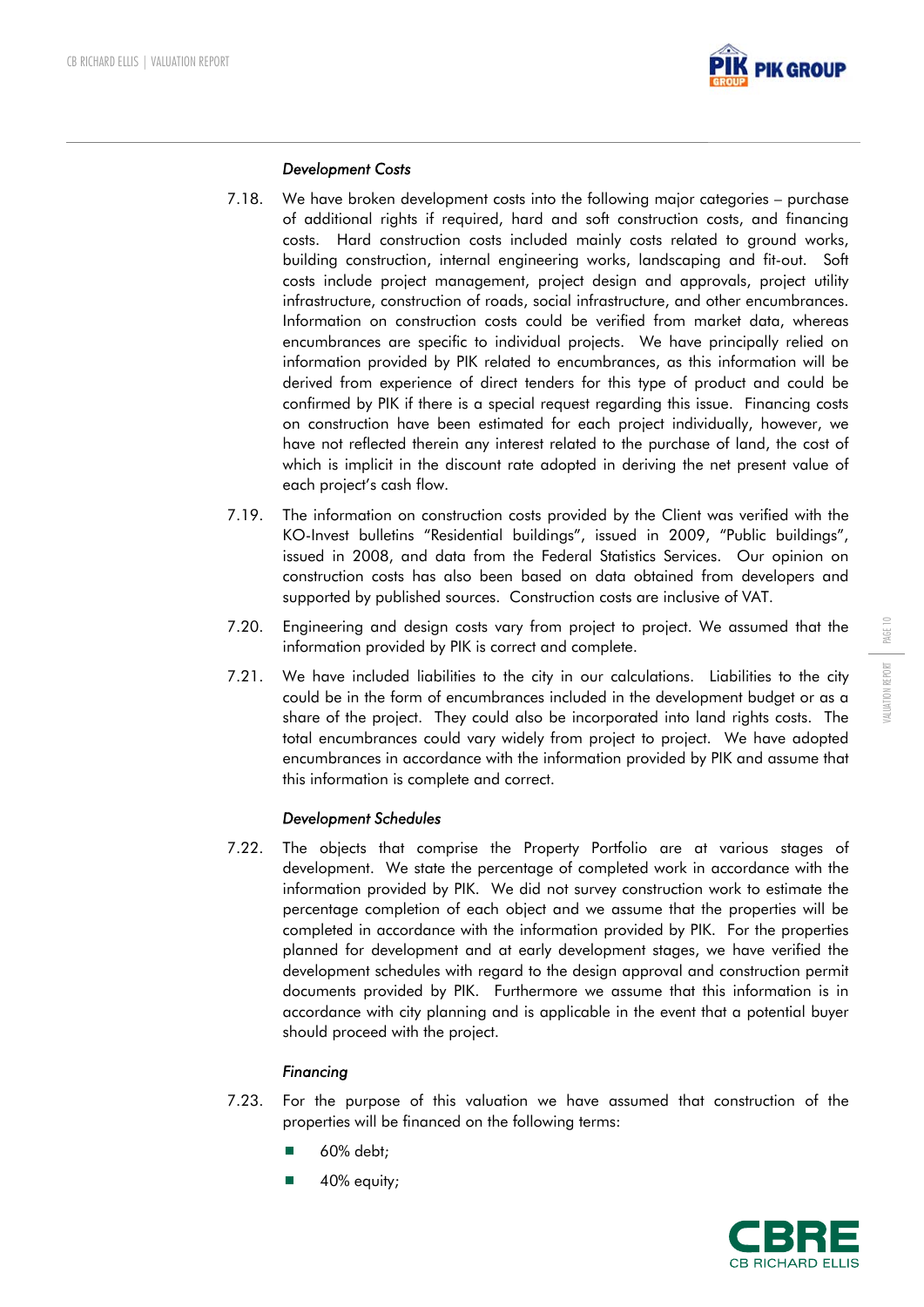

- 14% interest on loan during construction;
- **12% interest on loan after construction.**

According to our calculations, we consider the construction cost of the properties to be covered by 40% equity and by the income stream attributed to unit sales, which commence before the completion of the buildings.

7.24. In our calculations we have considered the possibility of obtaining additional gains from the profits received at the earlier stages of construction and remaining after occurring all obligatory payments. Net profits were indexed via an average deposit rate of 6%.

## *Third Party Covenants*

- 7.25. The titles of some properties within the portfolio are subject to onerous Joint Venture agreements which confer considerable financial obligations. We have assumed that these Joint Venture agreements are inseparable from the respective freehold titles until the obligations thereunder have been fulfilled.
- 7.26. We have not conducted credit enquiries into the financial status of any of the building contractors or other parties with whom PIK has entered into contracts. We have assumed that each party is capable of meeting its obligations and that there are no material undisclosed breaches of covenant.

#### *Residential Sale Prices*

7.27. Having analysed general market prices for properties of comparable location and quality, we determined the current price range for similar properties as of the valuation date. The tables of comparables are provided in the Property Description section.

#### *Real Estate Cycle in Estimating Current and Future Market Conditions*

7.28. The real estate market operates through the dynamic interaction of supply and demand, which can be perceived as cycles of activity, correlating with business cycles in the economy. Real estate values are likely to change during different phases of a cycle, so it is extremely important to understand and address the effects of these cycles in the valuation of long-term development projects.

It should be noted that the Market Value of the large projects stated in this report is very sensitive to changes in inputs, such as building costs, growth rates and inflation, over the term of the cash flow. Changes to these inputs can have a major effect on the resultant land value. In approaching our valuation we have carried out a sensitivity analysis and our resultant value reflects our opinion of the Market Value of the Property as at the valuation date.

We have closely studied the following key factors affecting current and future market conditions when conducting the portfolio valuation:

- Cumulative demand analysis for residential premises over the long-term;
- Sales schedules for residential projects estimated on the basis of PIK's historical market share;
- Residential prices dynamic and its long-term trends;
- Construction prices dynamic and its long-term trends.



PAGE 11

VALUATION REPORT

VALUATION REPORT

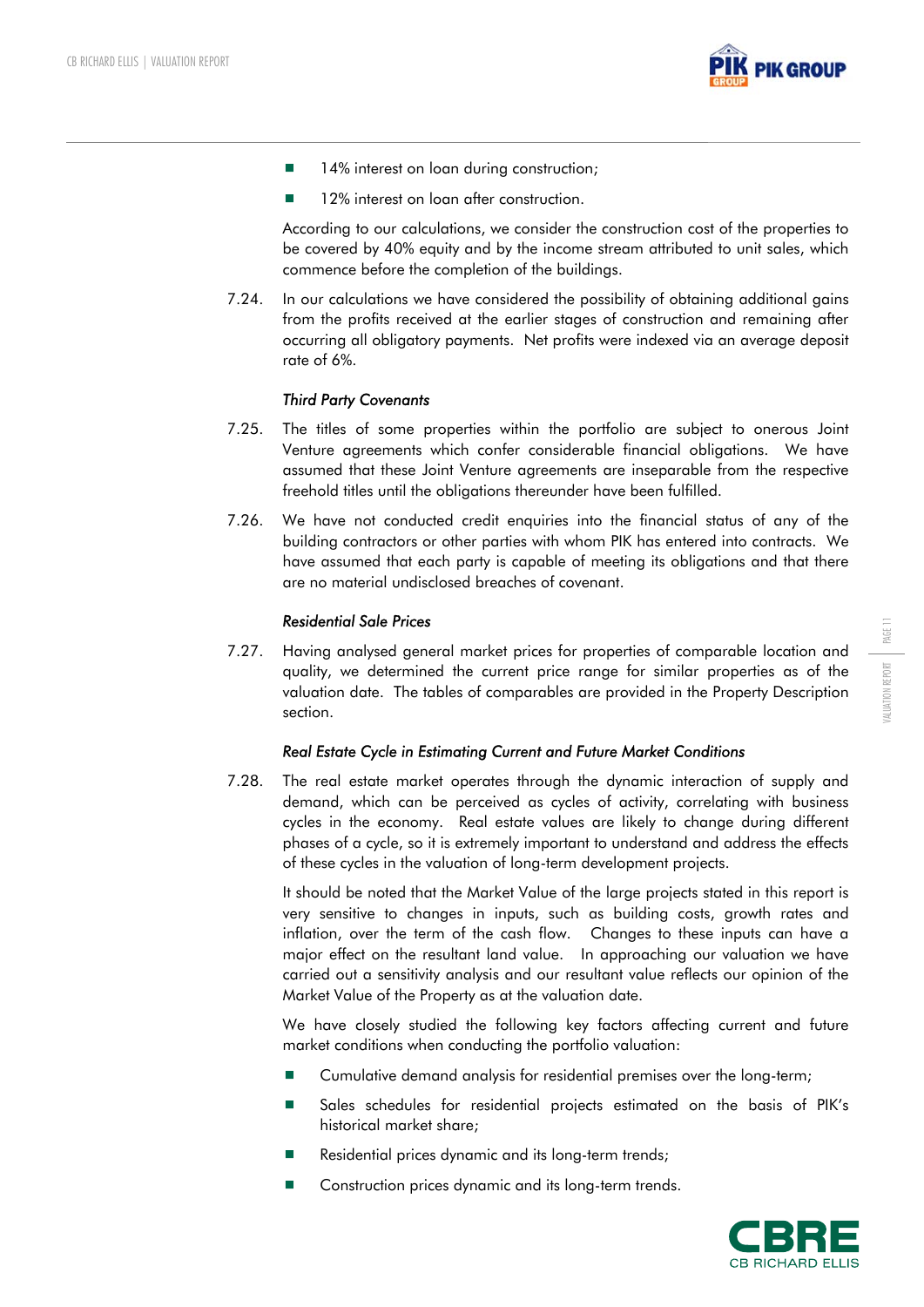

## *Sales Schedules*

7.29. We have adopted sales schedules on the basis of PIK's market share analysis. We have studied historical data on PIK's share in residential markets and used it to verify the achievable volume of the sales forecasts per region with some adjustments for newly approved urban plans and information on large competitive projects.

#### *Residential Price Dynamic and its Long-term Trends*

- 7.30. When forecasting residential prices we have considered the following factors:
	- **The current stage of the property market cycle in Russia. The Russian property** market experienced a severe downturn over 2009, the general consensus being that it reached its bottom in Q3. The residential market witnessed the first signs of recovery towards the end of 2009 showing a revival in demand and an increase in sales volume.
	- **The pace of the recovery in the Russian property market is likely to heavily** depend on external economic drivers such as oil prices. Historically, residential prices in Russia have shown a very strong correlation with oil prices:

5 000 60,000 50 000 4 000 40 000 Residential Prices, RUR/sq m esidential Price Oil Prices, RUR per barrel Oil Prices, RUR per barrel 3 000 30 000 и і жили 2,000 20 000 1 000 10 000 0  $\mathfrak{c}$ Q1 2002 Q3 2010 Q3 2002 Q1 2003 Q3 2003 11 2004 Q3 2004 11 2005 Q3 2005 Q1 2006 Q3 2006 Q1 2007 Q1 2008 Q3 2008 Q1 2009 Q3 2009 11 2010 Q3 2007 -O-Oil prices - - Average residential prices

Correlation of the Oil prices and Average Residential Prices

Having analysed the forecasts of leading investment banks and agencies (IMF, Barclays, Citigroup, Credit Suisse, JP Morgan, Merill Lynch etc.) we derived an average oil price forecast as follows:

|                         | 2011  | 2012  | 2013  |
|-------------------------|-------|-------|-------|
| BRENT Price, US \$/bbrl | 83.12 | 88.44 | 87.27 |

Having conducted a statistical analysis of residential prices in different regions relative to the oil (Brent) price, we have developed the following forecast for residential prices in different regions of Russia in Roubles using data on the Rouble/US Dollar exchange rate:



PAGE 12 VALUATION REPORT VALUATION REPORT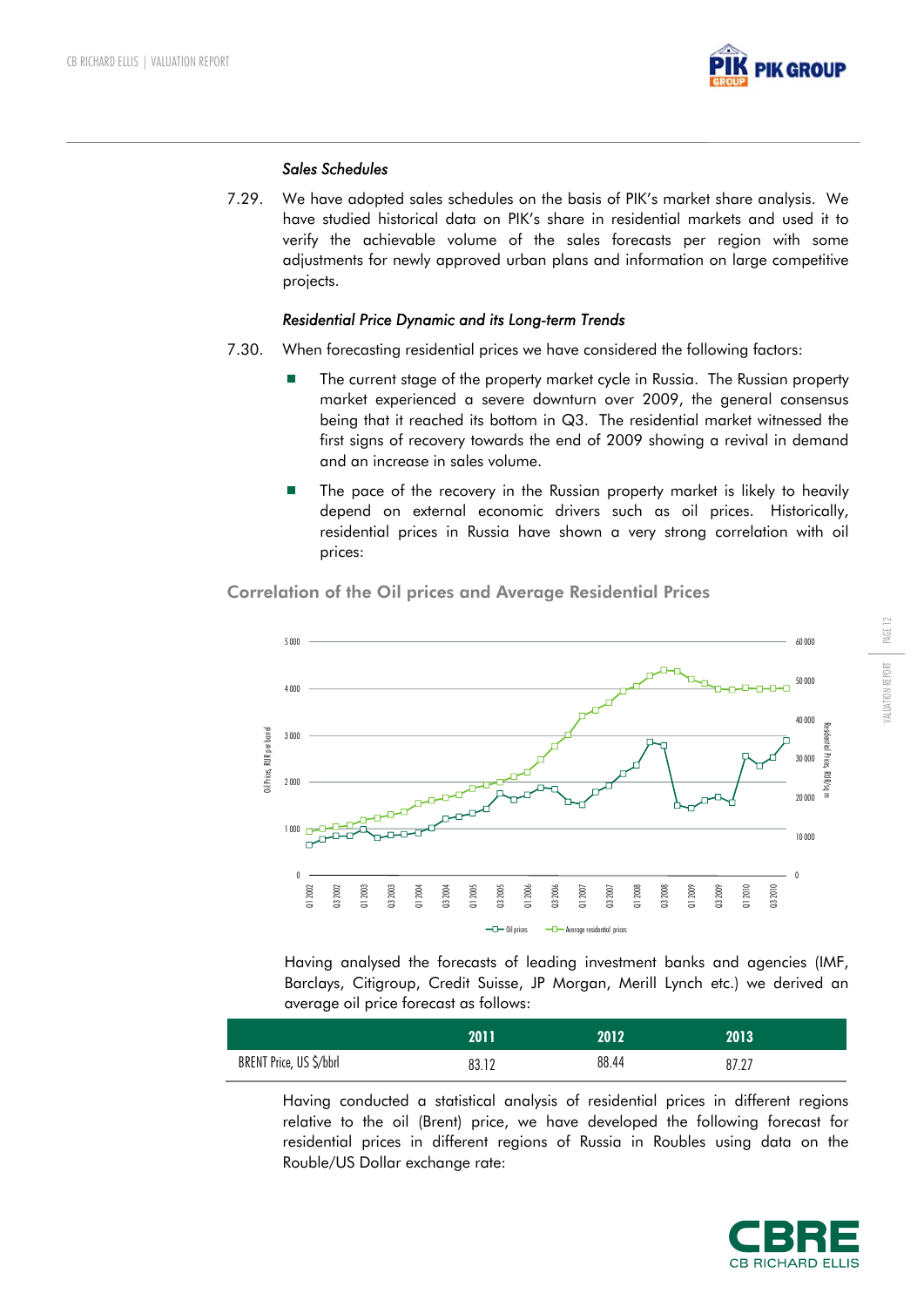

| <b>REGION</b>             | 2011  | 2012  | 2013 | $2014 +$ |
|---------------------------|-------|-------|------|----------|
| Moscow                    | 7.2%  | 12.7% | 7.3% | $0\%$    |
| <b>Moscow Region</b>      | 1.4%  | 8.1%  | 5.4% | $0\%$    |
| Rostov Region             | 5.8%  | 12.0% | 5.3% | $0\%$    |
| <b>Kaliningrad Region</b> | 2.9%  | 9.7%  | 4.2% | $0\%$    |
| Kaluga Region             | 3.6%  | 11.1% | 8.0% | $0\%$    |
| Krasnodar Area            | 10.4% | 9.2%  | 3.3% | $0\%$    |
| Omsk Region               | 5.7%  | 8.3%  | 2.8% | $0\%$    |
| Permsky Area              | 9.8%  | 8.7%  | 3.0% | $0\%$    |
| St. Petersburg            | 5.5%  | 11.8% | 5.4% | $0\%$    |
| <b>Udmurt Republic</b>    | 6.7%  | 7.9%  | 3.3% | $0\%$    |
| Nizhny Novgorod Region    | 6.7%  | 11.0% | 4.5% | $0\%$    |
| <b>Yaroslavl Region</b>   | 9.5%  | 7.5%  | 1.8% | $0\%$    |

# Residential Price Growth Rate by Region, %

It should be noted that historical residential prices and data on historical and forecast oil prices were key drivers of the conclusions developed, where all other factors, having lesser influence on residential prices in Russia, were disregarded for the purpose of this analysis.

Given the long-term nature of the residential projects and the increasing uncertainty of modelling and forecasts in the long-term, we have adopted 0% growth rates in the cash flow models starting from the year 2014.

## *Construction Cost Dynamic and its Long-term Trends*

7.31. The analysis of construction cost and residential price fluctuations reveals a correlation between them. We estimated the dependence of construction costs on apartment prices for all portfolio properties by region. The results of the forecast are summarised in the table below:

| <b>REGION</b>           | 2011 | 2012  | 2013 | $2014 +$ |
|-------------------------|------|-------|------|----------|
| Moscow                  | 5.2% | 10.7% | 5.3% | $0\%$    |
| <b>Moscow Region</b>    | 0.0% | 5.9%  | 3.2% | $0\%$    |
| Rostov Region           | 3.0% | 9.1%  | 2.4% | $0\%$    |
| Kaliningrad Region      | 1.9% | 8.7%  | 3.2% | $0\%$    |
| Kaluga Region           | 2.3% | 7.2%  | 5.2% | 0%       |
| Krasnodar Area          | 9.1% | 7.0%  | 1.5% | $0\%$    |
| Omsk Region             | 4.3% | 6.9%  | 1.3% | $0\%$    |
| Permsky Area            | 8.9% | 7.2%  | 1.8% | $0\%$    |
| St. Petersburg          | 3.8% | 10.1% | 3.7% | 0%       |
| <b>Udmurt Republic</b>  | 5.1% | 4.9%  | 1.1% | 0%       |
| Nizhny Novgorod Region  | 6.0% | 10.3% | 3.8% | $0\%$    |
| <b>Yaroslavl Region</b> | 8.5% | 6.5%  | 0.8% | 0%       |

#### Construction Cost Growth Rate by Region, %

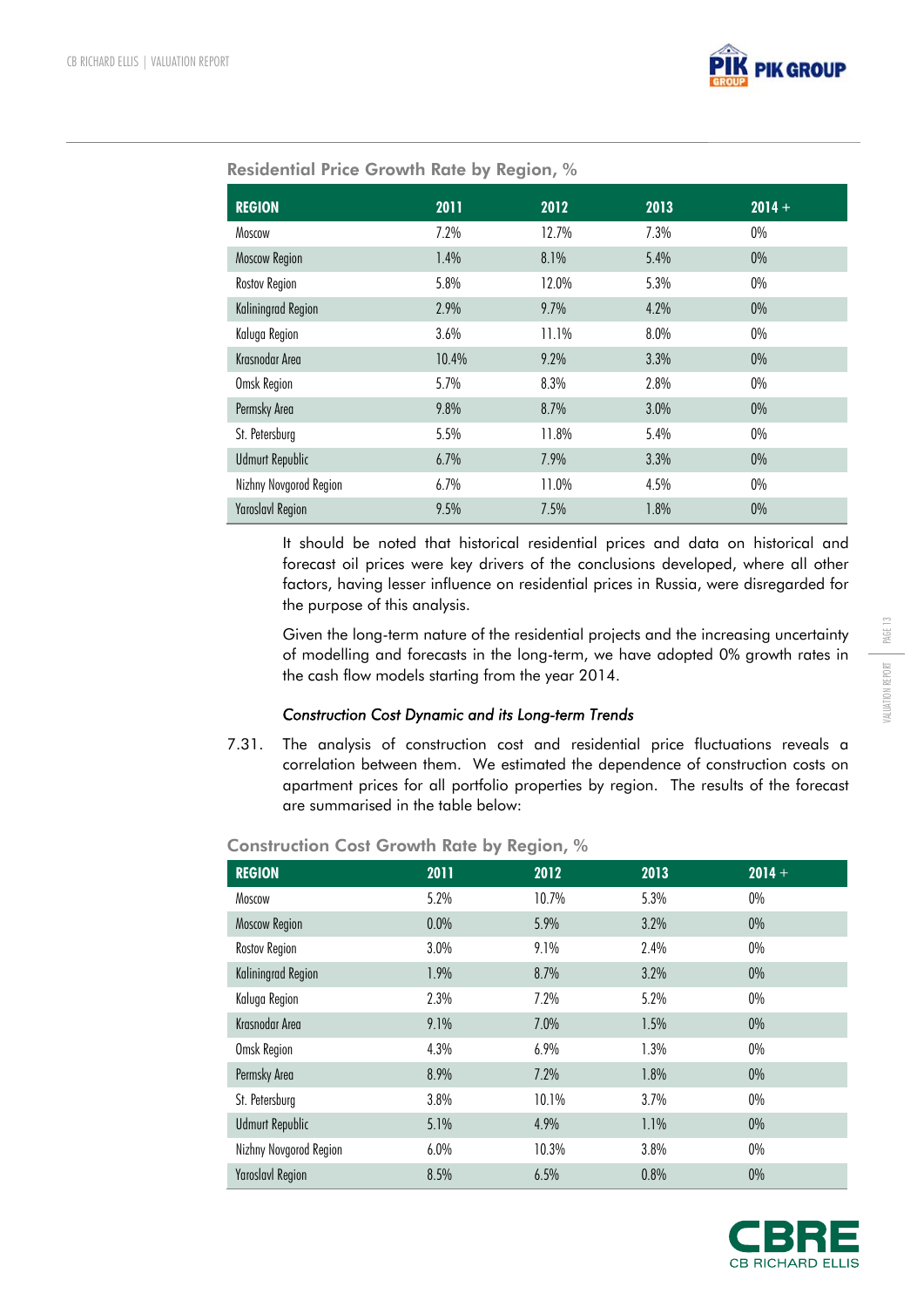

## *Marketability*

7.32. The global financial crisis had a damaging effect on Russian financial and real estate markets. The marketability of large development schemes was affected by the limited number of potential buyers. The values reported within the Report reflect our opinion of values based on a sale at the date of valuation (see Market Value Definition). In reality such a land bank would not be sold in this way but would generally be sold either in smaller lots or at a lower price with overage payments to the vendor as the development is built out. This is due to the cost to developers of holding land, as time slippages due to e.g. planning delays can have a major impact on project profitability.

## *Net Operational Income Assessment from Office and Retail Properties*

- 7.33. We have adopted rental rates for retail and office premises in line with market evidence confirmed by comparable leasing offers/transactions for each individual property. The rental rates are net of operating expenses and VAT. The tables of comparables are provided in the Property Description section.
- 7.34. We have analysed general market trends and rent indexations applied to the existing lease agreements and have used our forecasts on rent indexations for the commercial properties, analysing each property individually on the basis of a combination of the following factors: region's potential, location's potential, competition, existing or proposed concept.
- 7.35. We have concluded that the commercial sectors that recently saw a sharp downturn, bringing rental values to the lowest levels (Moscow and Saint-Petersburg) would show a higher pronounced activity in terms of rental growth rates than those in the Russian regions, where the recovery potential is more limited. We thus applied an annual rent indexation in the range of 0%-5% for each property individually in Moscow and Saint-Petersburg for the period 2011-2013 only. We applied no indexation for rental rates in regional projects.
- 7.36. We have assumed a future stabilised occupancy of 90%-100% for the commercial properties in the process of development or planned for development with an NSA of below 10,000 sq m and 85%-95% for bigger properties, which is in line with the expected long-term level of real estate demand in Russia.
- 7.37. We have estimated operational and credit losses to reach approximately up to 10% of Gross Potential Income for the purpose of this valuation.

## *EBITDA Assessment from Hotel Properties in Moscow*

- 7.38. We have assumed that the hotel properties will be open 365 days per year. The stabilised occupancy for the hotel projects in the third year of operation was estimated at 60%-65%.
- 7.39. The rack rate for the future hotel properties was derived from comparable evidence as of the valuation date. The tables of comparable hotel projects are provided in the Property Description section. For the purpose of this valuation we considered an annual indexation of hotel rack rates of 3% starting in 2011.

This indexation reflects our understanding of current and future market conditions as based on the analysis of the current stage in the property market cycle in Russia.

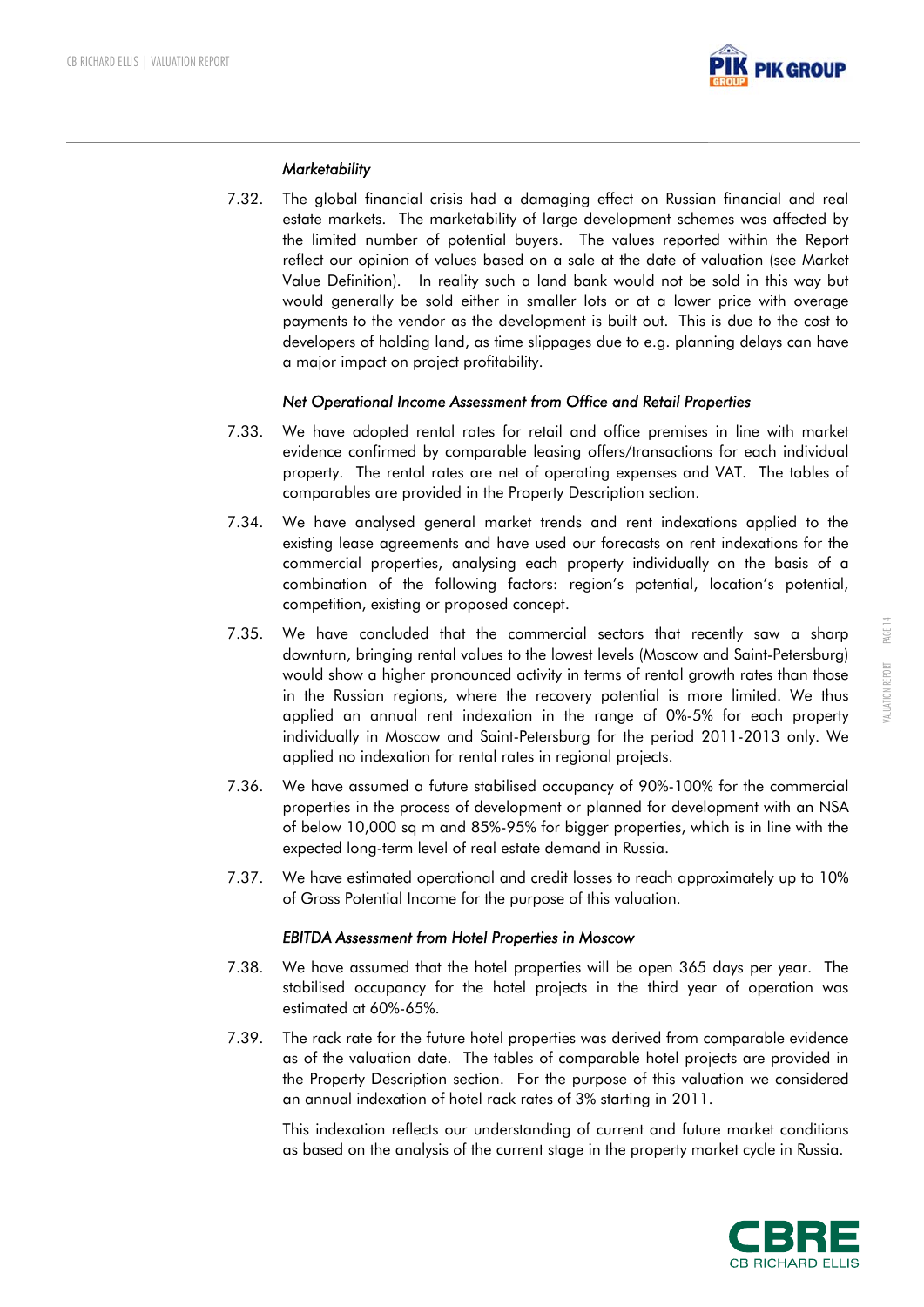

- 7.40. With consideration of class and locations of the hotel properties, we have approximately estimated room revenues to represent 60-70% of gross hotel revenues, where the ratio assigned to the revenues from food, beverages and other services was reported at a higher level for upper class hotels than revenues from services in more budget class hotels.
- 7.41. We have assumed total undistributed costs to be capped at the level of 19-20%, and the gross operating profit of the hotels to stabilise at a level close to 50%. We have considered the EBITDA ratios of the hotel projects to stabilise in the range of 36-39%.

## *Terminal Capitalisation Rates*

7.42. We have assumed the terminal capitalisation rates for the commercial properties to be as follows:

| <b>TERMINAL CAPITALISATION</b><br><b>RATES</b> | <b>OFFICE</b> | <b>RETAIL</b> | <b>FITNESS</b> | <b>HOTEL</b>             |
|------------------------------------------------|---------------|---------------|----------------|--------------------------|
| Moscow                                         | 11%-12%       | $10\% - 12\%$ | 14%            | 11%-12%                  |
| Moscow Region                                  | $10\% - 12\%$ | 12%           | 14%            | $\overline{\phantom{0}}$ |
| Saint-Petersburg                               | 12%           | ٠             |                | ٠                        |
| Regions                                        | $12 - 15%$    | 13%           | 14%            | $\overline{\phantom{0}}$ |

## *Tenure and Tenancies*

- 7.43. In the absence of any information to the contrary we have assumed that:
	- i) the properties possess good marketable titles free from any unusual encumbrances, restrictions or obligations;
	- ii) nothing would be revealed by any local search or replies to usual enquiries of the seller which would materially adversely affect the respective values of the properties;
	- iii) for the properties where only an investment contract with the proper authorities exists, property title will be issued upon completion of the development; and
	- iv) land leases from the local authorities will be extended where required.

## *Unlet Accommodation*

7.44. According to information provided by PIK, the properties are unlet and either currently for sale or planned to be offered for sale. Therefore, we valued the Property Portfolio based on the assumption of Vacant Possession.

## 8. Variations from Standard Assumptions

At the request of PIK, in our assessment of Market Value (for the properties where payments for lease rights/ ownership have only been partially made) we have assumed that for those sites where PIK has development rights, the authorities have the legal means to delineate that portion of the site (in proportion to the payments made to date) and allow registration of lease rights/ ownership over that portion of the site.

The Market Value of those properties reflects a value of partially acquired rights.

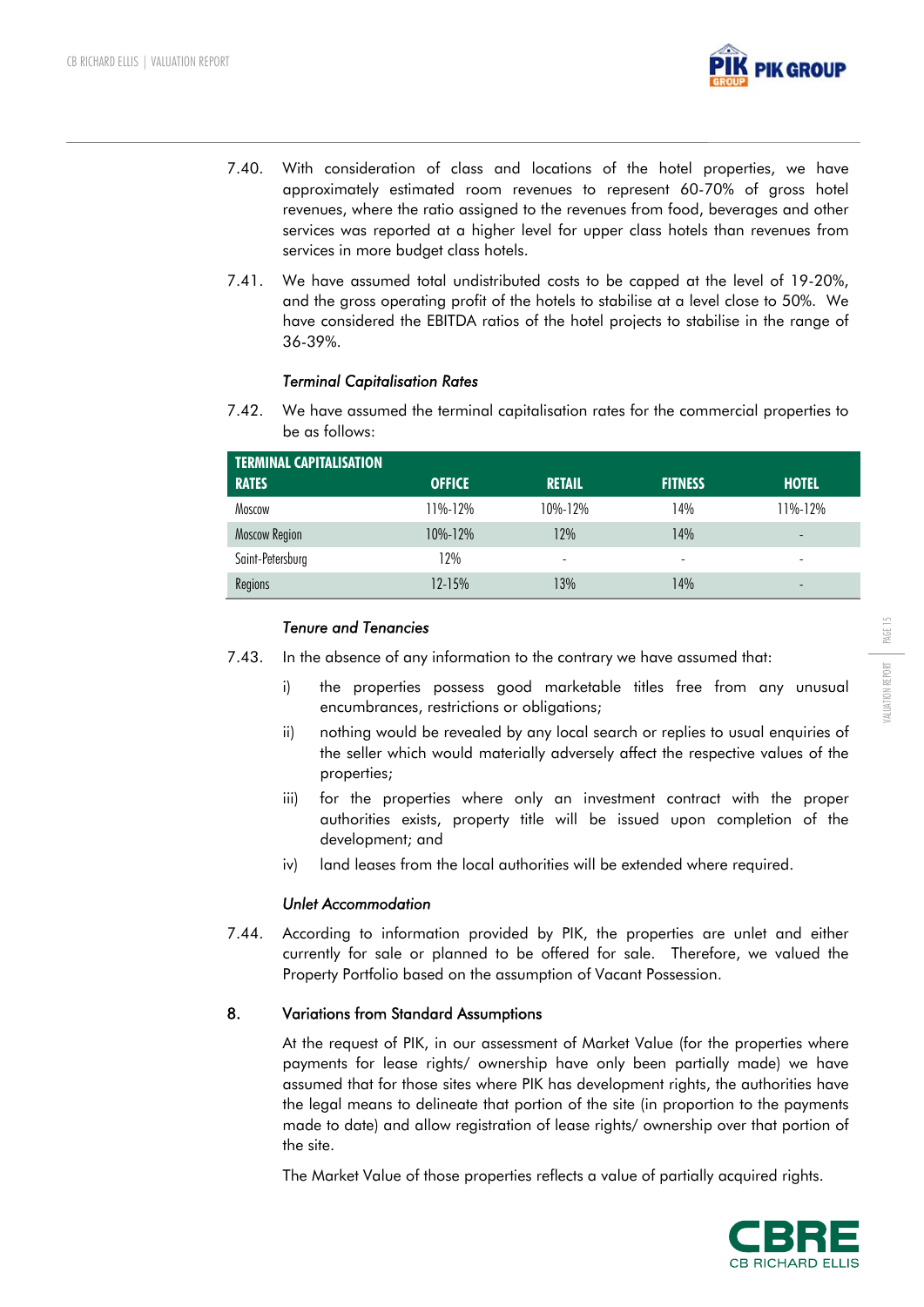

The proportion of rights acquired is outlined in the table below.

|                                                                          | <b>TOTAL SIZE OF THE</b> | <b>PROPORTION OF RIGHTS ACQUIRED</b> |        |  |  |  |  |  |
|--------------------------------------------------------------------------|--------------------------|--------------------------------------|--------|--|--|--|--|--|
| <b>PROPERTY</b>                                                          | <b>LAND PLOT, HA</b>     | $\frac{0}{0}$                        | HA     |  |  |  |  |  |
| Omsk, Rokossovskogo Str.                                                 | 292.998                  | 40%                                  | 117.2  |  |  |  |  |  |
| Nizhny Novgorod, Geroya Shnitnikova Str.                                 | 22.287                   | 20%                                  | 4.46   |  |  |  |  |  |
| Izhevsk, Alexandrovo village                                             | 229.4795                 | 50%                                  | 114.74 |  |  |  |  |  |
| Yaroslavl, Dzerzhinsky district, mcr. #15                                | 25.81                    | 40%                                  | 10.32  |  |  |  |  |  |
| Yaroslavl, Frunzenskiy district, residential district<br>"Sokol", mkr. 1 | 62.08                    | 40%                                  | 24.83  |  |  |  |  |  |

In the project Yaroslavsky (Mytischi city) PIK's rights (or the rights of PIK's affiliates) for the future income received from the project implementation is partially transferred to the third party investors through the sale of shares in the companies holding the project' rights. The Market Value of this project represents PIK's corresponding share in the Net Property Value. The indication of this project is provided below:

| <b>PROPERTY</b>                           | <b>NET SELLING AREA, PIK'S SHARE</b><br>SQ M |     | <b>PIK'S NET SELLING</b><br>AREA, SQ M |
|-------------------------------------------|----------------------------------------------|-----|----------------------------------------|
| Moscow Region, Mytischi, Yaroslavsky mcr. | 1.150.201                                    | 75% | 834.020                                |

# 9. Future Pipeline and Retirement

 At the request of PIK, we have additionally carried out an estimation of the Market Value of one Property where PIK is currently in the process of obtaining of the legal rights. The Market Value of this property is not included in the aggregate value of the Portfolio, however it represents a potential addition to the Developer's land bank in Moscow.

| <b>PROPERTY</b>                  | TOTAL NET SELLING AREA OF | <b>PIK'S NET SELLING</b> | <b>MARKET VALUE.</b> |
|----------------------------------|---------------------------|--------------------------|----------------------|
|                                  | THE PROJECT, SQ M         | AREA, SQ M               | <b>ROUNDED USD</b>   |
| Gazoprovod Str., own.2<br>Moscow | 23.277                    | 23.277                   | 12.066.000           |

■ Early 2011 the Park City project located in Moscow has been sold.

# 10. Independence

10.1 The total fees, including the fee for this assignment, earned by CB Richard Ellis Limited (or other companies forming part of the same group of companies within the UK and Russia) from the addressees to this report (or other companies forming part of the same group of companies) is less than 5.0 per cent of the respective companies' total UK and Russian revenues.

## 11. Responsibility

- 11.1 This Report may only be relied upon for the purposes for which it has been produced.
- 11.2 This Report is for the use only of the following parties:

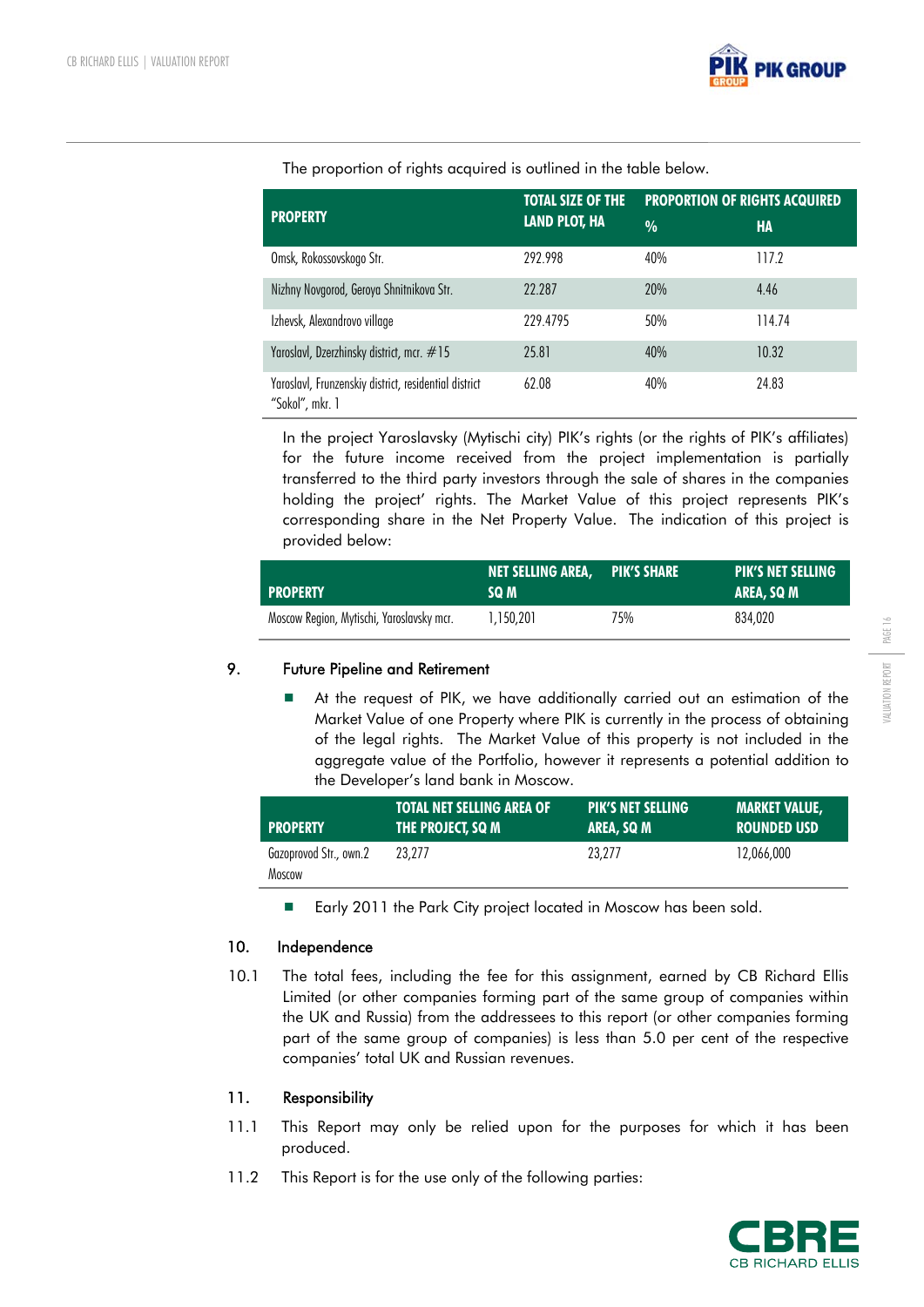

- a. the addressees of this Report;
- b. Shareholders of PIK Group.
- 11.3 Neither the whole nor any part of this Valuation Report nor any reference thereto may be included in any other published document, circular or statement, nor published in any way without our written approval of the form and context in which it is to appear.

## 12. Verification

12.1 We recommend that before any financial transaction is concluded based on this Valuation Report, you obtain verification of the information contained within it and the validity of the assumptions we have adopted.

Yours faithfully,

Jana Kuzina MSc MRICS **Director** Head of Strategic Consulting and Valuation **Department** For and on behalf of CB Richard Ellis LLC T: +7 495 258 39 90

E: Jana.Kuzina@cbre.com

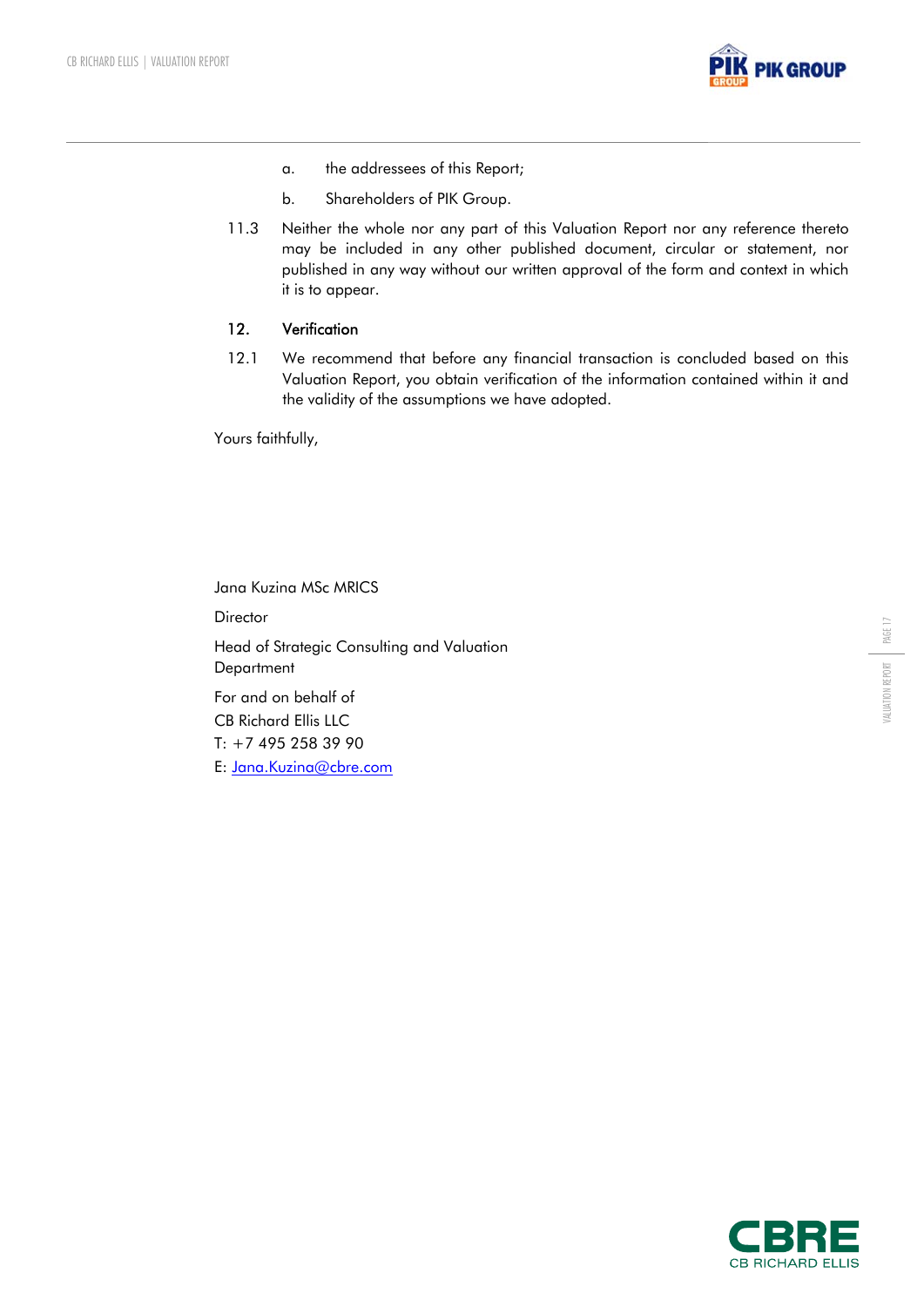| <b>PROPERTY</b>                                                                          | <b>PROJECT DESCRIPTION</b>                                                                                                                                                                   | <b>NUMBER OF</b><br><b>BUILDING</b> | LAND PLOT. HA | <b>TOTAL PROJECT PIK'S NET SELLING</b><br><b>NET SELLING AREA,</b> | AREA, SQM        | PIK'S PARKING<br><b>SPACES</b> | <b>PIK'S UNSOLD</b><br>AREA, SQM | PIK'S UNSOLD<br><b>PARKING, SPACES</b> | START OF SALES      | ESTIMATED<br><b>COMPLETION DATE</b> | <b>DEVELOPMENT STAGE</b>                                                                                                                                                                                                                                                  | DISCOUNT<br><b>RATE</b> | <b>TOTAL</b>             | INCLUDING                | ACTUAL<br>DEVELOPMENT COST. ENCUMBRANCES. DEVELOPMENT COST. | COST TO                        | DEVELOPMENT DEVELOPMENT COST SALE PRICES, SALE PRICES, RENTAL RATE,<br>TO COMPLETION, USD USD/SQM USD/SPACE USD/SQM/YEAR |                          |                          |                                            |                         | <b>MARKET VALUE, USD MARKET VALUE, USD</b><br><b>PER SQM UNSOLD</b> |
|------------------------------------------------------------------------------------------|----------------------------------------------------------------------------------------------------------------------------------------------------------------------------------------------|-------------------------------------|---------------|--------------------------------------------------------------------|------------------|--------------------------------|----------------------------------|----------------------------------------|---------------------|-------------------------------------|---------------------------------------------------------------------------------------------------------------------------------------------------------------------------------------------------------------------------------------------------------------------------|-------------------------|--------------------------|--------------------------|-------------------------------------------------------------|--------------------------------|--------------------------------------------------------------------------------------------------------------------------|--------------------------|--------------------------|--------------------------------------------|-------------------------|---------------------------------------------------------------------|
|                                                                                          |                                                                                                                                                                                              |                                     |               | som                                                                |                  |                                |                                  |                                        |                     |                                     |                                                                                                                                                                                                                                                                           |                         | <b>USD</b>               | <b>USD</b>               | YTD, USD                                                    |                                | <b>COMPLETION, USD PER UNSOLD AREA</b>                                                                                   |                          |                          |                                            |                         | ABOVEGROUND<br><b>AREA</b>                                          |
| Schedule 1                                                                               | <u>eerties Held for Investment (Completed and Partially Sold)</u><br>Business class residential building of monolithic concrete structure with some commercial space on the ground floor     |                                     |               |                                                                    |                  |                                |                                  |                                        |                     |                                     |                                                                                                                                                                                                                                                                           |                         |                          |                          |                                                             |                                |                                                                                                                          |                          |                          |                                            |                         |                                                                     |
| Moscow, Shmitovsky pr-d, bld.20<br>Moscow, Ryabinovaya, str., 22A                        | ınd parking.<br>Warehouse premises with office space.                                                                                                                                        |                                     | 0.73<br>3.85  | 15,833<br>12,285                                                   | 15,240<br>12,285 | 70<br>100                      | 12,285                           | 100                                    | on sale             | Completed<br>Completed              | State commissioning act is in place dated 2008<br>Land parcel is Held as Investment and currently occupied with warehouse/ industrial buildings.                                                                                                                          | 12%<br>n/a              | $\overline{0}$           |                          | $\mathbf{0}$<br>$\overline{0}$                              | $\overline{0}$<br>$\mathbf{0}$ | $\overline{0}$<br>$\overline{0}$                                                                                         | 864                      | 81,400<br>$\overline{0}$ | $\mathbf{0}$<br>166                        | 1,068,591<br>10,613,448 | 2,035<br>864                                                        |
| Moscow region, Scherbinka, Industrialnaya-Chekhova st.                                   | Economy class residential building of monolith-brick structure with some commercial premises on the ground floor.                                                                            |                                     | 1.04          | 16,722                                                             | 16,234           | $\overline{0}$                 | 132                              | $\mathbf{0}$                           | on sale             | 10 20 11                            | State Commissioning Act for the building $\#21$ is obtained. Land plots total area of 0.309 ha are<br><u>tended for private housing, project is at the pre-designed stage.</u>                                                                                            | 12%                     | 32,030,775               | $\mathbf{0}$             | 13,122,301                                                  | 18,908,474                     | 143,246                                                                                                                  | 2,300                    | $\mathbf{0}$             | $\overline{0}$                             | 649,174                 | 4,918                                                               |
| Novorossiysk, Myshako<br>iotal, Schedule 1                                               | Townhouses (sandwich panel)                                                                                                                                                                  | n/a                                 | 3.89<br>9.51  | 12,659<br>57,499                                                   | 9,494<br>53,253  | $\sqrt{a}$<br>170              | 3,368<br>15,785                  | $\sqrt{2}$<br>115                      | on sale             |                                     | Completed Ownership certificates for all townhouses are obtained                                                                                                                                                                                                          | 14%                     | 14,865,209<br>46,895,984 | $\mathbf{0}$             | 13,955,421<br>27,077,722                                    | 909,788<br>19,818,262          | 270<br>1,000                                                                                                             | 1,180                    | $\mathbf{0}$             | $\overline{\phantom{0}}$                   | 2,626,989<br>14,958,202 | 780<br>948                                                          |
| Schedule 2                                                                               | <u>operties in the Course of Development</u>                                                                                                                                                 |                                     |               |                                                                    |                  |                                |                                  |                                        |                     |                                     |                                                                                                                                                                                                                                                                           |                         |                          |                          |                                                             |                                |                                                                                                                          |                          |                          |                                            |                         |                                                                     |
| Moscow, Zhukov Lane                                                                      | Class B office building with an underground parking garage                                                                                                                                   |                                     | 0.23          | 2,215                                                              | 2,215            | - 6                            | 2,215                            |                                        | 40 2011             | 302011                              | onstruction permit is in place, but it is needed to be renewed. The office building is about 86%                                                                                                                                                                          | 0%                      | 7,621,260                |                          | 6,550,088                                                   | 1,071,172                      | 484                                                                                                                      | 4,200                    | $\mathbf{0}$             | $\overline{0}$                             | 7,657,000               | 3,457                                                               |
| Moscow, Budennogo av., 26                                                                | Two residential buildings with an underground parking.                                                                                                                                       | 2                                   | 1.50          | 24,569                                                             | 24,569           | 205                            | 2,117                            | 25                                     | on sale             | 10 20 11                            | State comissioning Act is in place for Building 1. Construction permit is in place for Building 2, the                                                                                                                                                                    | 14%                     | 71,255,072               | $\mathbf{0}$             | 68,559,037                                                  | 2,696,035                      | 1,274                                                                                                                    | 4,800                    | 37,000                   | $\overline{\phantom{a}}$                   | 6,585,613               | 3,111                                                               |
|                                                                                          |                                                                                                                                                                                              |                                     |               |                                                                    |                  |                                |                                  |                                        |                     |                                     | puilding is nearing commissioning<br>Project design is under development for 2 buildings.                                                                                                                                                                                 |                         |                          |                          |                                                             |                                |                                                                                                                          |                          |                          |                                            |                         |                                                                     |
| Moscow, Akademika Vinogradova str., owning                                               | Residential buildings with some commerical space on the ground floor and parking.                                                                                                            |                                     | 3.39          | 84,166                                                             | 82,211           | 1,356                          | 41,226                           | 869                                    | on sale             | 20 20 13                            | onstruction permit is in place for 1 building.<br>`onclusion on compliance is in place for 1 building                                                                                                                                                                     | 12%-25%                 | 240,735,983              | 2,228,165                | 139,024,498                                                 | 101,711,485                    | 2,467                                                                                                                    | 4,000                    | 42,000                   | 250                                        | 82,806,756              | 2,009                                                               |
| Moscow. Kakhovka Str.                                                                    | Residential building of prefabricated structure KOPE series                                                                                                                                  |                                     | 0.64          | 10,877                                                             | 10,708           |                                | 106                              |                                        | on sale             | 402010                              | <u>ate commissionina act is in olace for 2 buildinas</u><br>State comissioning Act is in place.<br>e project was on hold for a few months due to the absent of felling permit, now the construction :                                                                     | 12%                     | 15,403,558               |                          | 15,403,558                                                  |                                |                                                                                                                          | 4,700                    | 36,000                   |                                            | 482,512                 | 4,552                                                               |
| Moscow, Miklukho-Maklaya St., 44-47, bld.6                                               | Residential building of prefabricated structure KOPE series                                                                                                                                  |                                     | 1.03          | 24,972                                                             | 14,387           |                                | 1,489                            |                                        | on sale             | 202011                              | <u>rks are restored. Construction permit is in place</u>                                                                                                                                                                                                                  | 16%                     | 16,429,290               |                          | 8,265,810                                                   | 8,163,480                      | 5,483                                                                                                                    | 4,100                    | $\mathbf{0}$             | $\overline{0}$                             | $-2,181,074$            | $-1,465$                                                            |
| Moscow, Krasnogo Mayaka Street                                                           | tesidential buildings of prefabricated sturcture, single standing multilevel parking, kindergarten, sports centre.                                                                           |                                     | 5.82          | 48,596                                                             | 34,545           | 871                            | 13,277                           | 489                                    | on sale             | 30 2012                             | Construction permits are in place. Kindergarten is completed. A sport centre is at design stage.                                                                                                                                                                          | 12%-20%                 | 95,955,023               | 3,569,484                | 41,803,176                                                  | 54,151,847                     | 4,079                                                                                                                    | 3,500                    | 29,600                   | 300                                        | $-1,212,518$            | -91                                                                 |
| Moscow, Kolomenskaya Emb., 22                                                            | Residential building of prefabricated structure KOPE series with underground parking                                                                                                         |                                     | 0.66<br>0.66  | 8,347<br>11,784                                                    | 5,753<br>8,202   | - 66<br>136                    | 2,103<br>8,202                   | 136                                    | on sale<br>20 20 11 | 402011<br>402011                    | Construction permit in place. Construction works are in progress, around 5-6 floors are constructed.<br>n the beginning process of construction, residential part is to be completed in June 2011, the rest is                                                            | 16%<br>18%              | 15,357,919<br>23,709,812 |                          | 6,077,134<br>4,363,694                                      | 9,280,785                      | 4,413<br>2,359                                                                                                           | 3,800                    | 32,800<br>33,200         | $\overline{0}$<br>$\overline{\phantom{0}}$ | 51,042                  | 24<br>1,005                                                         |
| Moscow, Lipetskaya st., 46<br>Moscow, Novo-Peredelkino mcr.14                            | cesidential building of prefabricated structure with an underground parking<br>Residential buildings of prefabricated and monolith structure with some commercial space on the ground floor, | 19                                  | 21.22         | 213,573                                                            | 211,302          | 1,563                          | 34,482                           | 1,244                                  | on sale             | 20 20 14                            | e by the end of 2012, construction permit is valid till the mid of 2011.<br>Project design is approved for 4 buildings. Construction permit is in place for 3 buildings. State                                                                                            | 12%-23%                 | 410,763,729              | 83,620,210               | 297,347,630                                                 | 19,346,118<br>113,416,099      | 3,289                                                                                                                    | 3,150<br>3000-3150       | 24900-2664               | 500                                        | 8,240,002<br>13,595,512 | 394                                                                 |
| Moscow, Orekhoviy bld.                                                                   | <u>arking and shopping cent</u><br>Residential building of prefabricated structure with some commercial space on the ground floor and parking                                                |                                     | 0.72          | 8,398                                                              | 5,863            | 64                             |                                  |                                        | on sale             | Completed                           | <u>nmissioning act for 11 buildings are in place.</u><br>State comissioning Act is in place.                                                                                                                                                                              | 12%                     | 18,276,646               |                          | 18,276,646                                                  | $\overline{0}$                 | $\mathbf{0}$                                                                                                             | 3,480                    | 34,600                   | $\overline{\phantom{0}}$                   | 500,392                 | 953                                                                 |
| Moscow, South Chertanovo, 17 and 18 districts                                            | Residential buildings of prefabricated structure and monolith and brick structure                                                                                                            | n/a                                 | 11.35         | 135,427                                                            | 86,117           | 1,234                          | 81,275                           | 1,234                                  | on sale             | 402014                              | state commissioning act is in place for one municipal panel building. Three buildings are at the                                                                                                                                                                          | 23%                     | 239,198,144              | 3,543,665                | 25,217,593                                                  | 213,980,551                    | 2,633                                                                                                                    | 3,843                    | 31,000                   | $\overline{\phantom{a}}$                   | 83,089,783              | 1,022                                                               |
| Moscow, Zapovednaya, own.14-16                                                           | Residential buildings with some commercial space on the ground floor of P3M, KOPE prefabricated structure and                                                                                |                                     | 4.39          | 86,724                                                             | 59,275           | 460                            | 2,452                            | 138                                    | on sale             | 20 20 11                            | <u>dation stage, construction permits are due. Other buildings were at the design stage</u><br>State comissioning Acts tor Buildings 1,2,3,4 are in place, construction permit is in place tor buildings                                                                  | 12%-16%                 | 148,286,154              | $\overline{\phantom{0}}$ | 137,075,576                                                 | 11,210,578                     | 4,572                                                                                                                    | 3,700                    | 30400-32528              | $\overline{\phantom{0}}$                   | 1,042,790               | 425                                                                 |
|                                                                                          | <u>nonolith concrete parking facilities</u><br>Large residential district comprising economy and business class buildings of monolith structure.                                             |                                     | 0.95          | 169,260                                                            | 166,126          | 1,818                          | 150,361                          | 1,734                                  | on sale             |                                     | onstruction permit certificate for one building is in place (building is under construction, works are or.                                                                                                                                                                | 18%-25%                 | 492,798,458              |                          | 151,962,339                                                 | 340,836,119                    | 2,267                                                                                                                    | 4350-4770                | 52,500                   |                                            | 147,000,000             | 978                                                                 |
| Moscow, Moscow, Kuntsevo, districts 7;20                                                 |                                                                                                                                                                                              |                                     |               |                                                                    |                  |                                |                                  |                                        |                     | 30 2017                             | the ground level). The investment contract provides for additional construction of 7 buildings on the<br><u>ce of existing ones, after the Moscow Gover.</u><br>he building related to PIK's share is at design stage. All permits are outdated, PIK is looking for a new |                         |                          |                          |                                                             |                                |                                                                                                                          |                          |                          |                                            |                         |                                                                     |
| Moscow, Mitchurinsky pr-t, 5-6                                                           | Business class residential buildings of monolith concrete structure.<br>Residential building of variable heights with cast reinforced concrete structure, commercial premises on the ground  |                                     | 19.03         | 399,429                                                            | 64,883           | 439                            | 64,883                           | 439                                    | 40 2011             | 402014                              |                                                                                                                                                                                                                                                                           | 23%                     | 242,484,734              |                          | 61,528,436                                                  | 180,956,298                    | 2,789                                                                                                                    | 5,000                    | 47,000                   | $\overline{\phantom{0}}$                   | 100,805,799             | 1,554                                                               |
| Moscow, Prospect Mira av., 165-169                                                       | <u>floor and underground parking</u>                                                                                                                                                         |                                     | 0.40          | 12,605                                                             | 11,776           | 88                             | 1,243                            | -54                                    | on sale             | Completed                           | State comissioning Act is in place.<br>istruction permit is in place, but it is needed to be renewed. Construction of the first building is nearly                                                                                                                        | 12%                     | 41,838,235               | $\mathbf{0}$             | 28,457,163                                                  | 13,381,072                     | 10,765                                                                                                                   | $\overline{\phantom{a}}$ | 64,000                   | $\overline{0}$                             | $-5,540,425$            | $-4,457$                                                            |
| Moscow, Mytnaya Str., 13                                                                 | Business-class residential buildings with an underground parking                                                                                                                             | n/a                                 | 4.58          | 99,069                                                             | 71,463           | 835                            | 33,891                           | 835                                    | on sale             | 302012                              | mpleted (14/18 floors).<br><u>onstruction of two other towers and underground parking is in the course of development</u>                                                                                                                                                 | 16%                     | 287,600,615              |                          | 112,237,301                                                 | 175,363,314                    | 5,174                                                                                                                    | 9,800                    | 90,000                   | $\overline{\phantom{0}}$                   | 160,224,369             | 4,728                                                               |
| Moscow, Okskaya St.-Volzhsky Blvd.                                                       | Large residential district comprising reisdential buildings of prefabricated structure and retail premises                                                                                   | n/a                                 | 17.86         | 233,992                                                            | 233,992          | $\overline{0}$                 | 5,625                            |                                        | on sale             | 302012                              | State comissioning Acts are in place for all residential buildings. A shopping centre is at design stage.                                                                                                                                                                 | 14%                     | 296,784,647              | 35,685,880               | 253,361,628                                                 | 43,423,019                     | 7,720                                                                                                                    | $\overline{0}$           | $\overline{0}$           | 380                                        | $-28,947,824$           | $-5,146$                                                            |
| Moscow region, Dmitrov, Kosmonavtov st                                                   | Residential buildings of prefabricated SMKD structure and one building of brick structure                                                                                                    |                                     | 1.62          | 144,528                                                            | 128,449          | 21                             | 111,424                          |                                        | on sale             | 20 20 14                            | Certificate of Compliance for Building 1 is in place. Investment contract with Dmitrov Region<br><u>ministration for other buildings which are at the pre-design stage is in place</u>                                                                                    | 12%-25%                 | 148,810,309              | - 0                      | 33,461,070                                                  | 115,349,239                    | 1,035                                                                                                                    | 1320-1370                | 9,844                    | $\overline{0}$                             | 14,836,474              | 133                                                                 |
| Moscow region, Pykhtino                                                                  | Economy class residential building of prefabricated structure with some commercial premises on the ground floor.                                                                             |                                     | 40.91         | 29,888                                                             | 16,199           |                                | 16,199                           |                                        | on sale             | 402011                              | he Property is in the course of development (the initial stage of construction)                                                                                                                                                                                           | 18%                     | 26,029,672               |                          | $\mathbf{0}$                                                | 26,029,672                     | 1,607                                                                                                                    | 1,800                    |                          | $\overline{0}$                             | 2,138,368               | 132                                                                 |
| Moscow region, Dmitrov, DZFS<br>Moscow region, Dmitrov, Makhalina, 1st Phase             | cesidential buildings of brick structure with some commercial premises on the ground floor?<br>Residential builings of monolith and prefabricated structure                                  |                                     | 3.89<br>4.46  | 46,627<br>111,635                                                  | 43,956<br>35,324 | $\overline{0}$                 | 866<br>19,330                    |                                        | on sale<br>on sale  | 20 20 11<br>40 2013                 | State Commissioning Acts for all buildings are in place.<br>State Comissioning Act for building #3 is in place. Construction permits for buildings ##4, 8, 13,                                                                                                            | 12%<br>12%-18%          | 53,550,435<br>37,120,110 |                          | 53,550,435<br>25,080,961                                    | 12,039,149                     | 623                                                                                                                      | 1,500<br>1540-1600       | $\mathbf{0}$             | $\overline{0}$                             | 1,228,624<br>15,329,286 | 1,419<br>793                                                        |
|                                                                                          |                                                                                                                                                                                              |                                     |               |                                                                    |                  |                                |                                  |                                        |                     |                                     | s are in place<br>state Commissioning Acts for buildings 1, 2, 3, 9, 10 are in place. Masterplan is approved for buildings                                                                                                                                                |                         |                          |                          |                                                             |                                |                                                                                                                          |                          |                          |                                            |                         |                                                                     |
| Moscow region, Dmitrov, Vnukovskaya st.                                                  | Residential buildings of brick structure                                                                                                                                                     |                                     | 4.58          | 49,563                                                             | 43,161           |                                | 16,241                           |                                        | on sale             | 10 2013                             | 4, 5. Investment contract with Dmitrov Region Administration and Ministry of Moscow Region<br>nstruction Sector is in place                                                                                                                                               | 12%-23%                 | 49,275,948               | 3,143,009                | 30,244,610                                                  | 19,031,338                     | 1,172                                                                                                                    | 1,420                    |                          |                                            | 1,130,438               | 70                                                                  |
| Moscow region, Khimki, Ubileiniy, mcr.1A                                                 | Residential buildings of prefabricated structure, retail centre and parking                                                                                                                  | 16                                  | 20.34         | 274,702                                                            | 216,956          | 930                            | 47,394                           | 502                                    | on sale             | 20 20 13                            | State Commissioning Acts for 10 buildings are obtained. Project design is approved. Construction<br>permits for 5 buildings are received. 5 buildings are in the process of construction.                                                                                 | 12%-20%                 | 372,060,832              | 22,611,793               | 256,977,474                                                 | 115,083,358                    | 2,428                                                                                                                    | 2,500                    | 16800-17800              | 460                                        | 6,735,191               | 142                                                                 |
| Moscow region, Khimki, Novokurkino                                                       | Residential buildings of prefabricated and monolith structure, commercial premises on the ground floors,<br>tandalone shopping centres, fitness centre, aboveground and underground parking. | -38                                 | 81.00         | 824,681                                                            | 820,078          | 4,718                          | 285,506                          | 4,260                                  | on sale             | 20 20 17                            | Naster Plan is approved, but is going through a process of modification. State Commissioning Acts for<br>buildings are obtained. Project design is under development for 4 buildings. 8 buildings are in the<br>rocess of constructio                                     | 12%-25%                 | 1,178,544,063            | 99,886,679               | 654,350,006                                                 | 524,194,057                    | 1,836                                                                                                                    | 2500-2600                | 16800-17800              | 460                                        | 149,774,676             | 525                                                                 |
| Moscow region, Khimki, Sovkhoznaya str., 11                                              | Residential buildings of pretabricated and monolith structure with some commercial space on the ground floors,<br><u>tand alone shopping centres and parking.</u>                            | 25                                  | 41.13         | 405,660                                                            | 328,240          | 3,978                          | 288,377                          | 3,978                                  | on sale             | 20 20 17                            | Master Plan is approved, but is going through a process of modification. Project design is under<br>elopment. 6 buildings are in the course of development                                                                                                                | 18%-25%                 | 602,885,511              | 39,702,230               | 116,394,032                                                 | 486,491,479                    | 1,687                                                                                                                    | 2140-2230                | 16,800                   | 360                                        | 115,436,302             | 400                                                                 |
| Moscow region, Khimki, The Star of Russia                                                | Residential buildings of monolith structure with some commercial space on the ground floors.                                                                                                 |                                     | 7.09          | 196,782                                                            | 196,782          | $\overline{0}$                 | 130,390                          |                                        | on sale             | 40 2016                             | State Commissioning Acts for 3 buildings are obtained. Construction permit for 1 building is obtained.<br>oject design is approved. 1 building is in the course of development.                                                                                           | 12%-23%                 | 238,836,464              |                          | 41,088,309                                                  | 197,748,155                    | 1,517                                                                                                                    | 2280-2440                | $\overline{0}$           | $\overline{0}$                             | 37,468,491              | 287                                                                 |
| Moscow region, Mytischi, 3rd Krestyanskaya str., bld.60-62                               | Residential buildings of prefabricated structure with some commercial space on the ground floor                                                                                              |                                     | 2.30          | 42,820                                                             | 42,820           | $\overline{0}$                 | 24,772                           | $\mathbf{0}$                           | on sale             | 302012                              | onstruction permit is obtained. The building is in the course of development.                                                                                                                                                                                             | 18%                     | 53,831,042               | $\overline{0}$           | 8,270,723                                                   | 45,560,319                     | 1,839                                                                                                                    | 2,440                    | $\overline{0}$           | $\overline{0}$                             | 11,027,837              | 445                                                                 |
| Moscow region, Mytishi, Yaroslavsky                                                      | Residential buildings of prefabricated and monolith structure, stand alone commercial buildings, fitness centre,<br>ground and underground parking                                           |                                     | 114.25        | 1,150,201                                                          | 834,020          | 7,608                          | 677,315                          | 7,608                                  | on sale             | 20 20 19                            | Sate Commissioning Acts for 12 buildings are obtained. Construction permits for 4 buildings are                                                                                                                                                                           | 12%-23%                 | 1,993,580,911            | 208,749,667              | 337,772,448                                                 | 1,655,808,463                  | 2,445                                                                                                                    | 2550-2660                | 17000-17800              | 200-461                                    | 230,843,000             | 341                                                                 |
|                                                                                          | Economy class residential buildings with built-in commercial premises on the ground floor, detached commercial                                                                               |                                     |               |                                                                    |                  |                                |                                  |                                        |                     |                                     | btained. 10 buildings are in the course of development.<br>ivestment contract between Istrinskiy district Administration and "PIK-Region" CJSC is in place.                                                                                                               |                         |                          |                          |                                                             |                                |                                                                                                                          |                          |                          |                                            |                         |                                                                     |
| Moscow region, Dedovsk, Nogina - Pervomaiskaya str.                                      | premises, and ground parking.                                                                                                                                                                | 10                                  | 3.68          | 90,848                                                             | 79,109           | 100                            | 67,970                           | 100                                    | on sale             | 40 2017                             | Construction Permit Certificate for 1 building is obtained, 5 buildings, commercial premises and parking<br>tre held for development and at the pre-design stage                                                                                                          | 14%-27%                 | 95,341,029               |                          | 7,339,100                                                   | 88,001,929                     | 1,295                                                                                                                    | 1,740                    | 12,500                   | 260                                        | 9,678,454               | 142                                                                 |
| Moscow region, Lobnya, Batareynaya str., 5                                               | conomy class residential buildings of monolith structure with some commercial premises on the ground floor:                                                                                  |                                     | 0.97          | 21,816                                                             | 4,147            | $\overline{\phantom{a}}$       | 4,147                            | $\overline{0}$                         | on sale             | Q3 2011                             | Construction Permit Certificate is in place. The building is under construction                                                                                                                                                                                           | 16%                     | 245,826                  | $\mathbf{0}$             | 245,826                                                     | $\overline{0}$                 | $\overline{0}$                                                                                                           | 1,950                    | $\overline{\phantom{a}}$ | $\overline{\phantom{0}}$                   | 7,000,510               | 1,688                                                               |
| Moscow region, Dolgoprudny, mcr. Tsentralny                                              | conomy class residential buildings with commercial premises on the ground floor, detached commercial buildings<br>ind townhouses.                                                            |                                     | 64.81         | 444,075                                                            | 317,811          |                                | 124,914                          |                                        | on sale             | 10 2015                             | nstruction Permit Certificate for building $#1$ . State Comissioning Acts for buildings $##2, 4, 6, 31,$<br>$32, 33, 35, 35$ a, $38$ are in place; Buildings $# 4$ , $9, 11, 52, 16$ , and detached commercial buildings                                                  | 14%-23%                 | 495,029,375              |                          | 239,407,571                                                 | 255,621,804                    | 2,046                                                                                                                    | 2100-2450                | $\overline{0}$           | 206-360                                    | $-966,537$              | -8                                                                  |
| Moscow region, Lubertcy, mcr. Krasnaya Gorka                                             | comony class residential buildings of prefabricated structure with some commercial premises on the ground floor,                                                                             | 43                                  | 29.80         |                                                                    |                  | 3,835                          |                                  | 3,835                                  |                     | 30 2013                             | are at the pre-design stage. Buildings ## 8,17,18 are on<br>State Commissioning Acts for buildings ##1,1a, 2, 3, 4, 5, 6, 12, 17, 21, 22, 23, 24, 25, 31,                                                                                                                 | 12%-20%                 |                          |                          | 343,436,206                                                 | 306,667,813                    | 3,915                                                                                                                    | 2100-2369                | 12,500                   | 200-450                                    | $-70,532,171$           | $-901$                                                              |
|                                                                                          | detached commercial premises, and parking.<br>Fifteen economy class residential buildings of prefabricated (111M) structure; two hundred economy class cottages                              |                                     |               | 733,452                                                            | 373,361          |                                | 78,323                           |                                        | on sale             |                                     | 31a, 32, 34, 36, 45, 46 are in place; Construction Permit Certificates for buildings $##7$ , 13, 14, 15,<br>5, 18, 19, 20, 26, 37, 38, 43, 44, 47 are obtained; Detache                                                                                                   |                         | 650,104,019              | 85,328,727               |                                                             |                                |                                                                                                                          |                          |                          |                                            |                         |                                                                     |
| Kaluga, mcr. Likhun settlement                                                           | If sandwich structure; eleven economy class townhouses of sandwich structure, detached commercial office                                                                                     |                                     | 47.55         | 190,585                                                            | 190,585          |                                | 182,431                          |                                        | on sale             | 10 2018                             | State commissioning acts for 200 cottages are obtained, construction permit for townhouses is in place,<br>project design for one building is approved, other fourteen buildings are at design stage.                                                                     | 12%-25%                 | 193,323,094              |                          | 29,744,745                                                  | 163,578,349                    | 897                                                                                                                      | 940-1090                 | $\overline{0}$           | 130                                        | 13,940,705              |                                                                     |
| Obninsk, mcr.38                                                                          | Economy class residential buildings of brick structure with commercial space on the ground floors                                                                                            |                                     | 2.27          | 81,950                                                             | 81,950           | $\overline{0}$                 | 33,699                           |                                        | on sale             | 20 20 13                            | State Commissioning Acts for the buildings #7,8 and 10 are in place; Construction permits for 5<br>uildings are obtained (##4,5,6,9,11), 5 buildings are in the course of development                                                                                     | 12%-20%                 | 78,234,018               | $\mathbf{0}$             | 51,819,314                                                  | 26,414,704                     | 784                                                                                                                      | 1,440                    | $\mathbf{0}$             | $\overline{0}$                             | 16,541,200              | 491                                                                 |
| N.Novgorod, mcr.5, Misherskoe ozero str. Volzjskaya emb                                  | conomy class residential buildings of monolith structure with commercial premises on the ground floor:                                                                                       |                                     | 3.71          | 106,940                                                            | 101,375          |                                | 28,791                           |                                        |                     | 40 2011                             | State Commissioning Acts for the buildings #3A, B are obtained; Construction permits for the buildings<br>1A, 2A are in place.                                                                                                                                            | 14%-18%                 | 101,291,022              | 4,144,235                | 87,298,217                                                  | 13,992,805                     | 486                                                                                                                      | 1,230                    | $\overline{0}$           | $\overline{\phantom{0}}$                   | 16,145,636              | 561                                                                 |
| N.Novgorod, Prospect Octyabrya str                                                       | conomy class residential building of monolith structure with commercial premises on the ground floor:                                                                                        |                                     | 0.79          | 23,919                                                             | 22,018           | $\overline{0}$                 | 7,779                            | $\mathbf{0}$                           | on sale             | 302011                              | Construction permit is in place. Property is in the course of development.<br>State Commissioning Acts on the buildings $\# \# 1,2,4,5,6,9,10$ are obtained. Construction permits for                                                                                     | 16%                     | 21,605,085               |                          | 14,322,979                                                  | 7,282,106                      | 936                                                                                                                      | 1,100                    | $\overline{0}$           | $\overline{0}$                             | 784,222                 | 101                                                                 |
| Novorossiysk, Yuzhny Bereg, 15 mcr.                                                      | conomy class residential buildings of monolith structure with commercial premises on the ground floors:                                                                                      | 16                                  | 5.70          | 164,508                                                            | 120,683          |                                | 20,004                           |                                        | on sale             | 10 20 14                            | #3,7,8,11,12,13,14,15 buildings are obtained. Building 16 is at the design stage                                                                                                                                                                                          | 14%-23%                 | 110,210,461              |                          | 89,793,574                                                  | 20,416,887                     | 1,021                                                                                                                    | 1,300                    | $\mathbf{0}$             | $\overline{\phantom{0}}$                   | 2,028,930               | 101                                                                 |
| Omsk, mcr.Crystal, phase II                                                              | cesidential buildings of monolith concrete structure with commercial premises on the ground floors?                                                                                          | 5                                   | 6.03          | 55,825                                                             | 55,825           | $\overline{0}$                 | 55,825                           |                                        | 10 20 12            | 40 2015                             | Construction Permit for the whole district is obtained. The construction of 4 buildings is put on hold.                                                                                                                                                                   | 18%-23%                 | 50,594,167               | $\overline{\phantom{0}}$ | 5,103,379                                                   | 45,490,788                     | 815                                                                                                                      | 1,000                    | $\overline{\phantom{a}}$ | $\overline{\phantom{a}}$                   | 4,305,260               | 77                                                                  |
| Perm. mcr. Iva                                                                           | Economy class residential buildings of monolith structure, retail premises and ground parking.                                                                                               | $\overline{11}$                     | 6.42          | 118,318                                                            | 118,318          | 600                            | 118,318                          | 600                                    | on sale             | 30 2015                             | Construction Permit Certificate for 9 residential buildings is obtained. Building #5 is on the initial stage<br><u>construction. Retail premises and parking are at the design stage.</u>                                                                                 | 18%-20%                 | 136,978,406              | $\overline{\phantom{0}}$ | 21,454,171                                                  | 115,524,235                    | 976                                                                                                                      | 1,280                    | 13,000                   | $\overline{0}$                             | 23,947,773              | 202                                                                 |
| Perm, Mira Str., Kosmonavtov hwy                                                         | Economy class residential buildings of monolith strcuture and ground parking.                                                                                                                |                                     | 2.41          | 54,540                                                             | 49,013           | 300                            | 3,557                            | 171                                    | on sale             | 40 2011                             | State Commissioning Acts for buildings $\# \# 215$ , $217$ and $213$ are obtained. Construction Permit<br><u>rtificate for building #136 is in place</u>                                                                                                                  | 14%-18%                 | 63,140,174               | $\overline{\phantom{0}}$ | 57,791,200                                                  | 5,348,974                      | 1,504                                                                                                                    | 1,420                    | 13,000                   | $\overline{\phantom{0}}$                   | 1,549,073               | 435                                                                 |
| Rostov, Telmana St., Zhuravleva Lane, Grecheskogo Goroda Volos St.                       | Business class residential building of monolith structure with commercial premises on the ground floor and<br>inderground car park                                                           |                                     | 0.59          | 14,716                                                             | 7,630            | - 16                           | 5,502                            | 16                                     | on sale             | 402010                              | State Commissioning Act is in place. The construction is completed.                                                                                                                                                                                                       | 14%                     | 9,008,990                | $\mathbf{0}$             | 9,008,990                                                   | $\overline{0}$                 | $\overline{0}$                                                                                                           | 1,660                    | 26,000                   | $\overline{\phantom{a}}$                   | 8,895,341               | 1,617                                                               |
| Rostov, Krasnoarmeyskaya St.                                                             | Class B office centre                                                                                                                                                                        |                                     | 0.24          | 4,437                                                              | 2,219            | $\overline{0}$                 | 2,219                            | $\mathbf{0}$                           | on sale             | 302011                              | onstruction permit is obtained. The construction is in progress, with the monolith frame and external<br>ick walls completer                                                                                                                                              | 16%                     | 3,168,037                | $\mathbf 0$              | 1,390,558                                                   | 1,777,479                      | 801                                                                                                                      | $\overline{\phantom{a}}$ | $\overline{\phantom{a}}$ | 310                                        | 2,115,508               | 953                                                                 |
| Rostov, Residential Complex "NORD"                                                       | Residential complex including economy class residential buildings of prefabricated structure, aboveground car<br>parks, leisure and sport complex, school, kindergarten, and church          | n/a                                 | 15.24         | 248,486                                                            | 24,849           |                                | 24,849                           |                                        | 20 20 11            | 402018                              | he master plan was approved for the whole complex. Construction permit is in place for the first<br>building. The construction of the first residential building is in progress at the level of 1-2 floors<br>leoendina on the unit.                                      | 30%                     | 9,896,182                |                          | 9,896,182                                                   |                                | $\mathbf{0}$                                                                                                             | 1,140                    | $\overline{0}$           |                                            | 10,263,064              | 413                                                                 |
| Rostov, Sokolova Avenue, Varfolomeeva St.                                                | Two business class residential buildings of monolith structure and stand alone car park                                                                                                      | 3                                   | 0.42          | 25,724                                                             | 18,028           | 68                             | 12,899                           | 68                                     | on sale             | 10 20 14                            | onstruction permit is in place for the building 1 and parking. The land plot for the 2nd residential.<br>uilding is vacant; the project design is under development                                                                                                       | 14%-25%                 | 21,709,291               | $\mathbf{0}$             | 8,451,126                                                   | 13,258,165                     | 1,028                                                                                                                    | 1,500                    | 26,000                   | $\overline{0}$                             | 4,184,927               | 324                                                                 |
| Rostov, Gazetny Lane, Ul'yanovskaya St.                                                  | Business class residential building of monolith structure with commercial premises on the ground floor and<br><u>nderground car park</u>                                                     |                                     | 0.16          | 5,113                                                              | 1,605            | $\overline{0}$                 | 1,605                            |                                        | 10 20 11            | 202011                              | onstruction permit is in place, but it is needed to be renewed. The construction is in progress, with the.<br>anolith frame completed over 6 storeys.                                                                                                                     | 16%                     | 2,421,725                | - 0                      | 2,421,725                                                   | $\overline{0}$                 | $\mathbf{0}$                                                                                                             | 1,550                    | $\overline{0}$           | $\overline{0}$                             | 2,266,666               | 1,412                                                               |
| Rostov Region, "Russkoe Pole" microdistrict, S.Shilo St.                                 | Economy class residential buildings                                                                                                                                                          |                                     | 4.77          | 110,800                                                            | 21,976           | $\overline{0}$                 | 5,114                            |                                        | on sale             | 10 2013                             | State Comissioning Act for building VA-1 is in place. Construction permit for building VA-3 is obtained.<br><u>ve buildings (VA-2.1, VA-2.2, VA-5.1, VA-5.2) are at the design stage.</u>                                                                                 | 14%-20%                 | 17,590,781               |                          | 17,590,781                                                  | $\mathbf{0}$                   | $\mathbf{0}$                                                                                                             | 840                      | $\overline{0}$           | $\overline{0}$                             | 3,506,096               | 686                                                                 |
| Yaroslavl, Bragino, 7a microdistrict                                                     | conomy class residential buildings of prefabricated panel and brick structure with commercial premises on the                                                                                |                                     | 4.02          | 40,977                                                             | 38,161           |                                | 17,384                           |                                        | on sale             | 20 20 13                            | State Comissioning Acts for buildings $##5$ a, 6,14 are in place. Construction permits for buildings                                                                                                                                                                      | 14%-25%                 | 41,924,978               |                          | 29,806,007                                                  | 12,118,971                     | 697                                                                                                                      | 1120-1180                | $\overline{0}$           |                                            | 6,685,458               | 385                                                                 |
|                                                                                          | round floor<br>conomy class residential buildings of prefabricated and brick structure with commercial premises on the ground                                                                |                                     |               |                                                                    |                  |                                |                                  |                                        |                     |                                     | ##5,7,13 are obtained. The project design for buildings ##2,4 is under development.<br>Naster plan is approved. State Comissioning Acts for buildings $\# \# 2,3,4,7,8,9$ are obtained.                                                                                   |                         |                          |                          |                                                             |                                |                                                                                                                          |                          |                          |                                            |                         |                                                                     |
| Yaroslavl, Frunzensky district, microdistrict 5 of "Sokol" residential district, phase 2 |                                                                                                                                                                                              |                                     | 12.68         | 156,025                                                            | 141,674          |                                | 87,063                           |                                        | on sale             | 10 20 14                            | Construction permit is in place for buildings $##1,6$ , and $11$ . The project design for buildings<br>#5.10.12.14.15.16.17 is under development.                                                                                                                         | 14%-23%                 | 139,669,782              |                          | 61,464,754                                                  | 78,205,028                     | 898                                                                                                                      | 1130-1200                | 16,300                   |                                            | 13,969,521              | 160                                                                 |

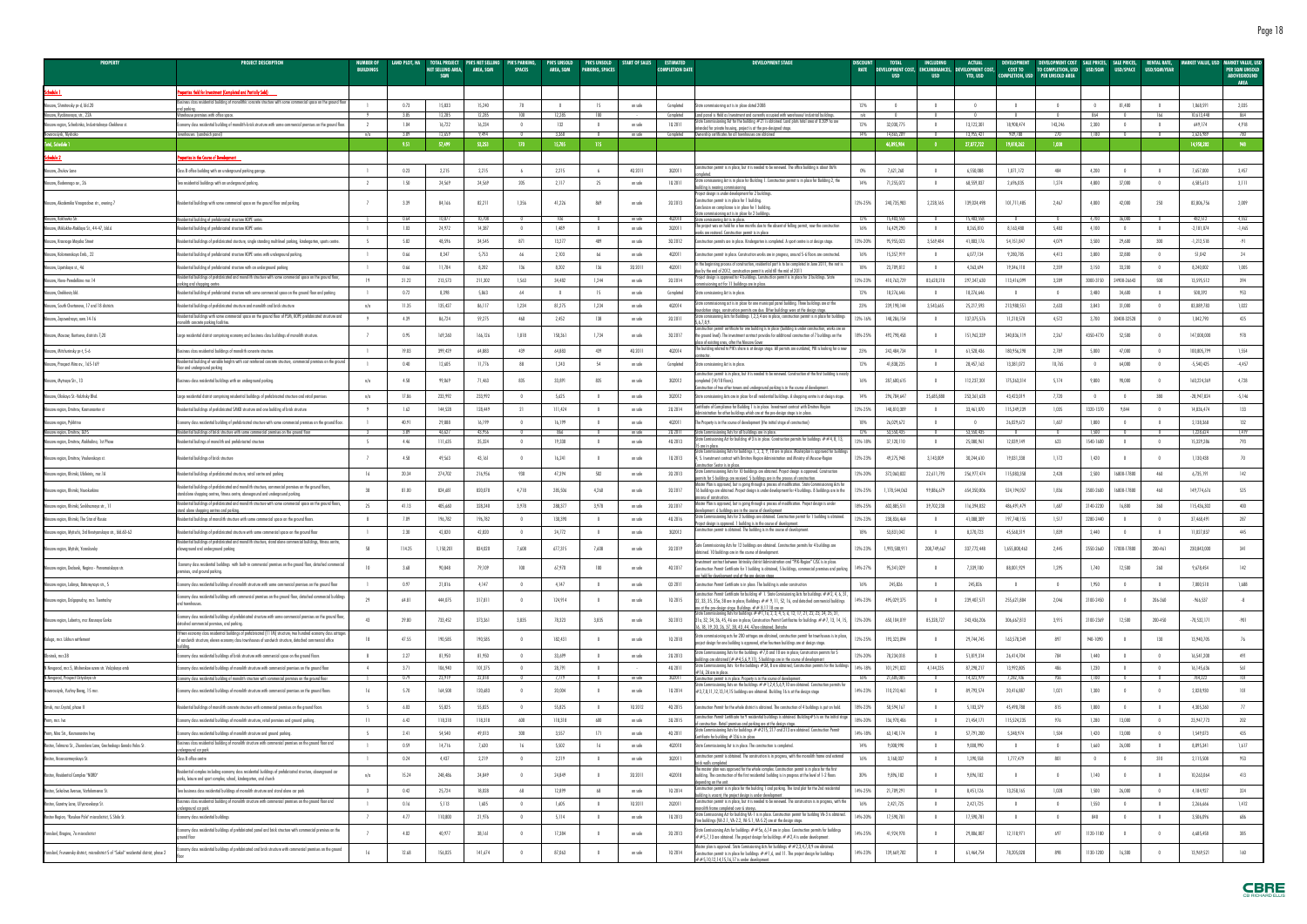|                                                                                 | <b>PROJECT DESCRIPTION</b>                                                                                                                                                                                                   | NUMBER O<br><b>BUILDINGS</b> |              | <b>TOTAL PROJECT</b><br>NET SELLING AREA,<br><b>SQM</b> | <b>PIK'S NET SELLING</b><br>AREA, SQM | <b>PIK'S PARKIN</b><br><b>SPACES</b> | <b>PIK'S UNSOLI</b><br>AREA, SQM | <b>PIK'S UNSOLD</b><br><b>PARKING, SPACES</b> | <b>START OF SALES</b> | <b>ESTIMATE</b><br><b>COMPLETION DATE</b> | DEVELOPMENT STAG                                                                                                                                                                                                                                                                      | <b>RATE</b> | <b>TOTA</b><br><b>DEVELOPMENT COST. ENCUMBRANCES</b><br><b>USD</b> | <b>USD</b>               | <b>ACTUA</b><br><b>DEVELOPMENT COST.</b><br><b>YTD, USD</b> | <b>COST TO</b>          | DEVELOPMENT COST SALE PRICES.<br>TO COMPLETION, USD USD/SQM USD/SPACE<br><b>COMPLETION, USD PER UNSOLD AREA</b> |                |                          | <b>RENTAL RATE</b><br>USD/SQM/YEAR |                      | <b>MARKET VALUE, US</b><br>PER SQM UNSOL<br><b>ABOVEGROUND</b><br><b>AREA</b> |
|---------------------------------------------------------------------------------|------------------------------------------------------------------------------------------------------------------------------------------------------------------------------------------------------------------------------|------------------------------|--------------|---------------------------------------------------------|---------------------------------------|--------------------------------------|----------------------------------|-----------------------------------------------|-----------------------|-------------------------------------------|---------------------------------------------------------------------------------------------------------------------------------------------------------------------------------------------------------------------------------------------------------------------------------------|-------------|--------------------------------------------------------------------|--------------------------|-------------------------------------------------------------|-------------------------|-----------------------------------------------------------------------------------------------------------------|----------------|--------------------------|------------------------------------|----------------------|-------------------------------------------------------------------------------|
| Kaliningrad, Soglasiya Str.-Chelnokova Str.                                     | conomy class residential buildings of monolith structure with commercial premises on the ground floors and stand<br>alone shopping centres                                                                                   |                              | 15.92        | 191,387                                                 | 129,711                               |                                      | 71,643                           |                                               | on sale               | 10 2015                                   | tate Comissioning Acts for buildings ##16,17,18,19 are in place; Construction Permits for buildings<br>$\# \# 11,14,15$ are obtained; Buildings $\# \# 44,45,48A,49A$ have the positive conclusion on the<br>sign project. The other buildings are at the design stage.               | 14%-25%     | 112,891,793                                                        |                          | 51,746,535                                                  | 61,145,258              | 853                                                                                                             | 1100-1200      |                          | 300                                | 11,660,971           | 163                                                                           |
| ul, Schedule 2                                                                  |                                                                                                                                                                                                                              |                              | 644.18       | 7,735,531                                               | 5,699,420                             | 31,315                               | 3,016,797                        | 28,422                                        |                       |                                           |                                                                                                                                                                                                                                                                                       |             | 9,773,402,811                                                      | 592,213,744              | 4,072,234,315                                               | 5,701,168,496           | 1,421                                                                                                           |                |                          |                                    | 1,248,119,023        | 414                                                                           |
| chedule 3                                                                       | <u>perties Held for Development </u>                                                                                                                                                                                         |                              |              |                                                         |                                       |                                      |                                  |                                               |                       |                                           |                                                                                                                                                                                                                                                                                       |             |                                                                    |                          |                                                             |                         |                                                                                                                 |                |                          |                                    |                      |                                                                               |
|                                                                                 |                                                                                                                                                                                                                              |                              |              |                                                         |                                       |                                      |                                  |                                               |                       |                                           | acant land plot zoned for hotel development. The Property is included in the Moscow Government                                                                                                                                                                                        |             |                                                                    |                          |                                                             |                         |                                                                                                                 |                |                          |                                    |                      |                                                                               |
| Moscow, 2nd Maryina Roscha Str                                                  | 250-room 3* hotel with a fitness centre                                                                                                                                                                                      |                              | 1.40         | 25,030                                                  | 25,030                                | -166                                 | 25,030                           |                                               | 10 20 14              | 202015                                    | Hotel Construction in Moscow.                                                                                                                                                                                                                                                         | 25%         | 48,424,416                                                         |                          | 5,038,998                                                   | 43,385,418              | 1,733                                                                                                           |                | 41,200                   |                                    | 8,420,000            | 336                                                                           |
| Moscow, 17th proezd of Maryina Rosha                                            | Residential tower building of prefabricated structure with an underground parking.                                                                                                                                           |                              | 0.54         | 13,000                                                  | 13,000                                | 253                                  | 13,000                           | 253                                           | 202013                | 202014                                    | Pre-design stage. The site is occupied with five warehouse buildings subject to demolishion. Permitted<br><u>ise of the land plot should be changed to residential use.</u>                                                                                                           | 30%         | 41,259,856                                                         | -0                       | 9,449,780                                                   | 31,810,076              | 2,447                                                                                                           | 4,200          | 44,300                   | $\overline{\phantom{0}}$           | 12,346,650           | 950                                                                           |
| Moscow, Mantulinskaya Str., 7                                                   | Redevelopment of an old sugar factory site with construction of a mixed-use complex comprising residential, hotel,                                                                                                           | n/a                          | 6.93         | 254,173                                                 | 254,173                               | 3,763                                | 254,173                          | 3,763                                         | 40 2013               | 20 20 22                                  | The buildings of former sugar plant are in place. The project is at the pre-design stage.                                                                                                                                                                                             | 27%         | 1,193,751,495                                                      | 15,418,760               | 279,970,535                                                 | 913,780,960             | 3,595                                                                                                           | 8245-9700      | 87,000                   | 780                                | 338,687,010          | 1,333                                                                         |
| Moscow, Presnensky Val, 21                                                      | <u>etail premises and parking.</u><br>$\cos B +$ office building with an underground parking garage                                                                                                                          |                              | 0.16         | 20,950                                                  | 16,027                                |                                      | 16,027                           |                                               | 10 20 14              | 402013                                    | Act of permitted use is in place, the project development is on hold.                                                                                                                                                                                                                 | 25%         | 40,813,346                                                         |                          | 1,380,125                                                   | 39,433,221              | 2,460                                                                                                           |                |                          | 480                                | 5,737,720            | 358                                                                           |
| Moscow, Varshavskoe highway, own. 141                                           | kesidential buildings of prefabricated structure with some commercial space on ground tloor and underground                                                                                                                  | n/a                          | 7.37         | 120,748                                                 | 114,711                               | 1,066                                | 114,711                          | 1,066                                         | 30 2013               | 402018                                    | Aoscow Government Decree about land redevelopment is in place. Land parcel is Held tor Development                                                                                                                                                                                    | 27%         | 184,785,034                                                        | 10,163,478               | 2,914,364                                                   | 181,870,670             | 1,585                                                                                                           | 3,700          | 34,000                   | $\overline{0}$                     | 78,393,332           | 683                                                                           |
| Moscow, Marshala Zakharova st.,                                                 |                                                                                                                                                                                                                              |                              | 1.70         |                                                         | 73,890                                | 1,731                                |                                  | 1,731                                         | 302012                | 402014                                    | currently occupied with industrial buildings subject to demolishing                                                                                                                                                                                                                   | 25%         |                                                                    |                          | 63,584,401                                                  | 183,403,192             |                                                                                                                 |                | 34,600                   |                                    | 54,030,455           |                                                                               |
|                                                                                 | Residential buildings of prefabricated structure KOPE series and monolith surface parking                                                                                                                                    | n/a                          |              | 73,890                                                  |                                       |                                      | 73,890                           |                                               |                       |                                           | Permitted Use Act is in place. Project is at design stage.<br>i former weaving factory occupies the land plot. Developer has obtained a Decree of Moscow                                                                                                                              |             | 246,987,593                                                        |                          |                                                             |                         | 2,482                                                                                                           | 3,540          |                          |                                    |                      |                                                                               |
| Moscow, Mironovskaya St.                                                        | Redevelopment of an industrial site with construction of residential buildings of prefabricated structure.                                                                                                                   | n/a                          | 2.64         | 43,250                                                  | 43,250                                | 700                                  | 43,250                           | 700                                           | 40 2012               | 202014                                    | Government for redevelopment of the site.<br><u>'re-design works are in progress.</u>                                                                                                                                                                                                 | 27%         | 116,605,921                                                        |                          | 37,369,811                                                  | 79,236,110              | 1,832                                                                                                           | 4,150          | 39,000                   |                                    | 48,919,871           | 1,131                                                                         |
| Moscow, Park city                                                               | Redevelopment of a former industrial site of Badaevsky Brewery, with construction of a mixed-use complex<br>rcluding residential, apartments, retail, and hotel                                                              | n/a                          | 14.32        | 220,175                                                 | 71,557                                | 1,807                                | 71,557                           | 1,276                                         | 10 2013               | 40 20 20                                  | he developer has a preliminary design for the area development, and a Decree of Moscow Government<br>n site redevelopment. The site is occupied with industrial buildings subject to demolishing.                                                                                     | 25%         | 452,395,707                                                        | 13,084,262               |                                                             | 452,395,707             | 6,322                                                                                                           | 10795-12700    | 90,000                   | 800                                | 77,812,408           | 1,087                                                                         |
| Moscow, Perovskaya Str., 66                                                     | Redevelopment of a former chemical plant with the construction of residential buildings of monolith structure.                                                                                                               |                              | 15.32        | 127,363                                                 | 127,363                               | 2,699                                | 127,363                          | 2,699                                         | 40 2012               | 40 2016                                   | The buildings of the former chemical plant are in place. The Developer has an investment contract with<br>the City of Moscow,<br>and a positive conclusion on the general area development project. The development project is at pre-                                                | 25%         | 385,738,155                                                        | 10,208,519               | 121,867,710                                                 | 263,870,445             | 2,072                                                                                                           | 3,400          | 27,300                   |                                    | 90,036,923           | 707                                                                           |
| Moscow region, Dmitrov, Shlyuzovaya st.                                         | Residential buildings of monolith and brick structure with some commercial spaces on the ground floors.                                                                                                                      | $\overline{\mathbf{3}}$      | 2.30         | 41,717                                                  | 36,711                                |                                      | 36,711                           |                                               | 30 2013               | 40 2015                                   | sian stage.<br>roject is at the pre-design stage. Investment Contract with Dmitrov Region Administration is in place.                                                                                                                                                                 | 27%         | 45,783,219                                                         | -0                       | 3,091,705                                                   | 42,691,514              | 1,163                                                                                                           | 1,670          | $\sqrt{0}$               | $\overline{0}$                     | 6,569,686            | 179                                                                           |
| Moscow region, Dmitrov, Makhalina, Phase:                                       | Residential buildings of monolith and prefabricated structure                                                                                                                                                                | n/n                          | 0.00         | 232.100                                                 | 201.927                               |                                      | 201.927                          |                                               | 30 2013               | 102020                                    | <u>nd plot is in the course of rehousing</u><br>Land plot is in the course of rehousing                                                                                                                                                                                               | 27%         | 237 904 189                                                        |                          | 1.927.530                                                   | 235.976.659             | 1 1 6 9                                                                                                         | 1.540          |                          |                                    | 9.239.855            | 46                                                                            |
| Moscow region, Dmitrov, Moskovskya Str.                                         | <u>Residential buildings of monolith structure with some commercial space on the ground floors</u>                                                                                                                           |                              | 3.00         | 43,644                                                  | 42,041                                |                                      | 42,041                           |                                               | 30 2012               | 10 2015                                   | The land plot is at final stage of rehousing, while the project is at the design stage.                                                                                                                                                                                               | 25%         | 50,645,998                                                         |                          | 6,827,949                                                   | 43,818,049              | 1,042                                                                                                           | 1,860          |                          |                                    | 15,228,960           | 362                                                                           |
| Moscow region, Dmitrov, Sennaya st                                              | Residential building of prefabricated structure (SMKD) with some commercial space on the ground floor                                                                                                                        |                              | 0.89         | 22,033                                                  | 19,830                                |                                      | 19,830                           |                                               | 10 20 12              | 302013                                    | Investment contract with Dmitrov Region Administartion is in place. Project is at the design stage.                                                                                                                                                                                   | 27%         | 24,697,387                                                         | $\theta$                 | 4,524,673                                                   | 20,172,714              | 1,017                                                                                                           | 1,540          | $\sqrt{0}$               | $\overline{0}$                     | 6,326,361            | 319                                                                           |
| Moscow region, Kartmazovo Village                                               | Land plot with the allowed use for mixed use (office, retail and industrial) development of about 171,668 sq m                                                                                                               | n/a                          | 17.17        | $\overline{\phantom{0}}$                                | $\overline{0}$                        | $\overline{0}$                       | 0                                | $\overline{0}$                                |                       | $\overline{0}$                            | Vacant land plot held for development                                                                                                                                                                                                                                                 | n/a         | $\overline{\phantom{a}}$                                           | $\overline{\phantom{0}}$ | $\overline{0}$                                              | $\overline{0}$          | $\overline{0}$                                                                                                  | - 94           | $\overline{0}$           | $\overline{\phantom{0}}$           | 16,100,000           | $\overline{0}$                                                                |
| Moscow region, Yakhroma, Levobereje district                                    | Economy class residential buildings of prefabricated structure with some commercial premises on the ground floors<br>ınd parkina facilitie                                                                                   | 12                           | 18.49        | 268,562                                                 | 241,454                               | $\mathbf{0}$                         | 241,454                          |                                               | 20 20 12              | 30 2016                                   | nvestment contract with Dmitrov Region Administration for 150,000 sqm net selling area is in place.<br><u>he project is at the design stage</u>                                                                                                                                       | 25%         | 258,012,940                                                        |                          | 15,992,473                                                  | 242,020,467             | 1,002                                                                                                           | 1,250          | 7,380                    | 200                                | 7,260,604            | 30                                                                            |
| Moscow region, Kommunarka, plot #27                                             | Economy class residential buildings of monolith structure with some commercial space on the ground floor and<br>round parking. Shopping centre of 28,000 sq m GLA                                                            | n/a                          | 127.79       | 1,078,800                                               | 1,078,800                             | 5,800                                | 1,078,800                        | 5,800                                         | 402012                | 302029                                    | Land plot is vacant and held for development. Project is at the pre-design stage.                                                                                                                                                                                                     | 27%         | 1,706,307,594                                                      | 96,466,504               | 296,145,675                                                 | 1,410,161,919           | 1,307                                                                                                           | 2,380          | 13,000                   | 500                                | 127,375,160          | 118                                                                           |
| Moscow region, Korolev                                                          | Economy class residential buildings of monolith and prefabricated structure with some commercial space on the<br>round floor.                                                                                                | n/a                          | 23.07        | 323,180                                                 | 295,242                               | $\mathbf{0}$                         | 295,242                          |                                               | 10 2013               | 10 20 28                                  | roperty is held for development and at the pre-design stage. The site is occuped by industrial and<br><u>ehouse buildings subject to demolishing</u>                                                                                                                                  | 30%         | 383,424,290                                                        | -0                       | $\mathbf{0}$                                                | 383,424,290             | 1,299                                                                                                           | 2100-2200      | $\overline{0}$           | $\overline{\phantom{0}}$           | 42,289,992           | 143                                                                           |
| Azov. Southeastern microdistrict                                                | Four economy class residential buildings of pretabricated structure and aboveground car park                                                                                                                                 |                              | 2.59         | 47.335                                                  | 47335                                 | -200                                 | 47.335                           | 200                                           | 30 20 12              | 10 20 14                                  | Land plot is vacant and Held tor Development. Master plan is under development                                                                                                                                                                                                        | 25%         | 44 783 602                                                         |                          | 436 118                                                     | 43 847 484              | 976                                                                                                             | 940            | 9,500                    | $\overline{\phantom{0}}$           | 610802               | 13                                                                            |
| Izhevsk, Alexandrovo                                                            | Economy class residential buildings of monolith concrete structure with commercial premises on the ground floors                                                                                                             | n/a                          | 114.74       | 880,000                                                 | 880,000                               | 4,500                                | 880,000                          | 4,500                                         | 302013                | 102028                                    | and plot is vacant and Held for the Development. Master plan is under development.                                                                                                                                                                                                    | 30%         | 879,170,665                                                        |                          | 17,489,478                                                  | 861,681,187             | 979                                                                                                             | 970            | 13,125                   | $\mathbf{0}$                       | 10,334,738           | 12                                                                            |
| Svetlogorsk, Svetlogorsk, Otradnoe                                              | <u>and aboveground car park</u><br>Construction of low-rise residential buildings (200,000 sqm) and cottages (100,000 sqm).                                                                                                  | n/a                          | 88.58        | 300,000                                                 | 300,000                               |                                      | 300,000                          |                                               | 10 20 12              | 10 2028                                   | Vacant land plot.                                                                                                                                                                                                                                                                     | 30%         | 400.420.221                                                        |                          | 64,489                                                      | 400,355,732             | 1,335                                                                                                           | 1739-1903      |                          | $\bf{0}$                           | 29,700,000           | 99                                                                            |
| Kaliningrad, Soglasiya-Rassvetnaya                                              | Economy class residential buildings of monolith structure with commercial premises on the ground floors                                                                                                                      | 20                           | 31.41        | 327,650                                                 | 294,884                               | $\overline{0}$                       | 294,884                          |                                               | 20 20 12              | 10 2021                                   | and plot is vacant and Held for Development. The investment contract with the city is in place. Master                                                                                                                                                                                | 25%         | 305,897,250                                                        |                          | 3,616,763                                                   | 302,280,487             | 1,025                                                                                                           | 1,200          | $\overline{0}$           | $\overline{0}$                     | 9,270,217            | 31                                                                            |
| Kaliningrad, Yuzhny District, Karamzina-Koshevogo                               | conomy class residential buildings of monolith structure with commercial premises on the ground floors and                                                                                                                   |                              | 11.76        | 150,896                                                 | 135,807                               | 360                                  | 135,807                          | 360                                           | 10 20 12              | 20 20 17                                  | is approve<br>Land plot is vacant and Held for Development. The investment contract with the city is in place. Master<br>is approved                                                                                                                                                  | 25%         | 144,448,884                                                        |                          | 867,193                                                     | 143,581,691             | 1,057                                                                                                           | 1,110          | 10,100                   | 300                                | 2,190,793            | 16                                                                            |
| Kaluga, Bolotnikova St                                                          | Economy class residential building of prefabricated (P3M) structure                                                                                                                                                          |                              | 1.59         | 16,000                                                  | 16 000                                |                                      | 16,000                           |                                               | 40 2012               | 402013                                    | <u>and plot is vacant and Held for Development. Project is at the pre-design stage</u>                                                                                                                                                                                                | 27%         | 16 333 70                                                          |                          | 361 434                                                     | 15.972.267              | 998                                                                                                             | 1.540          |                          |                                    | 4 0 7 0 9 2          | 254                                                                           |
| Kaluga, Dimitrova str.                                                          | <u>Economy class residential buildings of prefabricated (SMKD) structure.</u>                                                                                                                                                |                              | 1.00<br>7.19 | 12.531<br>106.757                                       | 12 531<br>106 757                     |                                      | 12,531<br>106 757                |                                               | 40 2012<br>30 2012    | 40 2013                                   | Land plot is vacant and Held for Development. Project is at the pre-design stage                                                                                                                                                                                                      | 27%<br>27%  | 12,218,208<br>99 687 108                                           |                          | 800,552<br>897893                                           | 11,417,656<br>98 789 21 | 911<br>975                                                                                                      | 1,300<br>1140  |                          |                                    | 2170386<br>5 440 093 | 173                                                                           |
| Kaluga, Ermolovskaya str.<br>Kaluga, Generala Popova st                         | Economy class residential buildings of prefabricated (111M) structure<br>conomy Class residential building of prefabricated (SMKD) structure.                                                                                |                              | O 93         |                                                         |                                       |                                      |                                  |                                               | 40 201                | 10 20 17<br>302013                        | Land plot is vacant and Held for Development. Project is at the pre-design stage<br>and plot is vacant and Held for Development. Project is at the pre-design stage.                                                                                                                  | 27%         | 3 606 680                                                          |                          | 179493                                                      | 1181174                 | 976                                                                                                             |                |                          |                                    |                      |                                                                               |
|                                                                                 | conomy class residential building of pretabricated (111M) structure:                                                                                                                                                         |                              | 1.10         | 15.707                                                  | 15.707                                |                                      | 15.707                           |                                               | 20 20 12              | 102013                                    | Land plot is vacant and Held for Development. Project is at the pre-design stage                                                                                                                                                                                                      | 27%         | 15 581 298                                                         |                          | 4.371.693                                                   | 11.209.605              | 714                                                                                                             | 1.170          |                          |                                    | 3.661.966            | 233                                                                           |
| Kaluga, Kaluzhskogo Opolcheniya str.<br>Kaluga, mcr.Pravoberezhye               | Economy class residential buildings of monolith structure                                                                                                                                                                    |                              | 4.96         | 29.000                                                  | 29.000                                |                                      | 29.000                           |                                               | 40 2012               | 30 20 14                                  | Land plots are vacant and Held for Development. Project is at the pre-design stage                                                                                                                                                                                                    | 27%         | 34.045.167                                                         |                          | 6.243.783                                                   | 27.801.384              | 959                                                                                                             | 1.230          |                          |                                    | 3.109.617            | 107                                                                           |
| Kaluga, Sirenevyi Boulevard                                                     | conomy class residential buildings of prefabricated (SMKD) structure:                                                                                                                                                        |                              | 2.59         | 22.331                                                  | 22 331                                |                                      | 22.331                           |                                               | 30 2012               | 40 2013                                   | <u>and plot is vacant and Held tor Development. Project is at the pre-design stage</u>                                                                                                                                                                                                | 27%         | 22,903,293                                                         |                          | 840,618                                                     | 22,062,675              | 988                                                                                                             | 1,350          |                          |                                    | 3,568,659            | 160                                                                           |
| Kaluga, Trudovoy settlement                                                     | Economy class residential buildings of prefabricated (SMKD) structure with commercial premises on the ground<br>Economy class residential buildings of prefabricated (SMKD) structure with commercial premises on the ground |                              | 5.01         | 56,448                                                  | 56,448                                |                                      | 56,448                           |                                               | 20 20 12              | 10 2015                                   | Land plot is vacant and Held for Development. Project is at the pre-design stage                                                                                                                                                                                                      | 27%         | 57,237,054                                                         |                          | 408,276                                                     | 56,828,778              | 1,007                                                                                                           | 1,140          | $\overline{0}$           | $\overline{\phantom{0}}$           | 2,080,593            | 37                                                                            |
| Obninsk, mcr.55                                                                 | <u>loor, titness centre and aboveground parking </u>                                                                                                                                                                         | 13                           | 13.50        | 162,573                                                 | 162,573                               | 100                                  | 162,573                          | 100                                           | 10 20 12              | 20 20 16                                  | Master plan is approved. Land plot is vacant and Held for Development<br>Master plan is approved. Land plot is vacant and Held for Development. The project is at the pre-design                                                                                                      | 27%         | 173,206,886                                                        | 3,306,634                | 20,842,021                                                  | 152,364,865             | 937                                                                                                             | 1,440          | 13,200                   | $\overline{\phantom{0}}$           | 36,729,699           | 226                                                                           |
| N.Novgorod, Geroya Shnitnikova str.                                             | Economy class residential properties with aboveground parking and retail premises                                                                                                                                            | n/a                          | 4.46         | 46,348                                                  | 46,348                                | 180                                  | 46,348                           | 180                                           | 10 20 13              | 202015                                    |                                                                                                                                                                                                                                                                                       | 25%         | 50,223,866                                                         | 2,893,554                | 3,875,055                                                   | 46,348,811              | 1,000                                                                                                           | 1,050          | 13,125                   | $\overline{\phantom{0}}$           | 1,278,543            | 28                                                                            |
| Novorossiysk, Yuzhny Bereg, 16 mcr.                                             | conomy class residential buildings of monolith structure with commercial premises on the ground floors:                                                                                                                      | 13                           | 11.47        | 179,617                                                 | 158,064                               | - 0                                  | 158,064                          |                                               | 30 2012               | 10 2019                                   | Master Plan for construction of the residential complex is approved. The land plot is currently vacant                                                                                                                                                                                | 25%         | 159,846,739                                                        |                          | 6,244,921                                                   | 153,601,818             | 972                                                                                                             | 1,300          | $\overline{0}$           | $\overline{\phantom{0}}$           | 13,715,055           | 87                                                                            |
| Novorossiysk, Yuzhny Bereg, 17 mcr.                                             | Economy class residential buildings of monolith structure with commercial premises on the ground floors<br>Residential buildings of monolith concrete structure with commercial premises on the ground floors, aboveground   |                              | 40.37        | 413,269                                                 | 401.386                               |                                      | 401,386                          |                                               | 10 20 12              | 10 2028                                   | Land plot is vacant and Held for Development. Master plan is under development.                                                                                                                                                                                                       | 18%-27%     | 398,620,342                                                        | 46,482,740               | 32,693,957                                                  | 365,926,385             | 912                                                                                                             | 1,300          |                          |                                    | 19,477,175           | 49                                                                            |
| Omsk, Rokossovskogo str.                                                        | parking and standalone shopping centre                                                                                                                                                                                       | n/a                          | 117.20       | 945,907                                                 | 945,907                               | 7,403                                | 945,907                          | 7,403                                         | 40 2012               | 10 2028                                   | Land plot is vacant and Held for Development. The project is at the pre-design stage.                                                                                                                                                                                                 | 30%         | 1,020,414,800                                                      |                          | 26,378,394                                                  | 994,036,406             | 1,051                                                                                                           | 960            | 11,156                   | 390                                | 9,072,461            | 10                                                                            |
| Omsk, mcr. Sadovy                                                               | Residential buildings of monolith concrete structure with commercial premises on the ground floors                                                                                                                           |                              |              | 73.11                                                   | 73,113                                |                                      | 73.11                            |                                               | 30 2013               | 10 2018                                   | Construction permit for all buildings is obtained. Construction has not started.                                                                                                                                                                                                      | 23%         | 63,697,010                                                         |                          | 2,567,459                                                   | 61.129.55               | 836                                                                                                             | 960            |                          |                                    | 1.391.507            | 19                                                                            |
| Omsk, mcr. Volgogradsky                                                         | Residential buildings of monolith concrete structure with commercial premises on the ground floors                                                                                                                           |                              | 5.16         | 80,726                                                  | 80,726                                |                                      | 80,726                           |                                               | 40 2011               | 40 2015                                   | westment contract with Omsk region Administration is in place. Construction permit for the whole<br>strict is obtained. The process of construction for 2 buildings is put on hold.<br>Investment contract with "PIK-Kama" LLC for construction of a residential complex of more than | 23%         | 69,868,514                                                         |                          | 3,018,232                                                   | 66,850,282              | 828                                                                                                             | 940            | $\overline{0}$           | $\overline{\phantom{a}}$           | 2,143,460            | 27                                                                            |
| Perm, mcr. Bakharevka                                                           | nomy ciass residential buildings of monolim structure with commercial premises on the ground hoors and<br>oarkina.                                                                                                           | n/a                          | 129.12       | 343,882                                                 | 343,882                               | 3,936                                | 343,882                          | 3,936                                         | 102013                | 102028                                    | 1,500,000 sq m is in place. Land plot is vacant and Held for Development. Project is at the pre-design                                                                                                                                                                                | 30%         | 428,932,809                                                        | 21,791,094               | 38,663,509                                                  | 390,269,300             | 1,135                                                                                                           | 1,200          | 13,000                   |                                    | 4,715,089            | 14                                                                            |
| Rostov, Pushkinskaya St., Dolomanovsky Lane, Soglasiya St.                      | Business class residential building of monolith structure with commercial premises on the ground floor and<br>inderground car park                                                                                           |                              | 0.69         | 32,907                                                  | 32,907                                | 135                                  | 32,907                           | 135                                           | 10 20 12              | 202013                                    | The construction permit is obtained. The construction has not commenced.                                                                                                                                                                                                              | 22%         | 43,890,568                                                         |                          | 7,667,967                                                   | 36,222,601              | 1,101                                                                                                           | 1,500          | 26,000                   | $\overline{\phantom{0}}$           | 6,800,184            | 207                                                                           |
| Rostov Region, Schepkino                                                        | Residential complex including economy class residential buildings of prefabricated structure and aboveground car                                                                                                             | n/a                          | 30.66        | 264,816                                                 | 264,816                               | 1,752                                | 264,816                          | 1,752                                         | 10 20 14              | 102020                                    | Land plot is vacant and Held for Development. The permitted use of the land plot is in the process of                                                                                                                                                                                 | 25%         | 243,343,445                                                        |                          | 6,034,151                                                   | 237,309,294             | 896                                                                                                             | 960            | 10,500                   | $\overline{\phantom{0}}$           | 2,221,355            | 8                                                                             |
| Rostov, Zhuravleva Lane, Telmana St. (Bazis)                                    | Business class residential building of monolith structure with commercial premises on the ground floor and<br><u>nderground car park</u>                                                                                     |                              | 0.16         | 9,373                                                   | 1,036                                 | $\overline{0}$                       | 1,036                            |                                               | 20 20 13              | 402013                                    | The land plot is occupied by private houses which are in the course of rehousing. City Ordinance on<br>ecision of project preliminary siting is in place.                                                                                                                             | 30%         | 1,298,495                                                          | $\overline{\phantom{0}}$ | 1,298,495                                                   | $\overline{0}$          | $\overline{0}$                                                                                                  | 1,590          | $\overline{\mathbf{0}}$  | $\overline{0}$                     | 913,836              | 882                                                                           |
| Rostov Region, Tolbukhina St.                                                   | Business class residential buildings of brick structure with commercial premises on the ground floor and<br><u>nderground car park.</u>                                                                                      | n/a                          | 1.22         | 34,142                                                  | 34,142                                | 91                                   | 34,142                           |                                               | 20 20 12              | 302013                                    | Land plot is vacant and Held for Development. Preliminary concept design is under development.                                                                                                                                                                                        | 25%         | 35,296,579                                                         | $\overline{\phantom{0}}$ | 993,408                                                     | 34,303,171              | 1,005                                                                                                           | 1,040          | 12,100                   | $\overline{0}$                     | 1,357,000            | 40                                                                            |
| St. Petersburg, Pulkovo-3, Startovaya Str.                                      | $\frac{1}{2}$ Class B $+$ business centre with aboveground parking                                                                                                                                                           |                              | 1.51         | 45,336                                                  | 45,336                                | 892                                  | 45,336                           | 892                                           | 10 20 14              | 402013                                    | Land plot is vacant and Held for Development. Temporary Regulations of land plot development<br>proved by Committee of City planning and Architecture is in place. Project design is under<br>evelooment.                                                                             | 25%         | 87,675,907                                                         | $\theta$                 | $\overline{0}$                                              | 87,675,907              | 1,934                                                                                                           | $\overline{0}$ | $\overline{0}$           | 390                                | 6,489,564            | 143                                                                           |
| Yaroslavl, Dzerzhinskiy District, 15 microdistrict                              | Economy class residential buildings of prefabricated structure with commercial premises on the ground floors and                                                                                                             | n/a                          | 10.32        | 111,509                                                 | 111,509                               | 688                                  | 111,509                          | 688                                           | 30 2013               | 40 2019                                   | Land plot is vacant and Held for the Development. Master plan is under development.                                                                                                                                                                                                   | 30%         | 118,385,171                                                        | $\overline{\phantom{0}}$ | 22,622,576                                                  | 95,762,595              | 859                                                                                                             | 1,120          | 16,300                   | $\overline{\phantom{a}}$           | 4,331,847            | 39                                                                            |
| Yaroslavl, Frunzensky district, microdistrict 1 of "Sokol" residential district | <u>oveground car parks</u><br>Economy class residential buildings of prefabricated structure with commercial premises on the ground floor and<br><u>boveground car parks</u>                                                 | n/a                          | 24.83        | 268,272                                                 | 268,272                               | 2,070                                | 268,272                          | 2,070                                         | 30 20 14              | 302022                                    | Land plot is vacant and Held for the Development. Master plan is under development                                                                                                                                                                                                    | 30%         | 295,464,999                                                        | $\mathbf{0}$             | 55,580,932                                                  | 239,884,067             | 894                                                                                                             | 1,130          | 16,300                   | $\overline{\phantom{0}}$           | 6,622,768            | 25                                                                            |
| Yaraslavl Krivova St.                                                           | Economy class residential building of monolith structure                                                                                                                                                                     | $\blacksquare$               | 0.28         | 5,441                                                   | 5,441                                 | $\mathbf{0}$                         | 5 4 4 1                          | $\mathbf{0}$                                  | 30 2012               |                                           | 202013 Land plot is vacant and Held for the Development. Project design is under development.                                                                                                                                                                                         | 25%         | 6,699,883                                                          | - 0                      | 832,631                                                     | 5,867,252               | 1,078                                                                                                           | 1,470          | $\mathbf{0}$             | $\overline{0}$                     | 663,810              | 122                                                                           |
| Yaroslavl, Moskovsky Pr.                                                        | Economy class residential building of monolith structure                                                                                                                                                                     |                              | 0.20         | 3,453                                                   | 3,453                                 |                                      | 3,453                            | $\overline{0}$                                | 20 20 12              | 102013                                    | Land plot is vacant and Held for the Development. Project design is under development.                                                                                                                                                                                                | 25%         | 4,452,723                                                          |                          | 482,034                                                     | 3,970,689               | 1,150                                                                                                           | 1,470          | $\overline{\phantom{a}}$ | $\overline{0}$                     | 388,639              | 113                                                                           |
| Total                                                                           |                                                                                                                                                                                                                              |                              | 1,569.09     | 15,699,734                                              | 13,316,140                            | 71,850                               | 10,596,049                       | 68,371                                        |                       |                                           |                                                                                                                                                                                                                                                                                       |             | 20,484,987,802                                                     | 812,029,289              | 5,217,386,731                                               | 15,267,601,071          | 1,175                                                                                                           |                |                          |                                    | 2,404,744,565        | 227                                                                           |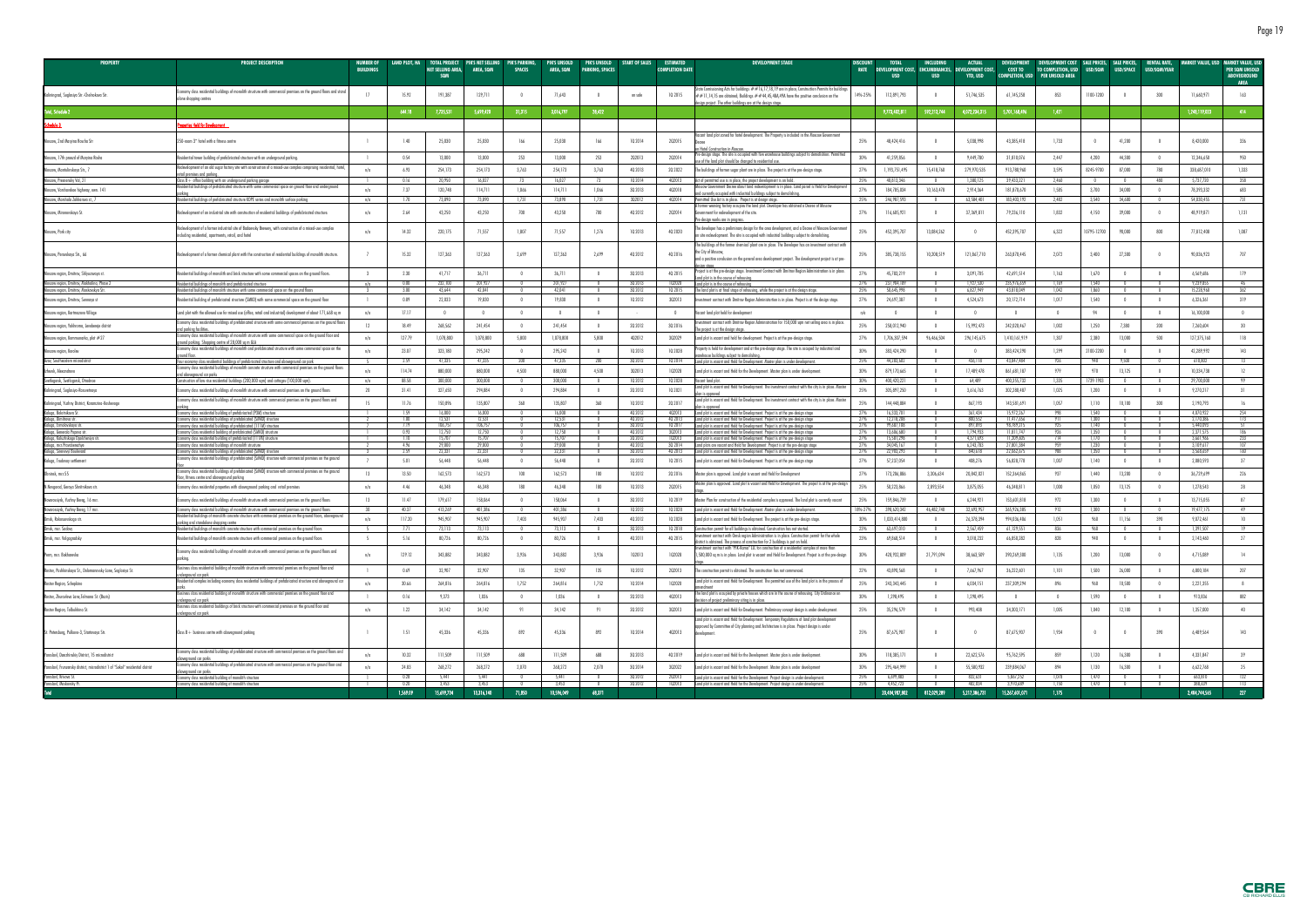|                                                                                         | <b>PROJECT DESCRIPTION</b>                                                                                                                                                                       | NUMBER OI<br><b>BUILDINGS</b> |                            |               | LAND PLOT, HA   TOTAL PROJECT   PIK'S NET SELLING<br>NET SELLING AREA. | AREA, SQM         | <b>PIK'S PARKING</b><br><b>SPACES</b> | PIK'S UNSOLD<br>AREA, SQM | <b>PARKING, SPACES</b>   | PIK'S UNSOLD START OF SALES | ESTIMATED<br><b>COMPLETION</b> | <b>DEVELOPMENT STAG</b>                                                                                                                                                                                            |            | TOTAL<br><b>DEVELOPMENT</b> | INCLUDING                | ACTUAL<br><b>ENCUMBRANCES. DEVELOPMENT COST.</b> | <b>DEVELOPMENT</b><br><b>COST TO</b> | DEVELOPMENT<br><b>COST TO</b> | <b>SALE PRICES.</b> | SALE PRICES,           | RENTAL RATE,<br>USD/SQM USD/SPACE USD/SQM/YEAR | MARKET VALUI<br><b>USD</b> | <b>MARKET VALUE, USD</b><br><b>PER SQM UNSOLD</b> |
|-----------------------------------------------------------------------------------------|--------------------------------------------------------------------------------------------------------------------------------------------------------------------------------------------------|-------------------------------|----------------------------|---------------|------------------------------------------------------------------------|-------------------|---------------------------------------|---------------------------|--------------------------|-----------------------------|--------------------------------|--------------------------------------------------------------------------------------------------------------------------------------------------------------------------------------------------------------------|------------|-----------------------------|--------------------------|--------------------------------------------------|--------------------------------------|-------------------------------|---------------------|------------------------|------------------------------------------------|----------------------------|---------------------------------------------------|
|                                                                                         |                                                                                                                                                                                                  |                               |                            |               | <b>SQM</b>                                                             |                   |                                       |                           |                          |                             | <b>DATE</b>                    |                                                                                                                                                                                                                    |            | COST, USD                   | <b>USD</b>               | <b>YTD, USD</b>                                  | COMPLETION, USD COMPLETION, USD      | <b>PER UNSOLD AREA</b>        |                     |                        |                                                |                            | <b>ABOVEGROUND</b><br><b>AREA</b>                 |
|                                                                                         | lary by region:                                                                                                                                                                                  |                               |                            |               |                                                                        |                   |                                       |                           |                          |                             |                                |                                                                                                                                                                                                                    |            |                             |                          |                                                  |                                      |                               |                     |                        |                                                |                            |                                                   |
|                                                                                         |                                                                                                                                                                                                  |                               |                            |               |                                                                        |                   |                                       |                           |                          |                             |                                | onstruction permit is in place, but it is needed to be renewed. The office building is about 86%                                                                                                                   |            |                             |                          |                                                  |                                      |                               |                     |                        |                                                |                            |                                                   |
| oscow, Zhukov Lane                                                                      | Class B office building with an underground parking garage.                                                                                                                                      |                               |                            | 0.23          | 2,215                                                                  | 2,215             |                                       | 2,215                     | - 6                      | 40 2011                     | 302011                         |                                                                                                                                                                                                                    | 0%         | 7,621,260                   | $\overline{0}$           | 6,550,088                                        | 1,071,172                            | 484                           | 4,200               |                        |                                                | 7,657,000                  | 3,457                                             |
| Moscow, 2nd Maryina Roscha Str                                                          | 250-room 3* hotel with a fitness centre                                                                                                                                                          |                               |                            | 1.40          | 25,030                                                                 | 25,030            | 166                                   | 25,030                    | 166                      | 10 20 14                    | 202015                         | Vacant land plot zoned for hotel development. The Property is included in the Moscow Government<br>Decree                                                                                                          | 25%        | 48,424,416                  |                          | 5.038.998                                        | 43,385,418                           | 1,733                         |                     | 41,200                 |                                                | 8,420,000                  | 336                                               |
| Moscow, 17th proezd of Maryina Rosha                                                    | Residential tower building of prefabricated structure with an underground parking.                                                                                                               |                               |                            | 0.54          | 13,000                                                                 | 13,000            | 253                                   | 13,000                    | 253                      | 202013                      | 202014                         | Hotel Construction in Moscow<br>re-design stage. The site is occupied with five warehouse buildings subject to demolishion. Permitted                                                                              | 30%        | 41,259,856                  | $\overline{\phantom{a}}$ | 9,449,780                                        | 31,810,076                           | 2,447                         | 4,200               | 44,300                 |                                                | 12,346,650                 | 950                                               |
| Moscow, Budennogo av., 26                                                               | 'wo residential buildings with an underground parking.                                                                                                                                           |                               |                            | 1.50          | 24,569                                                                 | 24,569            | 205                                   | 2,117                     | 25                       | on sale                     | 10 20 11                       | <u>e of the land plot should be changed to residential use.</u><br>state comissioning Act is in place for Building 1. Construction permit is in place for Building 2, the                                          | 14%        | 71,255,072                  | $\overline{\phantom{0}}$ | 68,559,037                                       | 2,696,035                            | 1,274                         | 4,800               | 37,000                 |                                                | 6,585,613                  | 3,111                                             |
|                                                                                         |                                                                                                                                                                                                  |                               |                            |               |                                                                        |                   |                                       |                           |                          |                             |                                | Iding is nearing commissioning<br>roject design is under development for 2 buildings.                                                                                                                              |            |                             |                          |                                                  |                                      |                               |                     |                        |                                                |                            |                                                   |
| Moscow, Akademika Vinogradova str., owning 7                                            | Residential buildings with some commerical space on the ground floor and parking.                                                                                                                |                               |                            | 3.39          | 84,166                                                                 | 82,211            | 1,356                                 | 41,226                    | 869                      | on sale                     | 20 20 13                       | onstruction permit is in place for 1 building.<br>conclusion on compliance is in place for 1 building.                                                                                                             | 12%-25%    | 240,735,983                 | 2,228,165                | 139,024,498                                      | 101,711,485                          | 2,467                         | 4,000               | 42,000                 | 250                                            | 82,806,756                 | 2,009                                             |
| Aoscow. Kakhovka Str.                                                                   | Residential building of prefabricated structure KOPE series                                                                                                                                      |                               |                            | 0.64          | 10,877                                                                 | 10,708            |                                       | 106                       |                          | on sale                     | 402010                         | tate commissioning act is in place for 2 building<br>State comissioning Act is in place.                                                                                                                           | 12%        | 15,403,558                  | $\mathbf{0}$             | 15.403.558                                       | - 0                                  |                               | 4,700               | 36,000                 |                                                | 482,512                    | 4,552                                             |
| Moscow. Miklukho-Maklava St., 44-47, bld.6                                              | Residential building of prefabricated structure KOPE series                                                                                                                                      |                               |                            | 1.03          | 24,972                                                                 | 14,387            | $\mathbf{0}$                          | 1,489                     |                          | on sale                     | 202011                         | he project was on hold for a few months due to the absent of felling permit, now the construction<br><u>rks are restored. Construction permit is in place</u>                                                      | 16%        | 16,429,290                  | $\overline{0}$           | 8,265,810                                        | 8,163,480                            | 5,483                         | 4,100               |                        |                                                | $-2,181,074$               | $-1,465$                                          |
| Moscow, Krasnogo Mayaka Stree                                                           | esidential buildings of prefabricated sturcture, single standing multilevel parking, kindergarten, sports centre                                                                                 |                               |                            | 5.82          | 48,596                                                                 | 34,545            | 871                                   | 13,277                    | 489                      | on sale                     | 30 2012                        | Construction permits are in place. Kindergarten is completed. A sport centre is at design stage.                                                                                                                   | 12%-20%    | 95,955,023                  | 3,569,484                | 41,803,176                                       | 54, 151, 847                         | 4,079                         | 3,500               | 29,600                 | 300                                            | $-1,212,518$               | -91                                               |
| Moscow, Lipetskaya st., 46                                                              | tesidential building of prefabricated structure with an underground parking                                                                                                                      |                               |                            | 0.66          | 11,784                                                                 | 8,202             | 136                                   | 8,202                     | 136                      | 20 20 11                    | 402011                         | n the beginning process of construction, residential part is to be completed in June 2011, the rest is<br>ue by the end of 2012, construction permit is valid till the mid of 2011.                                | 18%        | 23,709,812                  | $\overline{\phantom{0}}$ | 4,363,694                                        | 19,346,118                           | 2,359                         | 3,150               | 33,200                 |                                                | 8,240,002                  | 1,005                                             |
| Moscow, Mantulinskaya Str., J                                                           |                                                                                                                                                                                                  |                               |                            |               | 254,173                                                                | 254,173           | 3,763                                 | 254,173                   | 3,763                    | 40 2013                     | 20 20 22                       |                                                                                                                                                                                                                    | 27%        |                             |                          |                                                  |                                      |                               | 8245-9700           | 87,000                 | 780                                            |                            |                                                   |
| Moscow, Mantulinskaya Str., 7 - Residential<br>Moscow Mantulinskava Str. 7 - Apartments | Redevelopment of an old sugar factory site with construction of a mixed-use complex comprising residential, hotel                                                                                | n/a                           | Residential<br>Residential | 6.93          | 87,800<br>122,023                                                      | 87,800<br>122,023 | 1.925<br>1.488                        | 87,800<br>122,023         | 1,925<br>1.488           | 40 2013<br>30 2014          | 102019<br>202022               | buildings of former sugar plant are in place. The project is at the pre-design stage                                                                                                                               | 27%        | 1,193,751,495               | 15,418,760               | 279,970,535                                      | 913,780,960                          | 3,595                         | 9,700<br>8,245      | 87,000<br>87.000       | 780<br>780                                     | 338,687,010                | 1,333                                             |
| Moscow, Mantulinskaya Str., 7 - Hotel                                                   | retail premises and parking.                                                                                                                                                                     |                               | Hotel                      |               | 15,450                                                                 | 15,450            | 150                                   | 15,450                    | 150                      | 10 20 15                    | 402014                         |                                                                                                                                                                                                                    | 27%<br>27% |                             |                          |                                                  |                                      |                               | $\mathbf{0}$        | 87,000                 | 780                                            |                            |                                                   |
| Moscow, Mantulinskaya Str., 7 - Retail                                                  | cesidential buildings of prefabricated and monolith structure with some commercial space on the ground floor,                                                                                    |                               | Retail                     |               | 28,900                                                                 | 28,900            | 200                                   | 28,900                    | 200                      | 10 20 15                    | 402014                         | Project design is approved for 4 buildings. Construction permit is in place tor 3 buildings. State                                                                                                                 | 27%        |                             |                          |                                                  |                                      |                               |                     |                        | 780                                            |                            |                                                   |
| Moscow, Novo-Peredelkino mcr.14                                                         | <u>urking and shopping centre</u>                                                                                                                                                                |                               |                            | 21.22         | 213,573                                                                | 211,302           | 1,563                                 | 34,482                    | 1,244                    | on sale                     | 20 20 14                       | <u>missioning act for 11 buildings are in place.</u>                                                                                                                                                               | 12%-23%    | 410,763,729                 | 83,620,210               | 297,347,630                                      | 113,416,099                          | 3,289                         | 3000-3150           | 24900-26643            | 500                                            | 13,595,512                 | 394                                               |
| Moscow, Orekhoviy bld.                                                                  | Residential building of prefabricated structure with some commercial space on the ground floor and parking                                                                                       |                               |                            | 0.72          | 8,398                                                                  | 5,863             | 64                                    | $\mathbf{0}$              | -15                      | on sale                     | Completed                      | State comissioning Act is in place.                                                                                                                                                                                | 12%        | 18,276,646                  | $\overline{\phantom{0}}$ | 18,276,646                                       | $\overline{\phantom{0}}$             |                               | 3,480               | 34,600                 |                                                | 500,392                    | 953                                               |
| Aoscow, Presnensky Val, 21                                                              | $\cos B +$ office building with an underground parking garage                                                                                                                                    |                               |                            | 0.16          | 20,950                                                                 | 16,027            | 73                                    | 16,027                    | 73                       | 10 20 14                    | 402013                         | Act of permitted use is in place, the project development is on hold.                                                                                                                                              | 25%        | 40,813,346                  | $\overline{\phantom{0}}$ | 1,380,125                                        | 39,433,221                           | 2,460                         |                     |                        | 480                                            | 5,737,720                  | 358                                               |
| Moscow, Shmitovsky pr-d, bld.20                                                         | Business class residential building of monolithic concrete structure with some commercial space on the ground floor<br>ınd parking.                                                              |                               |                            | 0.73          | 15,833                                                                 | 15,240            | 70                                    | $\overline{0}$            | -15                      | on sale                     | Completed                      | State commissioning act is in place dated 2008                                                                                                                                                                     | 12%        |                             | $\overline{\phantom{0}}$ |                                                  | $\overline{\phantom{0}}$             |                               |                     | 81,400                 |                                                | 1,068,591                  | 2,035                                             |
| Aoscow, Ryabinovaya, str., 22A                                                          | <u>Warehouse premises with office space.</u>                                                                                                                                                     |                               |                            | 3.85<br>11.35 | 12,285<br>135,427                                                      | 12,285            | 100<br>1,234                          | 12,285                    | 100<br>1,234             |                             | Completed<br>402014            | <u>Land parcel is Held as Investment and currently occupied with warehouse/ industrial building</u><br>3 Iste commissioning act is in place for one municipal panel building. Three buildings are at the           | n/a        | 239,198,144                 | 3,543,665                | 25,217,593                                       | 213,980,551                          | 2,633                         | 864<br>3,843        | 31,000                 | 166<br>0                                       | 10.613.448<br>83,089,783   | 864                                               |
| Moscow, South Chertanovo, 17 and 18 districts                                           | Residential buildings of prefabricated structure and monolith and brick structure<br>cesidential buildings of prefabricated structure with some commercial space on ground floor and underground | n/a                           |                            |               |                                                                        | 86,117            |                                       | 81,275                    |                          | on sale                     |                                | <u>dation stage, construction permits are due. Other buildings were at the design stage</u><br>Moscow Government Decree about land redevelopment is in place. Land parcel is Held for Development                  | 23%        |                             |                          |                                                  |                                      |                               |                     |                        |                                                |                            | 1,022                                             |
| Moscow, Varshavskoe highway, own. 141                                                   | kesidential buildings with some commercial space on the ground floor of P3M, KOPE prefabricated structure and                                                                                    |                               |                            | 7.37          | 120,748                                                                | 114,711           | 1,066                                 | 114,711                   | 1,066                    | 30 2013                     | 402018                         | d currently occupied with industrial buildings subject to demolishing.<br>State comissioning Acts for Buildings 1,2,3,4 are in place, construction permit is in place for buildings                                | 27%        | 184,785,034                 | 10,163,478               | 2,914,364                                        | 181,870,670                          | 1,585                         | 3,700               | 34,000                 | 0                                              | 78,393,332                 | 683                                               |
| Moscow, Zapovednaya, own.14-16                                                          | <u>onolith concrete parking facilities</u>                                                                                                                                                       |                               |                            | 4.39          | 86,724                                                                 | 59,275            | 460                                   | 2,452                     | 138                      | on sale                     | 20 20 11                       |                                                                                                                                                                                                                    | 12%-16%    | 148,286,154                 | $\overline{\phantom{0}}$ | 137,075,576                                      | 11,210,578                           | 4,572                         | 3,700               | 30400-32528            |                                                | 1,042,790                  | 425                                               |
| Moscow, Kolomenskaya Emb., 22                                                           | Residential building of prefabricated structure KOPE series with underground parking.                                                                                                            |                               |                            | 0.66          | 8,347                                                                  | 5,753             | 66                                    | 2,103                     | 66                       | on sale                     | 402011                         | Construction permit in place. Construction works are in progress, around 5-6 floors are constructed.                                                                                                               | 16%        | 15,357,919                  | $\overline{\phantom{0}}$ | 6,077,134                                        | 9,280,785                            | 4,413                         | 3,800               | 32,800                 |                                                | 51,042                     | 24                                                |
| Moscow, Moscow, Kuntsevo, districts 7;20                                                | Large residential district comprising economy and business class buildings of monolith structure.                                                                                                |                               |                            | 0.95          | 169,260                                                                | 166,126           | 1,818                                 | 150,361                   | 1,734                    | on sale                     | 30 2017                        | onstruction permit certificate for one building is in place (building is under construction, works are on<br>the ground level). The investment contract provides for additional construction of 7 buildings on the | 18%-25%    | 492,798,458                 | $\overline{0}$           | 151,962,339                                      | 340,836,119                          | 2,267                         | 4350-4770           | 52,500                 |                                                | 147,000,000                | 978                                               |
| Moscow, Marshala Zakharova st., 7                                                       | Residential buildings of prefabricated structure KOPE series and monolith surface parking                                                                                                        | n/a                           |                            | 1.70          | 73,890                                                                 | 73,890            |                                       | 73,890                    | 1,731                    | 30201                       | 402014                         | lace of existing ones, after the Moscow Gover.<br>Permitted Use Act is in place. Project is at design stage.                                                                                                       | 25%        | 246, 987, 593               |                          | 63,584,401                                       | 183,403,192                          | 2,482                         | 3,540               | 34,600                 |                                                | 54,030,455                 | -731                                              |
| Moscow, Mitchurinsky pr-t, 5-6                                                          | Business class residential buildings of monolith concrete structure.                                                                                                                             |                               |                            | 19.03         | 399,429                                                                | 64,883            | 439                                   | 64,883                    | 439                      | 40 2011                     | 402014                         | e building related to PIK's share is at design stage. All permits are outdated, PIK is looking for a new                                                                                                           | 23%        | 242,484,734                 | - 0                      | 61,528,436                                       | 180,956,298                          | 2,789                         | 5,000               | 47,000                 |                                                | 100,805,799                | 1,554                                             |
| Moscow, Prospect Mira av., 165-169                                                      | esidential building of variable heights with cast reinforced concrete structure, commercial premises on the ground<br><u>oor and underground parking</u>                                         |                               |                            | 0.40          | 12,605                                                                 | 11,776            | 88                                    | 1,243                     | - 54                     | on sale                     | Completed                      | State comissioning Act is in place.                                                                                                                                                                                | 12%        | 41,838,235                  | $\overline{0}$           | 28,457,163                                       | 13,381,072                           | 10,765                        |                     | 64,000                 |                                                | $-5,540,425$               | $-4,457$                                          |
| Moscow, Mironovskaya St.                                                                | Redevelopment of an industrial site with construction of residential buildings of prefabricated structure.                                                                                       | n/a                           |                            | 2.64          | 43,250                                                                 | 43,250            | 700                                   | 43,250                    | 700                      | 40 20 12                    | 202014                         | l former weaving factory occupies the land plot. Developer has obtained a Decree of Moscow<br>Government for redevelopment of the site.                                                                            | 27%        | 116,605,921                 | $\overline{0}$           | 37,369,811                                       | 79,236,110                           | 1,832                         | 4,150               | 39,000                 |                                                | 48,919,871                 | 1,131                                             |
|                                                                                         |                                                                                                                                                                                                  |                               |                            |               |                                                                        |                   |                                       |                           |                          |                             |                                | re-desian works are in proares                                                                                                                                                                                     |            |                             |                          |                                                  |                                      |                               |                     |                        |                                                |                            |                                                   |
| Moscow, Mytnaya Str., 13                                                                | Business-class residential buildings with an underground parking.                                                                                                                                | n/a                           |                            | 4.58          | 99,069                                                                 | 71,463            | 835                                   | 33,891                    | 835                      | on sale                     | 302012                         | Construction permit is in place, but it is needed to be renewed. Construction of the first building is nearly<br>mpleted (14/18 floors).                                                                           | 16%        | 287,600,615                 |                          | 112,237,301                                      | 175,363,314                          | 5,174                         | 9,800               | 90,000                 |                                                | 160,224,369                | 4,728                                             |
| Moscow, Okskaya St.-Volzhsky Blvd.                                                      | Large residential district comprising reisdential buildings of prefabricated structure and retail premises                                                                                       | n/a                           |                            | 17.86         | 233,992                                                                | 233,992           |                                       | 5,625                     | $\overline{\phantom{0}}$ | on sale                     | 302012                         | <u>istruction of two other towers and underground parking is in the course of development.</u><br>State comissioning Acts are in place for all residential buildings. A shopping centre is at design stage.        | 14%        | 296,784,647                 | 35,685,880               | 253,361,628                                      | 43,423,019                           | 7,720                         |                     |                        | 380                                            | $-28,947,824$              | $-5,146$                                          |
|                                                                                         |                                                                                                                                                                                                  |                               |                            |               |                                                                        |                   |                                       |                           |                          |                             |                                |                                                                                                                                                                                                                    |            |                             |                          |                                                  |                                      |                               |                     |                        |                                                |                            |                                                   |
| oscow, Park city                                                                        |                                                                                                                                                                                                  |                               |                            |               | 220,175                                                                | 71,557            | 1,807                                 | 71,557                    | 1,276                    | 10 20 13                    | 40 20 20                       |                                                                                                                                                                                                                    | 25%        |                             |                          |                                                  |                                      |                               | 10795-12700         | 90,000                 | 800                                            |                            |                                                   |
| Moscow, Kutuzovsky Av., 14                                                              | edevelopment of a former industrial site of Badaevsky Brewery, with construction of a mixed-use complex<br>including residential, apartments, retail, and hotel                                  | n/a                           | Residential                | 14.32         | 120,000                                                                | 39,000            | 861                                   | 39,000                    | 861                      | 10 2013                     | 202018                         | he developer has a preliminary design for the area development, and a Decree of Moscow Governme'<br>n site redevelopment. The site is occupied with industrial buildings subject to demolishing.                   | 25%        | 452,395,707                 | 13,084,262               |                                                  | 452,395,707                          | 6,322                         | 12,700              | 90,000                 | 800                                            | 77,812,408                 | 1,087                                             |
| Moscow. Kutuzovsky Av., 14<br>Moscow, Kutuzovsky Av., 14                                |                                                                                                                                                                                                  |                               | Residential<br>Retail      |               | 65.550<br>14,625                                                       | 21 304<br>4,753   | 415<br>531                            | 21 304<br>4,753           | 415<br>$\mathbf{0}$      | 10 20 15<br>40 20 14        | 402020<br>302014               |                                                                                                                                                                                                                    | 25%<br>25% |                             |                          |                                                  |                                      |                               | 10.795              | 90,000<br>$\mathbf{0}$ | 800<br>800                                     |                            |                                                   |
| Moscow, Kutuzovsky Av., 14                                                              |                                                                                                                                                                                                  |                               | Hotel                      |               | 20,000                                                                 | 6,500             |                                       | 6,500                     |                          | 10 2015                     | 402014                         | The buildings of the former chemical plant are in place. The Developer has an investment contract with                                                                                                             | 25%        |                             |                          |                                                  |                                      |                               |                     |                        | 800                                            |                            |                                                   |
| Moscow, Perovskaya Str., 66                                                             | Redevelopment of a former chemical plant with the construction of residential buildings of monolith structure.                                                                                   |                               |                            | 15.32         | 127,363                                                                | 127,363           | 2,699                                 | 127,363                   | 2,699                    | 40 20 12                    | 40 2016                        | : City of Moscow.                                                                                                                                                                                                  | 25%        | 385,738,155                 | 10,208,519               | 121,867,710                                      | 263,870,445                          | 2,072                         | 3,400               | 27,300                 |                                                | 90,036,923                 | 707                                               |
|                                                                                         |                                                                                                                                                                                                  |                               |                            |               |                                                                        |                   |                                       |                           |                          |                             |                                | and a positive conclusion on the general area development project. The development project is at pre-                                                                                                              |            |                             |                          |                                                  |                                      |                               |                     |                        |                                                |                            |                                                   |
|                                                                                         |                                                                                                                                                                                                  |                               |                            | 149.39        |                                                                        |                   |                                       | 1,196,233                 |                          |                             |                                |                                                                                                                                                                                                                    |            |                             | 77 522 42                |                                                  | 3,478,173,7                          |                               |                     |                        |                                                | 300 266 13                 |                                                   |
| ioscow region, Dmitrov, DZFS                                                            | esidential buildings of brick structure with some commercial premises on the ground floor                                                                                                        |                               |                            | 3.89          | 46,627                                                                 | 43,956            |                                       | 866                       |                          | on sale                     | 20 20 11                       | State Commissioning Acts for all buildings are in place.                                                                                                                                                           | 12%        | 53,550,435                  | $\mathbf{0}$             | 53,550,435                                       | $\sqrt{2}$                           |                               | 1,500               |                        |                                                | 1,228,624                  | 1,419                                             |
| Moscow region, Dmitrov, Shlyuzovaya st.                                                 | cesidential buildings of monolith and brick structure with some commercial spaces on the ground floors.                                                                                          |                               |                            | 2.30          | 41,717                                                                 | 36,711            | $\mathbf{0}$                          | 36,711                    | $\overline{\phantom{0}}$ | 30 2013                     | 40 2015                        | roject is at the pre-design stage. Investment Contract with Dmitrov Region Administration is in place.<br><u>nd plot is in the course of rehousing</u>                                                             | 27%        | 45,783,219                  | $\overline{\phantom{0}}$ | 3,091,705                                        | 42,691,514                           | 1,163                         | 1,670               |                        |                                                | 6,569,686                  | 179                                               |
| Moscow region, Dmitrov, Makhalina, 1st Phase                                            | tesidential builings of monolith and prefabricated structure                                                                                                                                     |                               |                            | 4.46          | 111,635                                                                | 35,324            | $\mathbf{0}$                          | 19,330                    | $\overline{\phantom{0}}$ | on sale                     | 40 2013                        | State Comissioning Act for building $#3$ is in place. Construction permits for buildings $##4, 8, 13,$<br>are in place                                                                                             | 12%-18%    | 37,120,110                  | $\overline{\phantom{0}}$ | 25,080,961                                       | 12,039,149                           | 623                           | 1540-1600           |                        | $\overline{\phantom{0}}$                       | 15,329,286                 | 793                                               |
| Moscow region, Dmitrov, Makhalina, Phase 2                                              | tesidential buildings of monolith and prefabricated structure                                                                                                                                    | n/a                           |                            | 0.00          | 232,100                                                                | 201,927           | $\mathbf{0}$                          | 201,927                   | $\overline{\phantom{0}}$ | 30 2013                     | 102020                         | Land plot is in the course of rehousing                                                                                                                                                                            | 27%        | 237,904,189                 | $\overline{\phantom{0}}$ | 1,927,530                                        | 235,976,659                          | 1,169                         | 1,540               |                        | 0                                              | 9,239,855                  | 46                                                |
| Moscow region, Dmitrov, Moskovskya Str.                                                 | cesidential buildings of monolith structure with some commercial space on the ground floors                                                                                                      |                               |                            | 3.00          | 43,644                                                                 | 42,041            | $\mathbf{0}$                          | 42,041                    | $\overline{0}$           | 30 2012                     | 10 2015                        | The land plot is at final stage of rehousing, while the project is at the design stage.                                                                                                                            | 25%        | 50,645,998                  | $\overline{0}$           | 6,827,949                                        | 43,818,049                           | 1,042                         | 1,860               |                        | $\mathbf{0}$                                   | 15,228,960                 | 362                                               |
| Moscow region, Dmitrov, Sennaya st                                                      | cesidential building of prefabricated structure (SMKD) with some commercial space on the ground floor                                                                                            |                               |                            | 0.89          | 22,033                                                                 | 19,830            | $\mathbf{0}$                          | 19,830                    | $\overline{\phantom{0}}$ | 10 20 12                    | 302013                         | Investment contract with Dmitrov Region Administartion is in place. Project is at the design stage.                                                                                                                | 27%        | 24,697,387                  | $\overline{\phantom{a}}$ | 4,524,673                                        | 20,172,714                           | 1,017                         | 1,540               |                        | $^{\circ}$                                     | 6,326,361                  | 319                                               |
|                                                                                         |                                                                                                                                                                                                  |                               |                            |               |                                                                        |                   |                                       |                           |                          |                             |                                | state Commissioning Acts for buildings 1, 2, 3, 9, 10 are in place. Masterplan is approved for buildings                                                                                                           |            |                             |                          |                                                  |                                      |                               |                     |                        |                                                |                            |                                                   |
| Moscow region, Dmitrov, Vnukovskaya st.                                                 | Residential buildings of brick structure                                                                                                                                                         |                               |                            | 4.58          | 49,563                                                                 | 43,161            |                                       | 16,241                    | - 0                      | on sale                     | 10 2013                        | 5. Investment contract with Dmitrov Region Administration and Ministry of Moscow Region<br>onstruction Sector is in place.                                                                                         | 12%-23%    | 49,275,948                  | 3,143,009                | 30,244,610                                       | 19,031,338                           | 1,172                         | 1,420               |                        |                                                | 1,130,438                  | 70                                                |
| Moscow region, Dmitrov, Kosmonavtov st                                                  | desidential buildings of prefabricated SMKD structure and one building of brick structure                                                                                                        |                               |                            | 1.62          | 144,528                                                                | 128,449           | 21                                    | 111,424                   |                          | on sale                     | 20 20 14                       | ertificate of Compliance for Building 1 is in place. Investment contract with Dmitrov Region.                                                                                                                      | 12%-25%    | 148,810,309                 | $\overline{\phantom{0}}$ | 33,461,070                                       | 115,349,239                          | 1,035                         | 1320-1370           | 9,844                  |                                                | 14,836,474                 | 133                                               |
| al, Dmitrov                                                                             |                                                                                                                                                                                                  |                               |                            | 20.74         | 691,847                                                                | 551 399           |                                       | 448,370                   | $\overline{\mathbf{0}}$  |                             |                                | dministration for other buildings which are at the pre-design stage is in place.                                                                                                                                   |            | 647,787,595                 | 3,143,009                | 158,708,933                                      | 489,078,662                          | 1091                          |                     |                        |                                                | 69,889,684                 | - 156                                             |
|                                                                                         |                                                                                                                                                                                                  |                               |                            |               |                                                                        |                   |                                       |                           |                          |                             |                                | State Commissioning Acts for 10 buildings are obtained. Project design is approved. Construction                                                                                                                   |            |                             |                          |                                                  |                                      |                               |                     |                        |                                                |                            |                                                   |
| Moscow region, Khimki, Ubileiniy, mcr.1A                                                | esidential buildings of prefabricated structure, retail centre and parking                                                                                                                       | 16                            |                            | 20.34         | 274,702                                                                | 216,956           | 930                                   | 47,394                    | 502                      | on sale                     | 20 20 13                       | mits for 5 buildings are received. 5 buildings are in the process of construction.                                                                                                                                 | 12%-20%    | 372,060,832                 | 22,611,793               | 256,977,474                                      | 115,083,358                          | 2,428                         | 2,500               | 16800-17800            | 460                                            | 6,735,191                  | 142                                               |
| Moscow region, Khimki, Novokurkino                                                      | esidential buildings of prefabricated and monolith structure, commercial premises on the ground floors,<br>tandalone shopping centres, fitness centre, aboveground and underground parking.      |                               |                            | 81.00         | 824,681                                                                | 820,078           | 4,718                                 | 285,506                   | 4,260                    | on sale                     | 20 20 17                       | Master Plan is approved, but is going through a process of modification. State Commissioning Acts for<br>16 buildings are obtained. Project design is under development for 4 buildings. 8 buildings are in the    | 12%-25%    | 1,178,544,063               | 99,886,679               | 654,350,006                                      | 524,194,057                          | 1,836                         | 2500-2600           | 16800-17800            | 460                                            | 149,774,676                | 525                                               |
|                                                                                         | esidential buildings of prefabricated and monolith structure with some commercial space on the ground floors,                                                                                    |                               |                            |               |                                                                        |                   |                                       |                           |                          |                             |                                | cess of construction.<br>Master Plan is approved, but is going through a process of modification. Project design is under                                                                                          |            |                             |                          |                                                  |                                      |                               |                     |                        |                                                |                            |                                                   |
| Moscow region, Khimki, Sovkhoznaya str., 11                                             | stand alone shopping centres and parking.                                                                                                                                                        |                               |                            | 41.13         | 405,660                                                                | 328,240           | 3,978                                 | 288,377                   | 3,978                    | on sale                     | 20 20 17                       | velopment. 6 buildings are in the course of development                                                                                                                                                            | 18%-25%    | 602,885,511                 | 39,702,230               | 116,394,032                                      | 486,491,479                          | 1,687                         | 2140-2230           | 16,800                 | 360                                            | 115,436,302                | 400                                               |
| Moscow region, Khimki, The Star of Russia                                               | cesidential buildings of monolith structure with some commercial space on the ground floors.                                                                                                     |                               |                            | 7.09          | 196,782                                                                | 196,782           |                                       | 130,390                   | $\overline{\phantom{0}}$ | on sale                     | 40 2016                        | State Commissioning Acts for 3 buildings are obtained. Construction permit for 1 building is obtained.<br><u>roject design is approved. 1 building is in the course of development</u>                             | 12%-23%    | 238,836,464                 | $\overline{0}$           | 41,088,309                                       | 197,748,155                          | 1,517                         | 2280-2440           |                        |                                                | 37,468,491                 | 287                                               |
| ıl, Khimki                                                                              |                                                                                                                                                                                                  |                               |                            | 149.56        | 1 701 825                                                              | 1.562.056         | 9,626                                 | 751.667                   | 8.740                    |                             |                                |                                                                                                                                                                                                                    |            | 2.392.326.870               | 162,200,702              | 1.068.809.821                                    | 1.323.517.049                        | 1761                          |                     |                        |                                                | 309.414.660                | 412                                               |
| Moscow region, Mytischi, 3rd Krestyanskaya str., bld.60-62                              | Residential buildings of prefabricated structure with some commercial space on the ground floor                                                                                                  |                               |                            | 2.30          | 42,820                                                                 | 42,820            | $\overline{0}$                        | 24,772                    | $\overline{\phantom{0}}$ | on sale                     | 302012                         | onstruction permit is obtained. The building is in the course of development.                                                                                                                                      | 18%        | 53,831,042                  | $\overline{\phantom{a}}$ | 8,270,723                                        | 45,560,319                           | 1,839                         | 2,440               |                        | 0                                              | 11,027,837                 | 445                                               |
|                                                                                         | Residential buildings of prefabricated and monolith structure, stand alone commercial buildings, fitness centre,                                                                                 |                               |                            |               |                                                                        |                   |                                       |                           |                          |                             |                                | Sate Commissioning Acts for 12 buildings are obtained. Construction permits for 4 buildings are                                                                                                                    |            |                             |                          |                                                  |                                      |                               |                     |                        |                                                |                            |                                                   |
| Moscow region, Mytishi, Yaroslavsky                                                     | boveground and underground parking                                                                                                                                                               | - 58                          |                            | 114.25        | 1,150,201                                                              | 834,020           | 7,608                                 | 677,315                   | 7,608                    | on sale                     | 20 20 19                       | obtained. 10 buildings are in the course of development.                                                                                                                                                           | 12%-23%    | 1,993,580,911               | 208,749,667              | 337,772,448                                      | 1,655,808,463                        | 2,445                         | 2550-2660           | 17000-17800            | 200-461                                        | 230,843,000                | 341                                               |
| otal, Mytischi                                                                          |                                                                                                                                                                                                  |                               |                            | 116.55        | 1,193,021                                                              | 876,840           | 7,608                                 | 702,087                   | 7,608                    |                             |                                |                                                                                                                                                                                                                    |            | 2,047,411,953               | 208,749,667              | 346,043,171                                      | 1,701,368,782                        | 2,423                         |                     |                        |                                                | 241,870,837                | 345                                               |
| Moscow region, Dedovsk, Nogina - Pervomaiskaya str.                                     | Economy class residential buildings with built-in commercial premises on the ground floor, detached commercial                                                                                   |                               |                            | 3.68          | 90,848                                                                 | 79,109            | 100                                   | 67,970                    | 100                      | on sale                     | 40 2017                        | westment contract between Istrinskiy district Administration and "PIK-Region" CJSC is in place.<br>Construction Permit Certificate for 1 building is obtained, 5 buildings, commercial premises and parking        | 14%-27%    | 95,341,029                  |                          | 7,339,100                                        | 88,001,929                           | 1,295                         | 1,740               | 12,500                 | 260                                            | 9,678,454                  | 142                                               |
| 'otal, Dedovsk                                                                          | remises, and ground parking.                                                                                                                                                                     |                               |                            | 3.68          | 90,848                                                                 | 79,109            |                                       | 67,970                    |                          |                             |                                | held for development and at the pre-design stage                                                                                                                                                                   |            | 95,341,029                  | $\overline{\phantom{0}}$ | 7.339.100                                        | 88,001,929                           | 1.295                         |                     |                        |                                                | 9,678,454                  | 142                                               |
| ioscow region, Pykhtino                                                                 | conomy class residential building of prefabricated structure with some commercial premises on the ground floor.                                                                                  |                               |                            | 40.91         | 29,888                                                                 | 16,199            |                                       | 16,199                    |                          | on sale                     | 402011                         | The Property is in the course of development (the initial stage of construction)                                                                                                                                   | 18%        | 26,029,672                  |                          |                                                  | 26,029,672                           | 1,607                         | 1,800               |                        |                                                | 2,138,368                  | 132                                               |
|                                                                                         |                                                                                                                                                                                                  |                               |                            |               |                                                                        |                   |                                       |                           |                          |                             |                                |                                                                                                                                                                                                                    |            |                             |                          |                                                  |                                      |                               |                     |                        |                                                |                            |                                                   |
| Moscow region, Yakhroma, Levobereje district                                            | conomy class residential buildings of prefabricated structure with some commercial premises on the ground floors<br><u>nd parking facilities.</u>                                                | 12                            |                            | 18.49         | 268,562                                                                | 241,454           | $\mathbf{0}$                          | 241,454                   | $\overline{\phantom{0}}$ | 20 20 12                    | 30 2016                        | westment contract with Dmitrov Region Administration for 150,000 sqm net selling area is in place.<br><u>ne project is at the design stage.</u>                                                                    | 25%        | 258,012,940                 | $\overline{\phantom{a}}$ | 15,992,473                                       | 242,020,467                          | 1,002                         | 1,250               | 7,380                  | 200                                            | 7,260,604                  | 30                                                |
| Moscow region, Scherbinka, Industrialnaya-Chekhova st.                                  | conomy class residential building of monolith-brick structure with some commercial premises on the ground floor.                                                                                 | $\overline{2}$                |                            | 1.04          | 16,722                                                                 | 16,234            | $\mathbf{0}$                          | 132                       | $\overline{0}$           | on sale                     | 10 20 11                       | State Commissioning Act for the building $#21$ is obtained. Land plots total area of 0.309 ha are<br>ended for private housing, project is at the pre-designed stage.                                              | 12%        | 32,030,775                  | $\overline{0}$           | 13,122,301                                       | 18,908,474                           | 143,246                       | 2,300               |                        |                                                | 649,174                    | 4,918                                             |

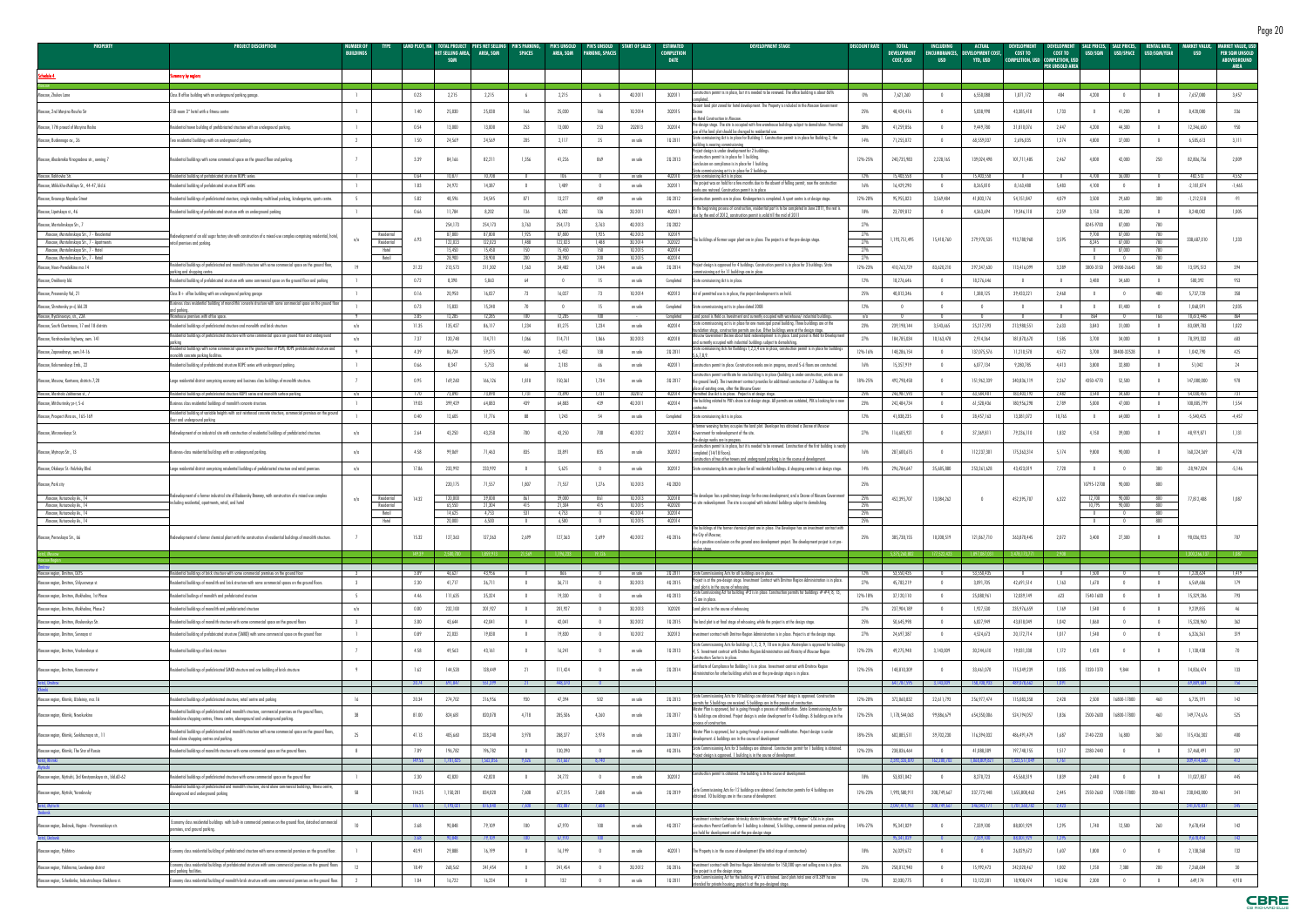| <b>PROPERTY</b>                                                                               | <b>PROJECT DESCRIPTION</b>                                                                                                                                                                                                    | <b>NUMBER OF</b> | <b>TYPE</b>   | LAND PLOT. HA TOTAL PROJECT PIK'S NET SELLING |                   | PIK'S PARKING    | PIK'S UNSOLD      | PIK'S UNSOLD             | <b>START OF SALES</b> | <b>ESTIMATED</b>                 | <b>DEVELOPMENT STAGE</b>                                                                                                                                                                                                                                                          | <b>DISCOUNT RATE</b> | <b>TOTAL</b>                    | INCLUDING                         | ACTUAL                               | <b>DEVELOPMENT</b>                                | <b>DEVELOPMENT</b><br><b>COST TO</b> | <b>SALE PRICES.</b><br>USD/SQM | <b>SALE PRICES,</b> | RENTAL RATE.<br><b>USD/SOM/YEAR</b> | <b>MARKET VALUE</b>     | <b>MARKET VALUE, USD</b>            |
|-----------------------------------------------------------------------------------------------|-------------------------------------------------------------------------------------------------------------------------------------------------------------------------------------------------------------------------------|------------------|---------------|-----------------------------------------------|-------------------|------------------|-------------------|--------------------------|-----------------------|----------------------------------|-----------------------------------------------------------------------------------------------------------------------------------------------------------------------------------------------------------------------------------------------------------------------------------|----------------------|---------------------------------|-----------------------------------|--------------------------------------|---------------------------------------------------|--------------------------------------|--------------------------------|---------------------|-------------------------------------|-------------------------|-------------------------------------|
|                                                                                               |                                                                                                                                                                                                                               | <b>BUILDINGS</b> |               | <b>NET SELLING AREA,</b><br>sQM               | AREA, SQM         | <b>SPACES</b>    | AREA, SQM         | <b>PARKING, SPACES</b>   |                       | <b>COMPLETION</b><br><b>DATE</b> |                                                                                                                                                                                                                                                                                   |                      | <b>DEVELOPMENT</b><br>COST, USD | <b>ENCUMBRANCES</b><br><b>USD</b> | <b>DEVELOPMENT COST,</b><br>YTD, USD | <b>COST TO</b><br>COMPLETION, USD COMPLETION, USD |                                      |                                | USD/SPACE           |                                     | <b>USD</b>              | PER SQM UNSOL<br><b>ABOVEGROUND</b> |
|                                                                                               | conomy class residential buildings of monolith and prefabricated structure with some commercial space on the :                                                                                                                |                  |               |                                               |                   |                  |                   |                          |                       |                                  | perty is held for development and at the pre-design stage. The site is occuped by industrial and                                                                                                                                                                                  |                      |                                 |                                   |                                      |                                                   |                                      |                                |                     |                                     |                         | AREA                                |
| Moscow region, Korolev                                                                        | ound floo<br>Economy class residential buildings of monolith structure with some commercial space on the ground floor and                                                                                                     | n/a              | 23.07         | 323,180                                       | 295,242           | $\mathbf{0}$     | 295,242           | $\mathbf{0}$             | 10 2013               | 10 2028                          | <u>ouse buildings subject to demolishing</u>                                                                                                                                                                                                                                      | 30%                  | 383,424,290                     | $\overline{\phantom{0}}$          |                                      | 383,424,290                                       | 1,299                                | 2100-2200                      |                     | $\mathbf{0}$                        | 42,289,992              | 143                                 |
| Moscow region, Kommunarka, plot #27                                                           | round parking. Shopping centre of 28,000 sq m GLA                                                                                                                                                                             | n/a              | 127.79        | 1,078,800                                     | 1,078,800         | 5,800            | 1,078,800         | 5,800                    | 402012                | 302029                           | Land plot is vacant and held for development. Project is at the pre-design stage                                                                                                                                                                                                  | 27%                  | 1,706,307,594                   | 96,466,504                        | 296,145,675                          | 1,410,161,919                                     | 1,307                                | 2,380                          | 13,000              | 500                                 | 127,375,160             | 118                                 |
| Moscow region, Lobnya, Batareynaya str., 5                                                    | Economy class residential buildings of monolith structure with some commercial premises on the ground floor                                                                                                                   |                  | 0.97          | 21,816                                        | 4,147             |                  | 4,147             |                          | on sale               | Q3 2011                          | Construction Permit Certificate is in place. The building is under construction                                                                                                                                                                                                   | 16%                  | 245,826                         | 0                                 | 245,826                              |                                                   |                                      | 1,950                          |                     |                                     | 7,000,510               | 1,688                               |
| Moscow region, Kartmazovo Village                                                             | Land plot with the allowed use for mixed use (office, retail and industrial) development of about 171,668 sq m                                                                                                                | n/a              | 17.17         | $\mathbf{0}$                                  | $\overline{0}$    | $\mathbf{0}$     | $\overline{0}$    | $\overline{\phantom{0}}$ |                       | $\overline{0}$                   | Vacant land plot held for development                                                                                                                                                                                                                                             | n/a                  | $\mathbf{0}$                    | $\overline{0}$                    |                                      | $\overline{0}$                                    | $\overline{\mathbf{0}}$              | 94                             |                     | 0                                   | 16,100,000              | $\overline{0}$                      |
|                                                                                               |                                                                                                                                                                                                                               |                  |               |                                               |                   |                  |                   |                          |                       |                                  |                                                                                                                                                                                                                                                                                   |                      |                                 |                                   |                                      |                                                   |                                      |                                |                     |                                     |                         |                                     |
| Moscow region, Dolgoprudny, mcr. Tsentralny                                                   | Economy class residential buildings with commercial premises on the ground floor, detached commercial buildings<br>and townhouses.                                                                                            |                  | 64.81         | 444,075                                       | 317,811           |                  | 124,914           |                          | on sale               | 10 2015                          | onstruction Permit Certificate for building $\#$ 1. State Comissioning Acts for buildings $\# \# 2$ , 4, 6, 31,<br>32, 33, 35, 35a, 38 are in place; Buildings # # 9, 11, 52, 16, and detached commercial buildings<br>re at the pre-design stage. Buildings $# # 8,17,18$ are on | 14%-23%              | 495,029,375                     |                                   | 239,407,571                          | 255,621,804                                       | 2,046                                | 2100-2450                      |                     | 206-360                             | $-966,537$              | -8                                  |
| Moscow region, Lubertcy, mcr.Krasnaya Gorka                                                   | Ecomony class residential buildings of prefabricated structure with some commercial premises on the ground floor,<br>detached commercial premises, and parking.                                                               | 43               | 29.80         | 733,452                                       | 373,361           | 3,835            | 78,323            | 3,835                    | on sale               | 30 2013                          | , State Commissioning Acts for buildings ##1,1a, 2, 3, 4, 5, 6, 12, 17, 21, 22, 23, 24, 25, 31<br>31a, 32, 34, 36, 45, 46 are in place; Construction Permit Certificates for buildings ##7, 13, 14, 15,<br>6, 18, 19, 20, 26, 37, 38, 43, 44, 47are obtained; Detache             | 12%-20%              | 650,104,019                     | 85,328,727                        | 343,436,206                          | 306,667,813                                       | 3,915                                | 2100-2369                      | 12,500              | 200-450                             | $-70,532,171$           | $-901$                              |
|                                                                                               |                                                                                                                                                                                                                               |                  | 614.58        | 6.594.036                                     | 5.412.65          | 26.990           | 3.809.305         | - 26.083                 |                       |                                  |                                                                                                                                                                                                                                                                                   |                      | 8.734.051.938                   | 555.888.609                       | 2.489.251.077                        | 6,244,800,86                                      | - 1.639                              |                                |                     |                                     | 762.168.735             |                                     |
|                                                                                               |                                                                                                                                                                                                                               |                  |               |                                               |                   |                  |                   |                          |                       |                                  | Land plot is vacant and Held for Development. Temporary Regulations of land plot development                                                                                                                                                                                      |                      |                                 |                                   |                                      |                                                   |                                      |                                |                     |                                     |                         |                                     |
| St. Petersburg, Pulkovo-3, Startovaya Str.                                                    | $\cos B + \text{ business centre with above}$                                                                                                                                                                                 |                  | 1.51          | 45,336                                        | 45,336            | 892              | 45,336            | 892                      | 10 20 14              | 402013                           | proved by Committee of City planning and Architecture is in place. Project design is under                                                                                                                                                                                        | 25%                  | 87,675,907                      | $\overline{0}$                    |                                      | 87,675,907                                        | 1,934                                |                                |                     | 390                                 | 6,489,564               | 143                                 |
|                                                                                               |                                                                                                                                                                                                                               |                  |               | 45.336                                        | 45.336            |                  | 45,336            | - 892                    |                       |                                  |                                                                                                                                                                                                                                                                                   |                      | 87.675.907                      |                                   |                                      | 87,675,907                                        | - 1.934                              |                                |                     |                                     | 6.489.564               |                                     |
|                                                                                               |                                                                                                                                                                                                                               |                  |               |                                               |                   |                  |                   |                          |                       |                                  |                                                                                                                                                                                                                                                                                   |                      |                                 |                                   |                                      |                                                   |                                      |                                |                     |                                     |                         |                                     |
| Rostov, Telmana St., Zhuravleva Lane, Grecheskogo Goroda Volos St.                            | Business class residential building of monolith structure with commercial premises on the ground floor and<br>inderground car park                                                                                            |                  | 0.59          | 14,716                                        | 7,630             |                  | 5,502             |                          | on sale               | 402010                           | State Commissioning Act is in place. The construction is completed.                                                                                                                                                                                                               | 14%                  | 9,008,990                       | $\mathbf{0}$                      | 9,008,990                            | $\overline{0}$                                    |                                      | 1,660                          | 26,000              |                                     | 8,895,341               | 1,617                               |
| Rostov, Krasnoarmeyskaya St.                                                                  | Class B office centre                                                                                                                                                                                                         |                  | 0.24          | 4,437                                         | 2,219             |                  | 2,219             | $\overline{\phantom{0}}$ | on sale               | 302011                           | struction permit is obtained. The construction is in progress, with the monolith frame and external                                                                                                                                                                               | 16%                  | 3,168,037                       | $\overline{\phantom{a}}$          | 1,390,558                            | 1,777,479                                         | 801                                  | $\overline{\phantom{0}}$       |                     | 310                                 | 2,115,508               | 953                                 |
|                                                                                               |                                                                                                                                                                                                                               |                  |               |                                               |                   |                  |                   |                          |                       |                                  | :k walls complet<br>he master plan was approved for the whole complex. Construction permit is in place for the first                                                                                                                                                              |                      |                                 |                                   |                                      |                                                   |                                      |                                |                     |                                     |                         |                                     |
| Rostov, Residential Complex "NORD"                                                            | Residential complex including economy class residential buildings of prefabricated structure, aboveground car<br>arks, leisure and sport complex, school, kindergarten, and church                                            | n/a              | 15.24         | 248,486                                       | 24,849            |                  | 24,849            |                          | 20 20 11              | 402018                           | uilding. The construction of the first residential building is in progress at the level of 1-2 floors<br><u>epending on the unit</u>                                                                                                                                              | 30%                  | 9,896,182                       | $\mathbf{0}$                      | 9,896,182                            |                                                   |                                      | 1,140                          |                     |                                     | 10,263,064              | 413                                 |
| Rostov, Pushkinskaya St., Dolomanovsky Lane, Soglasiya St.                                    | Business class residential building of monolith structure with commercial premises on the ground floor and                                                                                                                    |                  | 0.69          | 32,907                                        | 32,907            | 135              | 32,907            | 135                      | 10 20 12              | 202013                           | The construction permit is obtained. The construction has not commenced.                                                                                                                                                                                                          | 22%                  | 43,890,568                      | 0                                 | 7,667,967                            | 36,222,601                                        | 1,101                                | 1,500                          | 26,000              |                                     | 6,800,184               | 207                                 |
|                                                                                               | inderground car park<br>Residential complex including economy class residential buildings of prefabricated structure and aboveground car                                                                                      |                  |               |                                               |                   |                  |                   |                          |                       |                                  | and plot is vacant and Held for Development. The permitted use of the land plot is in the process of                                                                                                                                                                              |                      |                                 |                                   |                                      |                                                   |                                      |                                |                     |                                     |                         |                                     |
| Rostov Region, Schepkino                                                                      |                                                                                                                                                                                                                               | n/a              | 30.66         | 264,816                                       | 264,816           | 1,752            | 264,816           | 1,752                    | 10 20 14              | 102020                           |                                                                                                                                                                                                                                                                                   | 25%                  | 243, 343, 445                   | $\overline{\phantom{a}}$          | 6,034,151                            | 237,309,294                                       | 896                                  | 960                            | 10,500              |                                     | 2,221,355               | 8                                   |
| Rostov, Sokolova Avenue, Varfolomeeva St.                                                     | Two business class residential buildings of monolith structure and stand alone car park                                                                                                                                       | $\overline{3}$   | 0.42          | 25,724                                        | 18,028            | 68               | 12,899            | 68                       | on sale               | 10 20 14                         | onstruction permit is in place for the building 1 and parking. The land plot for the 2nd residential<br>ilding is vacant; the project design is under development.                                                                                                                | 14%-25%              | 21,709,291                      | $\overline{0}$                    | 8,451,126                            | 13,258,165                                        | 1,028                                | 1,500                          | 26,000              |                                     | 4,184,927               | 324                                 |
| Rostov, Zhuravleva Lane,Telmana St. (Bazis)                                                   | Business class residential building of monolith structure with commercial premises on the ground floor and                                                                                                                    |                  | 0.16          | 9,373                                         | 1,036             |                  | 1,036             |                          | 20 20 13              | 402013                           | The land plot is occupied by private houses which are in the course of rehousing. City Ordinance on                                                                                                                                                                               | 30%                  | 1,298,495                       |                                   | 1,298,495                            |                                                   |                                      | 1,590                          |                     |                                     | 913,836                 | 882                                 |
|                                                                                               | underground car park                                                                                                                                                                                                          |                  |               |                                               |                   |                  |                   |                          |                       |                                  | decision of project preliminary siting is in place.                                                                                                                                                                                                                               |                      |                                 |                                   |                                      |                                                   |                                      |                                |                     |                                     |                         |                                     |
| Rostov, Gazetny Lane, Ul'yanovskaya St.                                                       | Business class residential building of monolith structure with commercial premises on the ground floor and<br>underground car park                                                                                            |                  | 0.16          | 5,113                                         | 1,605             |                  | 1,605             |                          | 10 20 11              | 202011                           | onstruction permit is in place, but it is needed to be renewed. The construction is in progress, with the<br>onolith frame completed over 6 storeys.                                                                                                                              | 16%                  | 2,421,725                       |                                   | 2,421,725                            |                                                   |                                      | 1,550                          |                     |                                     | 2,266,666               | 1,412                               |
|                                                                                               |                                                                                                                                                                                                                               |                  | 48.16         | 605.57                                        |                   | 1971             | 345,833           | <b>1971</b>              |                       |                                  |                                                                                                                                                                                                                                                                                   |                      | 334,736,733                     |                                   | 46,169,194                           | 288,567,539                                       | 834                                  |                                |                     |                                     | 37,660,881              | 109                                 |
|                                                                                               |                                                                                                                                                                                                                               |                  |               |                                               |                   |                  |                   |                          |                       |                                  | ate Comissioning Act for building VA-1 is in place. Construction permit for building VA-3 is obtained                                                                                                                                                                             |                      |                                 |                                   |                                      |                                                   |                                      |                                |                     |                                     |                         |                                     |
| Rostov Region, "Russkoe Pole" microdistrict, S.Shilo St.                                      | Economy class residential buildings                                                                                                                                                                                           |                  | 4.77          | 110,800                                       | 21,976            |                  | 5,114             |                          | on sale               | 10 2013                          | Five buildings (VA-2.1, VA-2.2, VA-5.1, VA-5.2) are at the design stage.                                                                                                                                                                                                          | 14%-20%              | 17,590,781                      | -0                                | 17,590,781                           |                                                   |                                      | 840                            |                     |                                     | 3,506,096               | 686                                 |
| Rostov Region, Tolbukhina St.                                                                 | Business class residential buildings of brick structure with commercial premises on the ground floor and<br><u>nderground car park</u>                                                                                        | n/a              | 1.22          | 34,142                                        | 34,142            | 91               | 34,142            | 91                       | 20 20 12              | 302013                           | Land plot is vacant and Held for Development. Preliminary concept design is under development.                                                                                                                                                                                    | 25%                  | 35,296,579                      | $\overline{0}$                    | 993,408                              | 34,303,171                                        | 1,005                                | 1,040                          | 12,100              |                                     | 1,357,000               | 40                                  |
| tal, Taganrog<br>Azov, Southeastern microdistrict                                             | Four economy class residential buildings of prefabricated structure and aboveground car park                                                                                                                                  |                  | 5.99<br>2.59  | 144 94<br>47,335                              | 47,335            | 200              | 47,335            | 200                      | 30 20 12              | 10 20 14                         | Land plot is vacant and Held for Development. Master plan is under development.                                                                                                                                                                                                   | 25%                  | 44,283,602                      | $\mathbf{0}$                      | 18 584 1<br>436,118                  | 34 303 1<br>43,847,484                            | 926                                  | 940                            | 9,500               |                                     | 610,802                 | 13                                  |
| al, Rostov Regii                                                                              |                                                                                                                                                                                                                               |                  |               |                                               |                   |                  | 432.42            |                          |                       |                                  |                                                                                                                                                                                                                                                                                   |                      |                                 |                                   |                                      |                                                   |                                      |                                |                     |                                     | 43.134.//!              |                                     |
| Izhevsk, Alexandrovo                                                                          | Economy class residential buildings of monolith concrete structure with commercial premises on the ground floors<br><u>d aboveground car parks</u>                                                                            | n/a              | 114.74        | 880,000                                       | 880,000           | 4,500            | 880,000           | 4,500                    | 302013                | 102028                           | and plot is vacant and Held for the Development. Master plan is under development.                                                                                                                                                                                                | 30%                  | 879,170,665                     | $\overline{\phantom{a}}$          | 17,489,478                           | 861,681,187                                       | 979                                  | 970                            | 13,125              |                                     | 10,334,738              | 12                                  |
|                                                                                               |                                                                                                                                                                                                                               |                  |               |                                               |                   |                  |                   |                          |                       |                                  |                                                                                                                                                                                                                                                                                   |                      |                                 |                                   |                                      |                                                   |                                      |                                |                     |                                     | 0.334 738               |                                     |
|                                                                                               |                                                                                                                                                                                                                               |                  |               |                                               |                   |                  |                   |                          |                       |                                  |                                                                                                                                                                                                                                                                                   |                      |                                 |                                   |                                      |                                                   |                                      |                                |                     |                                     |                         |                                     |
| aliningrad, Soglasiya-Rassvetnaya                                                             | Economy class residential buildings of monolith structure with commercial premises on the ground floors                                                                                                                       | 20               | 31.41         | 327,650                                       | 294,884           |                  | 294,884           |                          | 20 20 12              | 10 20 21                         | and plot is vacant and Held tor Development. The investment contract with the city is in place. Maste<br>is approv                                                                                                                                                                | 25%                  | 305,897,250                     | $\overline{\phantom{0}}$          | 3,616,763                            | 302,280,487                                       | 1,025                                | 1,200                          |                     |                                     | 9,270,217               | 31                                  |
| Kaliningrad, Yuzhny District, Karamzina-Koshevogo                                             | Economy class residential buildings of monolith structure with commercial premises on the ground floors and                                                                                                                   | <sup>15</sup>    | 11.76         | 150,896                                       | 135,807           | 360              | 135,807           | 360                      | 10 20 12              | 20 20 17                         | Land plot is vacant and Held for Development. The investment contract with the city is in place. Master<br>is approve                                                                                                                                                             | 25%                  | 144,448,884                     | $\overline{\phantom{a}}$          | 867,193                              | 143,581,691                                       | 1,057                                | 1,110                          | 10,100              | 300                                 | 2,190,793               | 16                                  |
| Kaliningrad, Soglasiya Str.-Chelnokova Str.                                                   | Economy class residential buildings of monolith structure with commercial premises on the ground floors and stand<br>alone shopping centres                                                                                   | 17               | 15.92         | 191,387                                       | 129,711           |                  | 71,643            |                          | on sale               | 10 2015                          | State Comissioning Acts tor buildings $\# \# 16, 17, 18, 19$ are in place; Construction Permits tor buildings<br>$\# \# 11,14,15$ are obtained; Buildings $\# \# 44,45,48A,49A$ have the positive conclusion on the                                                               | 14%-25%              | 112,891,793                     | $\overline{0}$                    | 51,746,535                           | 61,145,258                                        | 853                                  | 1100-1200                      |                     | 300                                 | 11,660,971              | 163                                 |
|                                                                                               |                                                                                                                                                                                                                               |                  |               | 66993                                         | 5604              |                  |                   |                          |                       |                                  | <u>esign project. The other buildings are at the design stage.</u>                                                                                                                                                                                                                |                      |                                 |                                   |                                      | 507 007 436                                       |                                      |                                |                     |                                     |                         |                                     |
| Svetlogorsk, Svetlogorsk, Otradnoe                                                            | Construction of low-rise residential buildings (200,000 sqm) and cottages (100,000 sqm).                                                                                                                                      | n/a              | 88.58         | 300 000                                       | 300 000           |                  | 300 000           |                          | 10 20 12              | 10 2028                          | Vacant land plot.                                                                                                                                                                                                                                                                 | 30%                  | 400 420 221                     |                                   | 64,489<br>56 294 98                  | 400 355 732                                       | 1.335                                | 1739-1903                      |                     |                                     | 29 700 000              | 99                                  |
|                                                                                               |                                                                                                                                                                                                                               |                  |               |                                               |                   |                  |                   |                          |                       |                                  |                                                                                                                                                                                                                                                                                   |                      |                                 |                                   |                                      |                                                   |                                      |                                |                     |                                     |                         |                                     |
| Kaluga, Bolotnikova St.                                                                       | <u>Economy class residential building of prefabricated (P3M) structure </u>                                                                                                                                                   |                  | 1.59<br>1.00  | 16,000<br>12.531                              | 16,000<br>12.531  | $\mathbf{0}$     | 16,000<br>12,531  |                          | 40 2012<br>40 20 12   | 402013<br>40 2013                | Land plot is vacant and Held for Development. Project is at the pre-design stage                                                                                                                                                                                                  | 27%<br>27%           | 16,333,701                      | $\mathbf{0}$                      | 361.434<br>800 552                   | 15,972,267<br>11.417.656                          | 998<br>911                           | 1,540<br>1.300                 | $\mathbf{0}$        | $^{\circ}$                          | 4,070,922<br>2.170.386  | 254<br>173                          |
| Kaluga, Dimitrova str.<br>Kaluga, Ermolovskaya str.                                           | Economy class residential buildings of prefabricated (SMKD) structure<br>Economy class residential buildings of prefabricated (111M) structure                                                                                | $\sim$ 2         | 7.19          | 106,757                                       | 106,757           |                  | 106,757           |                          | 30 2012               | 10 2017                          | Land plot is vacant and Held for Development. Project is at the pre-design stage<br>Land plot is vacant and Held for Development. Project is at the pre-design stage                                                                                                              | 27%                  | 12,218,208<br>99,687,108        |                                   | 897,893                              | 98,789,215                                        | 925                                  | 1,140                          |                     |                                     | 5,440,093               | -51                                 |
| Kaluga, Generala Popova str.<br>Kaluga, Kaluzhskogo Opolcheniya str.                          | Economy Class residential building of prefabricated (SMKD) structure<br><u>Economy class residential building of prefabricated (111M) structure.</u>                                                                          | $\mathbf{1}$     | 0.93<br>1.10  | 12,750<br>15.707                              | 12,750<br>15,707  | $\mathbf{0}$     | 12,750<br>15,707  | - 0                      | 40 2012<br>20 20 12   | 302013<br>102013                 | Land plot is vacant and Held for Development. Project is at the pre-design stage<br>Land plot is vacant and Held for Development. Project is at the pre-design stage                                                                                                              | 27%<br>27%           | 13,606,680<br>15,581,298        | $\overline{\phantom{0}}$          | 1.794.933<br>4,371,693               | 11,811,747<br>11,209,605                          | 926<br>714                           | 1,350<br>1,170                 |                     |                                     | ,371,575<br>3,661,966   | - 186<br>233                        |
| Kaluga, mcr. Likhun settlement                                                                | Filteen economy class residential buildings ot pretabricated (111M) structure; two hundred economy class cottages<br>of sandwich structure; eleven economy class townhouses of sandwich structure, detached commercial office | 18               | 47.55         | 190,585                                       | 190,585           |                  | 182,431           |                          | on sale               | 10 2018                          | State commissioning acts for 200 cottages are obtained, construction permit for townhouses is in place                                                                                                                                                                            | 12%-25%              | 193,323,094                     | $\overline{0}$                    | 29,744,745                           | 163,578,349                                       | 897                                  | 940-1090                       |                     | 130                                 | 13,940,705              | 76                                  |
| Kaluga, mcr.Pravoberezhye                                                                     | <u>Economy class residential buildings of monolith structure</u>                                                                                                                                                              |                  | 4.96          | 29,000                                        | 29,000            |                  | 29,000            |                          | 40 2012               | 30 20 14                         | project design for one building is approved, other fourteen buildings are at design stage.<br>Land plots are vacant and Held for Development. Project is at the pre-design stage                                                                                                  | 27%                  | 34,045,167                      |                                   | 6,243,783                            | 27,801,384                                        | 959                                  | 1,230                          |                     |                                     | 3,109,617               | 107                                 |
| Kaluga, Sirenevyi Boulevard                                                                   | Economy class residential buildings of prefabricated (SMKD) structure                                                                                                                                                         |                  | 2.59          | 22,331                                        | 22,331            |                  | 22,331            |                          | 30 20 1               | 40 2013                          | Land plot is vacant and Held for Development. Project is at the pre-design stage                                                                                                                                                                                                  | 27%                  | 22,903,293                      |                                   | 840,618                              | 22.062.675                                        | 988                                  | 1,350                          |                     |                                     | 3,568,659               | 160                                 |
| Kaluga, Trudovoy settlement                                                                   | Economy class residential buildings of prefabricated (SMKD) structure with commercial premises on the ground                                                                                                                  |                  | 5.01<br>71.92 | 56,448<br>462,109                             | 56,448<br>462,109 |                  | 56,448<br>453.955 |                          | 20 20 12              | 10 2015                          | Land plot is vacant and Held for Development. Project is at the pre-design stage                                                                                                                                                                                                  | 27%                  | 57,237,054<br>464,935,603       | $\overline{0}$                    | 408,276<br>45,463,927                | 56,828,778<br>419,471,676                         | 1,007<br>924                         | 1,140                          |                     |                                     | 2,080,593<br>40,414,516 | 37<br>89                            |
| al, Kaluga                                                                                    |                                                                                                                                                                                                                               |                  |               |                                               |                   |                  |                   |                          |                       |                                  |                                                                                                                                                                                                                                                                                   |                      |                                 |                                   |                                      |                                                   |                                      |                                |                     |                                     |                         |                                     |
| lbninsk, mcr.38                                                                               | conomy class residential buildings of brick structure with commercial space on the ground floors                                                                                                                              | 8                | 2.27          | 81,950                                        | 81,950            |                  | 33,699            |                          | on sale               | 20 20 13                         | State Commissioning Acts for the buildings $\#7,8$ and 10 are in place; Construction permits for 5<br>vildings are obtained $(\# \# 4, 5, 6, 9, 11)$ , 5 buildings are in the course of development                                                                               | 12%-20%              | 78,234,018                      | $\overline{\phantom{a}}$          | 51,819,314                           | 26,414,704                                        | 784                                  | 1,440                          |                     |                                     | 16,541,200              | 491                                 |
| bninsk, mcr.55                                                                                | Economy class residential buildings of prefabricated (SMKD) structure with commercial premises on the ground<br><u>or, fitness centre and aboveground parking .</u>                                                           | 13               | 13.50         | 162,573                                       | 162,573           | 100              | 162,573           | 100                      | 10 20 12              | 20 20 16                         | Master plan is approved. Land plot is vacant and Held for Development                                                                                                                                                                                                             | 27%                  | 173,206,886                     | 3,306,634                         | 20,842,021                           | 152,364,865                                       | 937                                  | 1,440                          | 13,200              |                                     | 36,729,699              | 226                                 |
| al. Obninsk                                                                                   |                                                                                                                                                                                                                               |                  | 15.77<br>876  | 244.523                                       | 244.523           | 100 <sub>1</sub> | 196.272           | $100 -$                  |                       |                                  |                                                                                                                                                                                                                                                                                   |                      | 251.440.904                     | 3.306.634                         | 72.661.335                           | 178,779,569                                       | 911                                  |                                |                     |                                     | 53 270 899              | 271                                 |
|                                                                                               |                                                                                                                                                                                                                               |                  |               |                                               |                   |                  |                   |                          |                       |                                  | State Commissioning Acts for the buildings #3A, B are obtained; Construction permits for the buildings                                                                                                                                                                            |                      |                                 |                                   |                                      |                                                   |                                      |                                |                     |                                     |                         |                                     |
| N.Novgorod, mcr.5, Misherskoe ozero str. Volzjskaya emb<br>N.Novgorod, Prospect Octyabrya str | Economy class residential buildings of monolith structure with commercial premises on the ground floor                                                                                                                        | $\overline{4}$   | 3.71<br>0.79  | 106,940<br>23,919                             | 101,375<br>22,018 |                  | 28,791<br>7,779   | $\mathbf{0}$             | on sale               | 40 2011<br>302011                | #1A, 2A are in place<br>Construction permit is in place. Property is in the course of development.                                                                                                                                                                                | 14%-18%<br>16%       | 101,291,022<br>21,605,085       | 4,144,235                         | 87,298,217<br>14,322,979             | 13,992,805<br>7,282,106                           | 486<br>936                           | 1,230<br>1,100                 |                     | $\mathbf{0}$                        | 16,145,636<br>784,222   | 561<br>101                          |
| N.Novgorod, Geroya Shnitnikova str.                                                           | Economy class residential building of monolith structure with commercial premises on the ground floor<br>Economy class residential properties with aboveground parking and retail premises                                    | n/a              | 4.46          | 46,348                                        | 46,348            | 180              | 46,348            | 180                      | 10 20 13              | 202015                           | Master plan is approved. Land plot is vacant and Held for Development. The project is at the pre-design                                                                                                                                                                           | 25%                  | 50,223,866                      | 2,893,554                         | 3,875,055                            | 46,348,811                                        | 1,000                                | 1,050                          | 13,125              |                                     | 1,278,543               | 28                                  |
| tal, Niznhny Novgorod                                                                         |                                                                                                                                                                                                                               |                  | 8.96          |                                               |                   |                  | 82.918            |                          |                       |                                  |                                                                                                                                                                                                                                                                                   |                      | 73 119 97                       | 703778                            | 105 496 2                            | 67,623,722                                        |                                      |                                |                     |                                     | 18,208,401              | 220                                 |
| vorossiysk, Myshako                                                                           | Townhouses (sandwich panel)                                                                                                                                                                                                   | n/a              | 3.89          | 12,659                                        | 9,494             | $\mathbf{0}$     | 3,368             | $\overline{\phantom{0}}$ | on sale               | Completed                        | Ownership certificates for all townhouses are obtained                                                                                                                                                                                                                            | 14%                  | 14,865,209                      | $\overline{0}$                    | 13,955,421                           | 909,788                                           | 270                                  | 1,180                          |                     |                                     | 2,626,989               | 780                                 |
| Novorossiysk, Yuzhny Bereg, 15 mcr.                                                           | Economy class residential buildings of monolith structure with commercial premises on the ground floors                                                                                                                       | 16               | 5.70          | 164,508                                       | 120,683           |                  | 20,004            |                          | on sale               | 10 2014                          | State Commissioning Acts on the buildings $\# \# 1,2,4,5,6,9,10$ are obtained. Construction permits for<br>#3,7,8,11,12,13,14,15 buildings are obtained. Building 16 is at the design stage                                                                                       | 14%-23%              | 110,210,461                     | - 0                               | 89,793,574                           | 20,416,887                                        | 1,021                                | 1,300                          |                     |                                     | 2,028,930               | 101                                 |
|                                                                                               |                                                                                                                                                                                                                               | 13               | 11.47         | 179,617                                       | 158,064           |                  | 158,064           | $\overline{\phantom{0}}$ | 30 20 12              | 10 2019                          |                                                                                                                                                                                                                                                                                   | 25%                  | 159,846,739                     | $\overline{0}$                    | 6,244,921                            | 153,601,818                                       | 972                                  | 1,300                          |                     |                                     | 13,715,055              | 87                                  |
| Novorossiysk, Yuzhny Bereg, 16 mcr.<br>Novorossiysk, Yuzhny Bereg, 17 mcr.                    | Economy class residential buildings of monolith structure with commercial premises on the ground floors<br>conomy class residential buildings of monolith structure with commercial premises on the ground floors             | 30               | 40.37         | 413,269                                       | 401,386           |                  | 401,386           | $\overline{0}$           | 10 20 12              | 10 2028                          | Master Plan for construction of the residential complex is approved. The land plot is currently vacant<br>Land plot is vacant and Held for Development. Master plan is under development.                                                                                         | 18%-27%              | 398,620,342                     | 46,482,740                        | 32,693,957                           | 365,926,385                                       | 912                                  | 1,300                          |                     |                                     | 19,477,175              | 49                                  |
|                                                                                               |                                                                                                                                                                                                                               |                  |               |                                               |                   |                  |                   |                          |                       |                                  |                                                                                                                                                                                                                                                                                   |                      |                                 |                                   |                                      |                                                   |                                      |                                |                     |                                     |                         | - 65                                |
| Omsk, mcr.Crystal, phase II                                                                   | Residential buildings of monolith concrete structure with commercial premises on the ground floors                                                                                                                            | - 5              | 6.03          | 55,825                                        | 55,825            |                  | 55,825            | $\overline{\phantom{0}}$ | 10 20 12              | 40 2015                          | Construction Permit for the whole district is obtained. The construction of 4 buildings is put on hold.                                                                                                                                                                           | 18%-23%              | 50,594,167                      | $\overline{\phantom{a}}$          | 5,103,379                            | 45,490,788                                        | 815                                  | 1,000                          |                     |                                     | 4,305,260               | 77                                  |
| Omsk, Rokossovskogo str.                                                                      | Residential buildings of monolith concrete structure with commercial premises on the ground floors, aboveground                                                                                                               | n/a              | 117.20        | 945,907                                       | 945,907           | 7,403            | 945,907           | 7,403                    | 40 20 12              | 10 2028                          | Land plot is vacant and Held for Development. The project is at the pre-design stage.                                                                                                                                                                                             | 30%                  | 1,020,414,800                   | $\overline{\phantom{0}}$          | 26,378,394                           | 994,036,406                                       | 1,051                                | 960                            | 11,156              | 390                                 | 9,072,461               | 10                                  |
| Omsk, mcr. Sadovy                                                                             | <u>iarking and standalone shopping centre </u><br>Residential buildings of monolith concrete structure with commercial premises on the ground floors                                                                          |                  | 7.71          | 73,113                                        | 73,113            |                  | 73,113            |                          | 30 2013               | 10 2018                          | Construction permit for all buildings is obtained. Construction has not started.                                                                                                                                                                                                  | 23%                  | 63,697,010                      | $\mathbf{0}$                      | 2,567,459                            | 61,129,551                                        | 836                                  | 960                            |                     |                                     | 1,391,507               | 19                                  |
| Omsk, mcr. Volgogradsky                                                                       | Residential buildings of monolith concrete structure with commercial premises on the ground floors                                                                                                                            | - 5              | 5.16          | 80,726                                        | 80,726            |                  | 80,726            | $\overline{\phantom{0}}$ | 40 2011               | 40 2015                          | westment contract with Omsk region Administration is in place. Construction permit for the whole<br>trict is obtained. The process of construction for 2 buildings is put on hold.                                                                                                | 23%                  | 69,868,514                      | $\overline{\phantom{a}}$          | 3,018,232                            | 66,850,282                                        | 828                                  | 940                            |                     |                                     | 2,143,460               | 27                                  |
|                                                                                               |                                                                                                                                                                                                                               |                  | 136.10        |                                               |                   | 7403             |                   | 7403                     |                       |                                  |                                                                                                                                                                                                                                                                                   |                      | 1.204.574.491                   |                                   | 37 067 464                           | 167 507 07                                        |                                      |                                |                     |                                     | 16.912.688              |                                     |
| Perm, mcr. Bakharevka                                                                         | Economy class residential buildings of monolith structure with commercial premises on the ground floors and                                                                                                                   | n/a              | 129.12        | 343,882                                       | 343,882           | 3,936            | 343,882           | 3,936                    | 102013                | 102028                           | stment contract with "PIK-Kama" LLC for construction of a residential complex of more than<br>1,500,000 sq m is in place. Land plot is vacant and Held for Development. Project is at the pre-design                                                                              | 30%                  | 428,932,809                     | 21,791,094                        | 38,663,509                           | 390,269,300                                       | 1,135                                | 1,200                          | 13,000              |                                     | 4,715,089               | 14                                  |
|                                                                                               |                                                                                                                                                                                                                               |                  |               |                                               |                   |                  |                   |                          |                       |                                  |                                                                                                                                                                                                                                                                                   |                      |                                 |                                   |                                      |                                                   |                                      |                                |                     |                                     |                         |                                     |